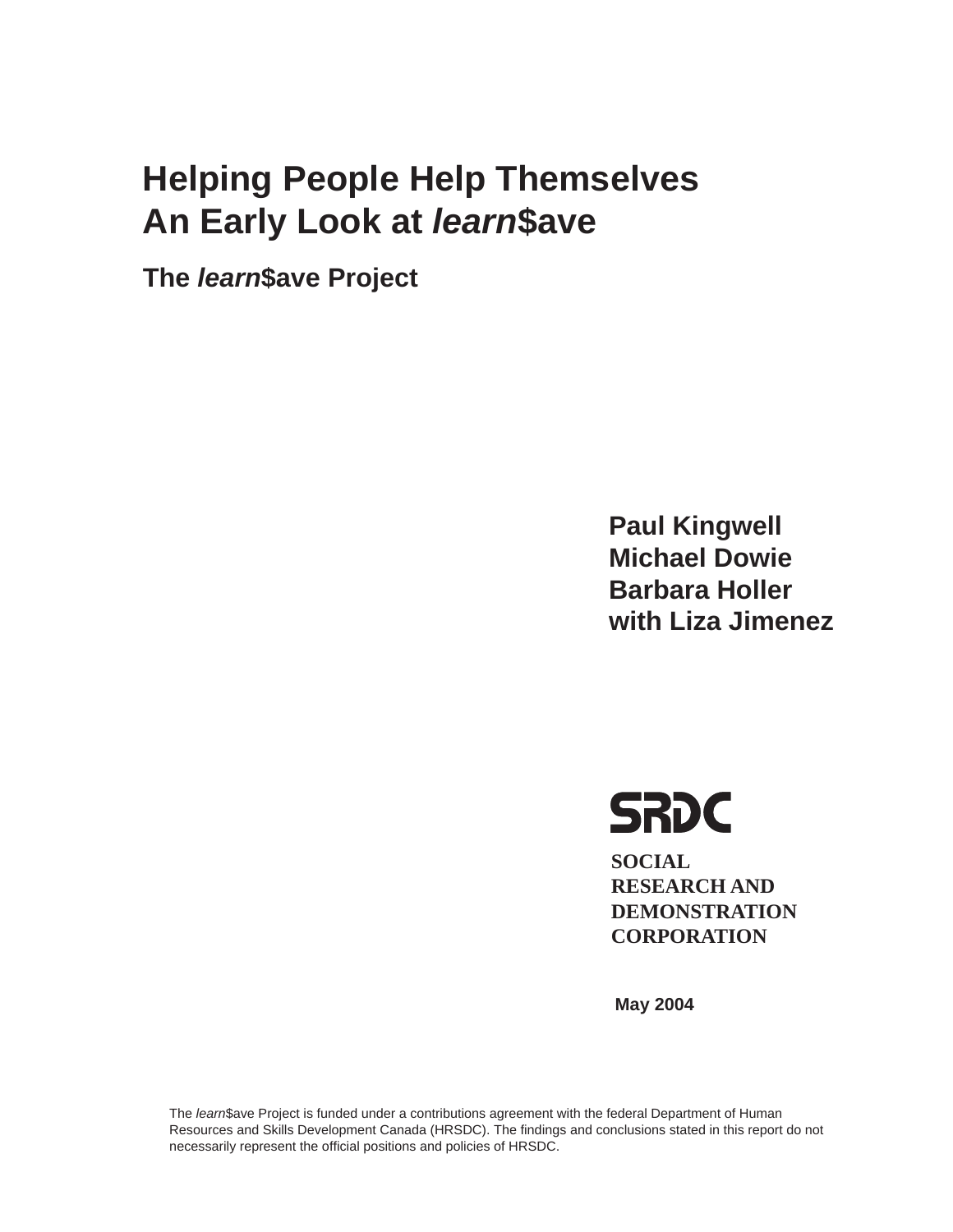The Social Research and Demonstration Corporation (SRDC) is a non-profit organization and registered charity with offices in Ottawa, Vancouver, and Sydney, Nova Scotia. SRDC was created specifically to develop, field test, and rigorously evaluate social programs. SRDC's two-part mission is to help policy-makers and practitioners identify social policies and programs that improve the well-being of all Canadians, with a special concern for the effects on the disadvantaged, and to raise the standards of evidence that are used in assessing social policies and programs.

**Copyright © 2004 by the Social Research and Demonstration Corporation.** 

La version française de ce document peut être obtenue sur demande.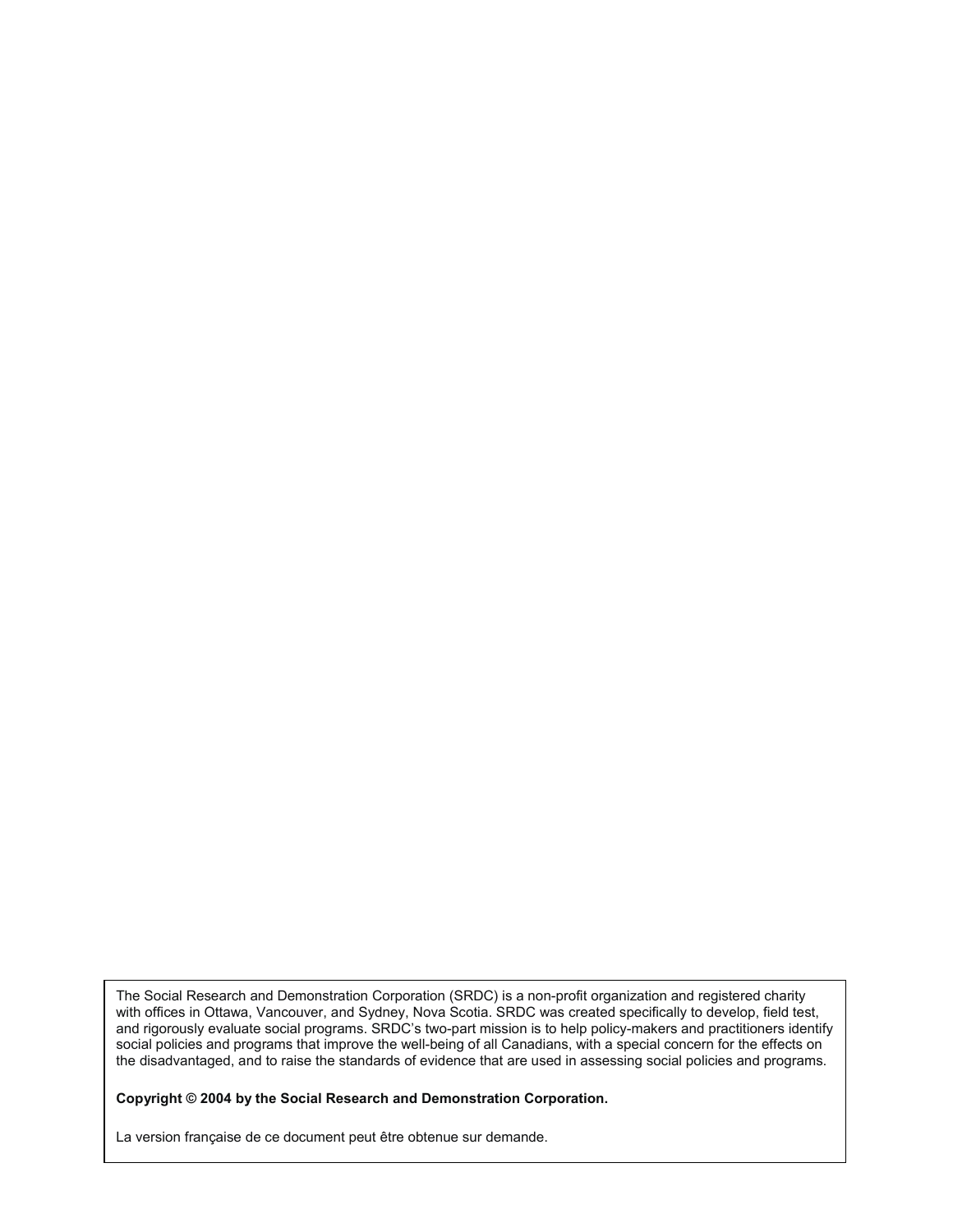# **Table of Contents**

| <b>Tables and Figures</b>                                  | $\mathbf{V}$   |
|------------------------------------------------------------|----------------|
| <b>Acknowledgements</b>                                    | vii            |
| <b>Introduction</b>                                        | 1              |
| The Need for a Demonstration                               | 1              |
| <b>Individual Development Accounts</b>                     | $\overline{2}$ |
| The learn\$ave Demonstration                               | 5              |
| Main Features of learn\$ave                                | 6              |
| <b>Research and Evaluation Design</b>                      | $\overline{7}$ |
| Recruitment                                                | 11             |
| <b>Recruitment Methods and Results</b>                     | 11             |
| Actual Take-up Rates Among the Eligible Population         | 15             |
| Profiles of Enrollees and the Eligible Population          | 17             |
| Insights From a Market Research Survey of Low-Income Areas | 20             |
| Key Activities of Participants in learn\$ave               | 25             |
| Opening a learn\$ave Account                               | 25             |
| Saving for Matched Credits                                 | 26             |
| <b>Attending Financial Management Training Sessions</b>    | 28             |
| Case Management                                            | 29             |
| Cashing Out                                                | 30             |
| learn Save From the Perspective of Participants            | 33             |
| Conclusion                                                 | 39             |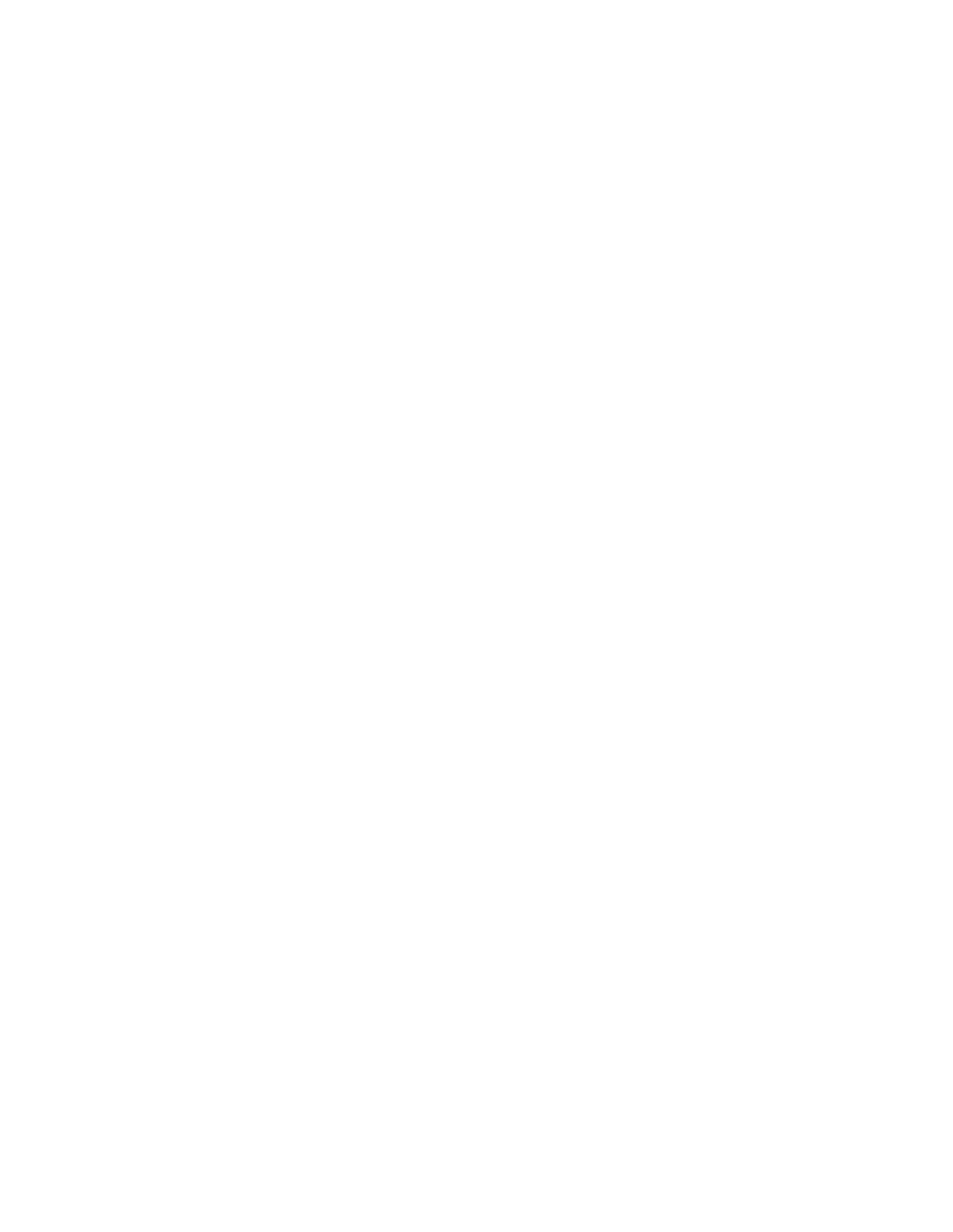# **Tables and Figures**

| <b>Table</b>   |                                                                                                                                            | Page |
|----------------|--------------------------------------------------------------------------------------------------------------------------------------------|------|
| $\mathbf{1}$   | Recruitment Targets and Actual Enrolment to End of Original and Extended<br><b>Recruitment Periods</b>                                     | 12   |
| $\overline{2}$ | Proportion of Enrollees Who Heard About learn\$ave Through Each Recruitment<br>Method by Study Group                                       | 14   |
| 3              | Proportion of the Eligible Population Who Enrolled in <i>learn</i> \$ ave by the<br>End of May 2003                                        | 16   |
| 4              | Selected Characteristics of Eligible Population and <i>learn</i> \$ ave Enrollees by Study Group                                           | 17   |
| 5              | <i>learn</i> Save Eligibility, Awareness, and Take-Up Among Respondents in Market<br><b>Research Survey</b>                                | 21   |
| 6              | Interest in <i>learn</i> Save and Take-Up Among Respondents as a Result of Participation<br>in the Market Research Survey                  | 23   |
| $\overline{7}$ | Savings Activities of Participants — Proportion Opening a learn Save Account<br>and Elapsed Time to Open an Account                        | 26   |
| 8              | Savings Activities of Participants With Accounts — Active Savings Months and<br><b>Monthly Savings</b>                                     | 26   |
| 9              | Attendance at Financial Management Training Sessions                                                                                       | 29   |
| 10             | Cash-Out Activities of Participants — Number of Participants with a Cash-Out,<br>Average Number of Cash-Outs and Average Amount Cashed Out | 30   |
| <b>Figure</b>  |                                                                                                                                            | Page |
| $\mathbf{1}$   | Number of Enrollees In Experimental and Non-Experimental Studies by<br>Month of Enrolment                                                  | 13   |
| $\overline{2}$ | Average Net Monthly Savings of learn Save Participants With Accounts,<br>by Number of Months in learn\$ave                                 | 27   |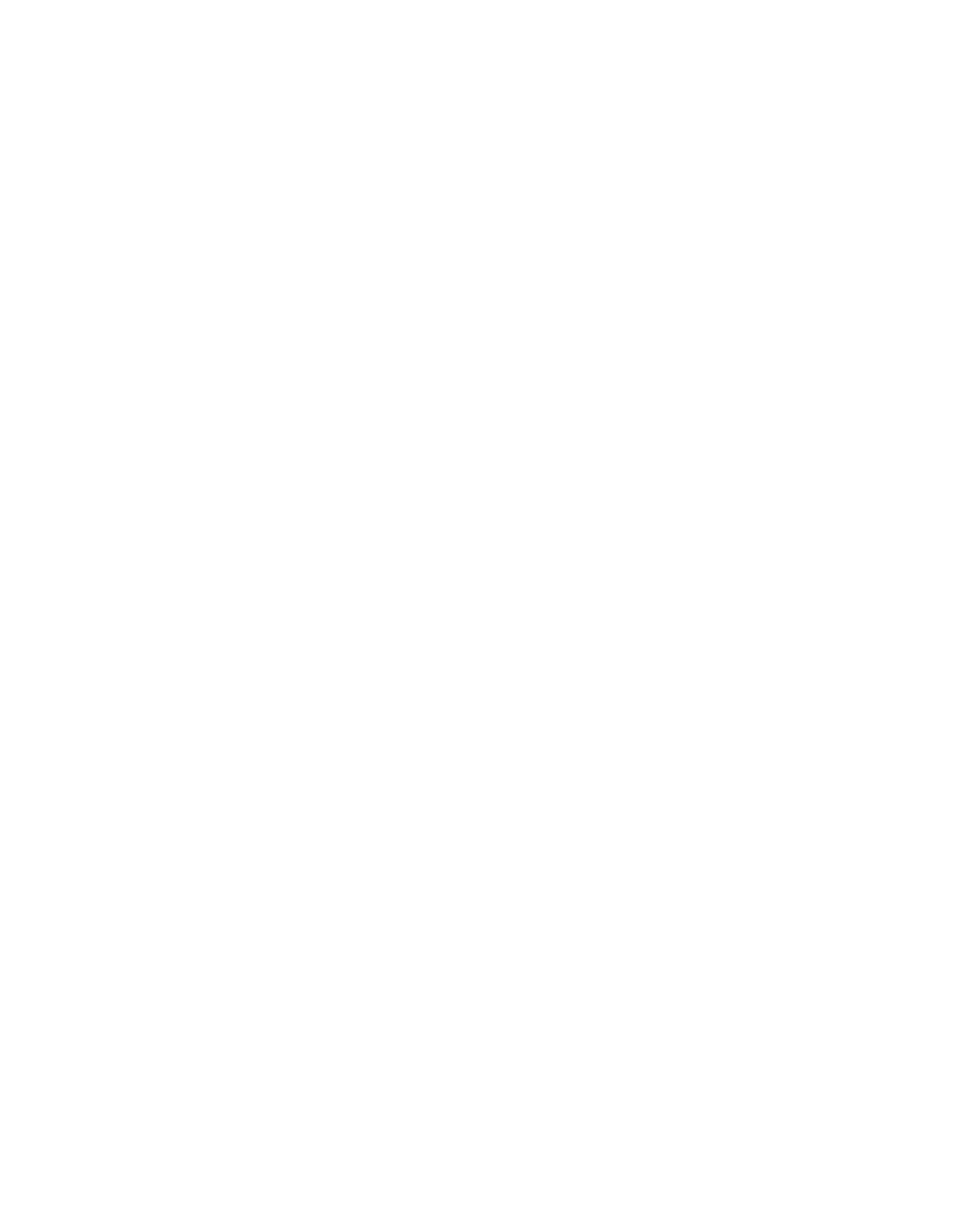# **Acknowledgements**

To our knowledge, *learn*\$ave is the largest demonstration of Individual Development Accounts (IDAs) for learning, an asset-building strategy for low-income individuals, anywhere in the world. Considerable conceptualization, planning, implementation, and research activity has gone into the success of *learn*\$ave thus far. We would like to acknowledge the many dedicated people and organizations who have contributed to this success.

First of all, we would like to thank the federal department of Human Resources and Skills Development Canada (HRSDC) for their support and funding. Jean-Pierre Voyer played an important role in the initial conceptualization of *learn*\$ave; Allen Zeesman, Thomas Townsend, François Weldon, Kathleen Walford, Patricia Mosher, David Wallace, and Tara Finlay all helped move the project along from design to implementation. More recently, Satya Brink and Cindy Carter have assumed responsibility for the project at HRSDC.

SEDI (Social and Enterprise Development Innovations) is credited with initially proposing the idea of conducting an IDA demonstration in Canada, which led to the current *learn*\$ave partnership with the Social Research and Demonstration Corporation (SRDC). Peter Nares, Barbara Gosse, and Jennifer Robson-Haddow from SEDI worked with Human Resources Development Canada (HRDC) — the former federal department funding *learn*\$ave — throughout the early planning phase for the project. Peter and Barbara have continued to play key roles in its launch, implementation, and operational phases, now funded by HRSDC. They are ably assisted by Karen Kerk Courtney who coordinates daily project activities, Kathryn Verhulst who coordinates communications activities, May Wong who implemented the management information system, and Suong Nguyen and Melissa Choi who take care of project administration.

*learn*\$ave is offered in 10 communities across Canada from Vancouver to Halifax. At the outset, SEDI found and recruited local agencies at each of these sites to deliver *learn*\$ave to the local populations. Without these dedicated people who recruited participants and provided financial management training and case management services, *learn*\$ave would merely be a good idea waiting to happen. We would like to express our gratitude to the following organizations and staff for making things happen at each of the 10 sites:

- Vancouver: The New Westminster Community Development Society, Vicki Austad, Terri Phillip, Leah McBeth, Carla McLean, Tami Antaya, Sylvia Lee, Debbie Johnstone, Maggie Martin, and Evelyn Hortobagyi.
- Calgary: MCC Employment Development, Rodd Myers, Cynthia Chang, Matthew Hironaka, and Khadijah Shivji.
- Winnipeg: SEED Winnipeg Inc., Andrew Douglas, Louise Simbandumwe, Eddi-Lee Sias, and Kathleen Bremner.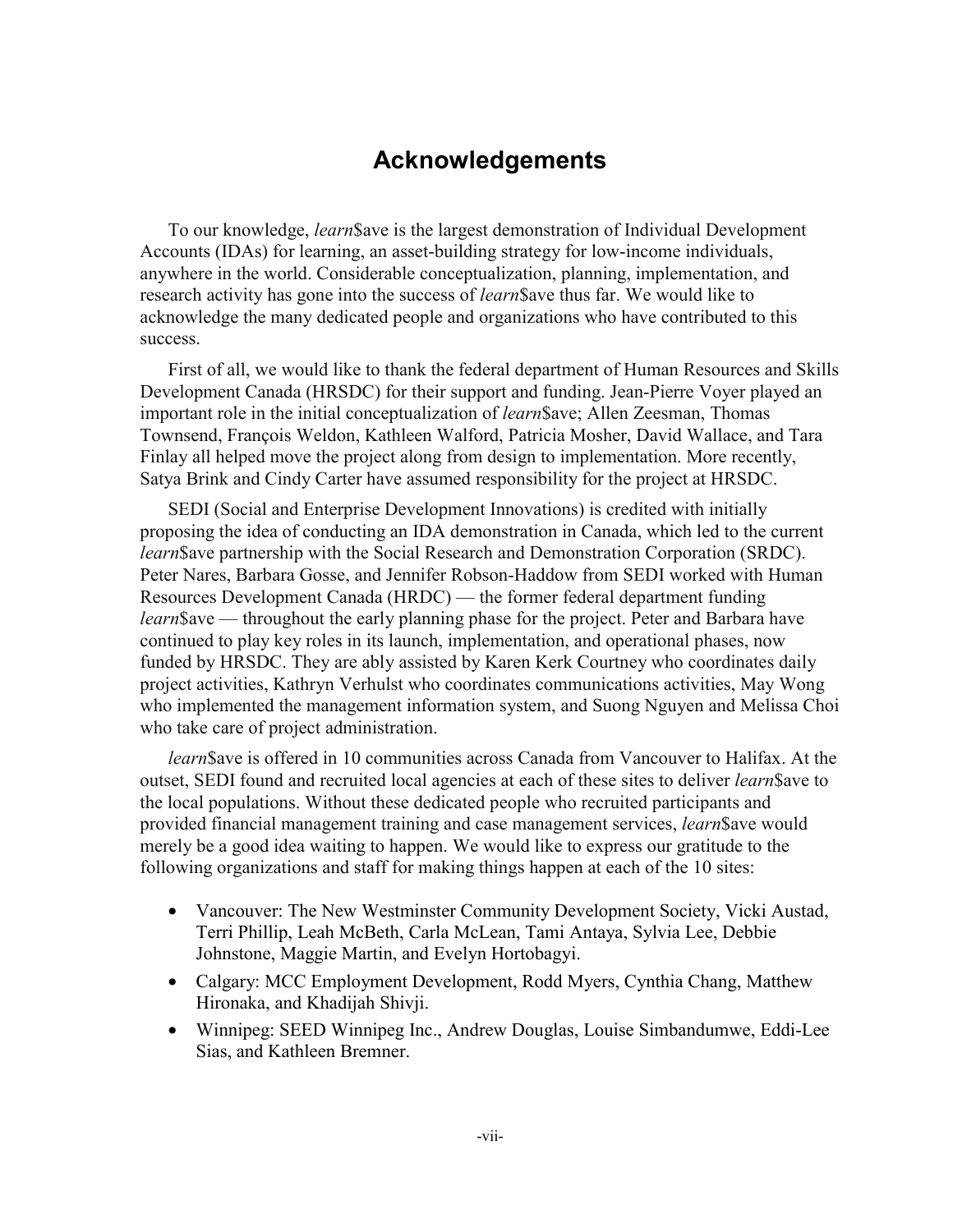- Grey–Bruce Counties (Ontario): The former Women and Rural Economic Development (WRED), Marjorie McIntyre, and Diana Lewis. In 2003 SEDI assumed responsibility for managing the project with the continuing involvement of Marjorie and Diana.
- Kitchener–Waterloo: Lutherwood Community Opportunities Development Association, Donna Buchan, Meredith Miller, Mira Ozimek, Amber Fitzgerald, and De Rail.
- Toronto: The Family Service Association of Toronto, Penny Bethke, Julia Chao, Nelly Melo, Naima Haile, Laima Dambrauskas, Guanxin Hua, Fowzia Mohammoud, and Anna Zhang.
- Montreal: The YMCA, Georges Ohana, and Lyssa Ballesteros.
- Fredericton: The YMCA, Jim Wilson, and Ellen Whalley.
- Digby (Nova Scotia): The Western Valley Development Authority (WVDA), Francine Sylvestre-Wallace, and Jonathan McClelland.
- Halifax: The United Way of Halifax Region, Bob Wright, Cheryl-Lynn Hagan-Deschamps, Chris Gibson-Rout, and Kathleen Simmons-Gosselin.

In addition to the efforts of staff at the local delivery agencies, Fred Hayes of RBC Royal Bank ensured that participants had access to the facilities of local branches to accumulate savings in special *learn*\$ave bank accounts. The Caisse d'économie Desjardins and the Assiniboine Credit Union provided similar services in Montreal and Winnipeg. In addition, Douglas Myers and his colleagues at the Prior Learning Assessment (PLA) Centre were instrumental in developing the curriculum for the financial management training that is provided to a portion of *learn*\$ave participants.

We are grateful for the assistance of many of our colleagues at SRDC who have contributed to our research activities. Saul Schwartz directed the development of the research section of the original project design. Sheila Currie directed the early stages of project planning and implementation. Susanna Gurr continues to direct the ongoing activities associated with data management with the assistance of Hongmei Cao, as she did previously with Jeannine Fraser. Wendy Bancroft and Adele Ritch led the two rounds of focus groups conducted so far. David Gyarmati developed the framework for the benefit-cost analysis to be undertaken at a later stage in the project. Doug Tattrie helped design the surveys that are being used to collect baseline and follow-up information from members of *learn*\$ave's program and control groups. This report was edited by Richard Swain and proofread by Stéphanie Navarro, who also supervised and edited the translation of the French version of the report.

Data collection is a major activity in this project. POLLARA Incorporated, under contract with SRDC, has conducted all surveys of participants and control group members. We would like to thank Connie Cheng and her team for their ongoing efforts and advice.

Finally, we appreciate and rely on the cooperation of *learn*\$ave participants and control group members in responding to ongoing surveys and attending focus group sessions. Their assistance is a vital component in our efforts to demonstrate the extent to which *learn*\$ave can make a difference to low-income individuals.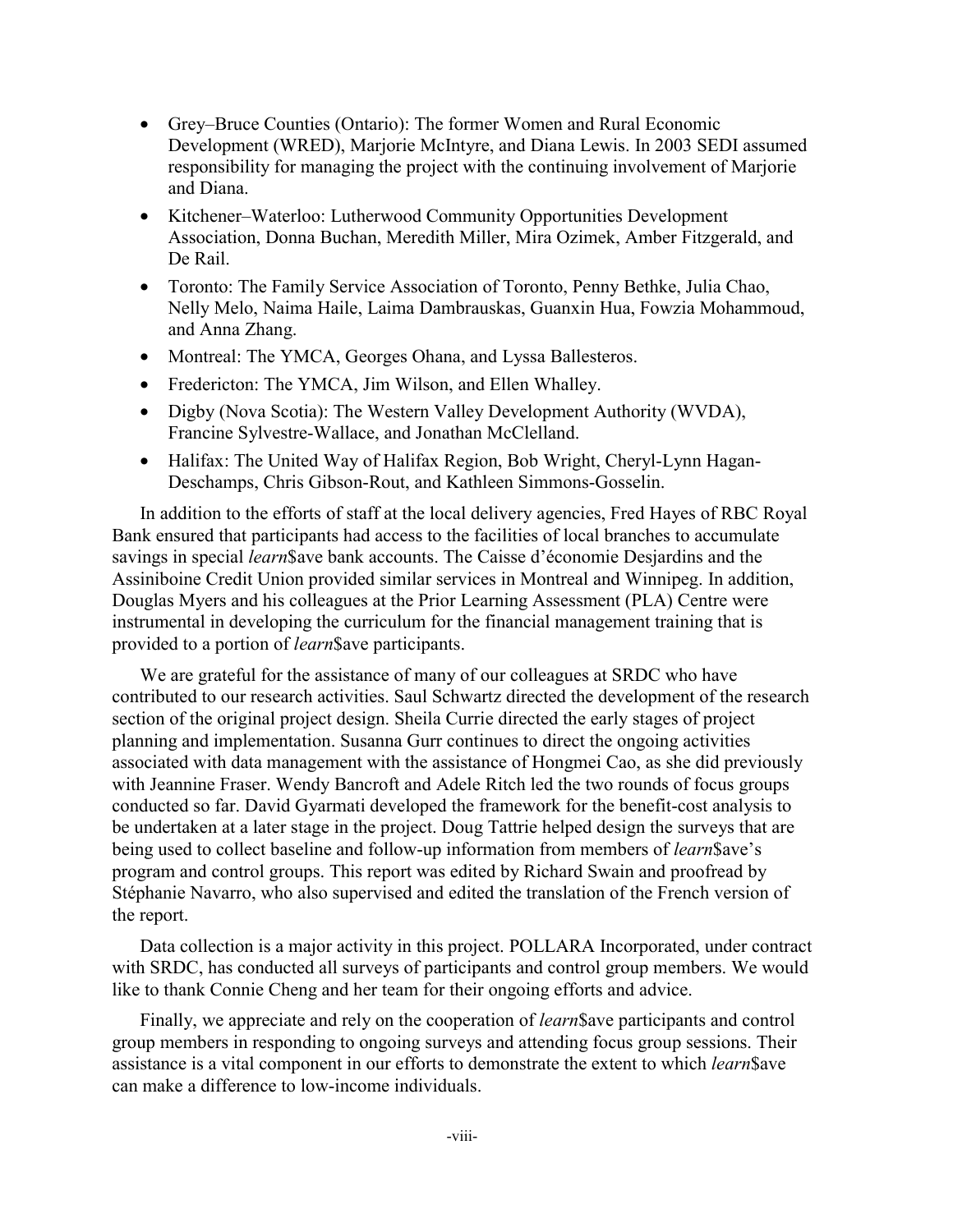# **Introduction**

*learn*\$ave is a research and demonstration project designed to test whether financial incentives can help low-income people improve their long-term economic prospects. As the fundamental feature of *learn*\$ave, project participants are encouraged to open special *learn*\$ave bank accounts and to build their savings as a means of achieving their goals. For every dollar that a participant deposits, an additional two to five dollars (depending on geographic location) is contributed by *learn*\$ave. These savings can be withdrawn provided that they are used to finance post-secondary education, skills development, associated supports to learning, or a new small business.

This report is the first in a series of reports about research on the *learn*\$ave demonstration project. It introduces the project, presents some early preliminary observations, reviews issues related to the recruitment, presents profiles of current and potential participants, and provides insights into their early savings behaviour. The report also outlines the support services available to participants and the extent to which participants take advantage of these services. Finally, the report presents the views and perspectives of those who are involved in the project.

### **THE NEED FOR A DEMONSTRATION**

Poverty is normally defined in terms of income. Consequently, as the gap between those who "have" and those who "have not" continues to widen, governments have typically responded with policies designed to provide the poor with greater income through increased subsidies and tax credits. The possibility of enabling the poor to improve their financial positions by encouraging them to build savings is rarely considered as a means of assisting them to improve their future prospects. It is often overlooked that families who do not have sufficient financial assets lose their economic security as well as their ability and motivation to plan actively for the future.

Asset-based approaches to savings already form the basis of various fiscal programs for the general population in Canada. These programs use tax incentives to support retirement savings, home ownership, or post-secondary education. The federal government currently operates two such programs:

- **Registered Retirement Savings Plans (RRSPs)** are designed to assist individuals and couples to save and invest some of their current income for their retirement. The RRSP Home Buyers' Plan also allows for the temporary withdrawal of up to \$20,000 per individual (or \$40,000 per couple) to buy or build a home.
- **Registered Education Savings Plans (RESPs)** are designed mainly to help parents save for their children's post-secondary education. Under the Canada Education Savings Grant (CESG), the federal government contributes \$0.20 for every dollar saved up to a maximum government contribution of \$400 per year.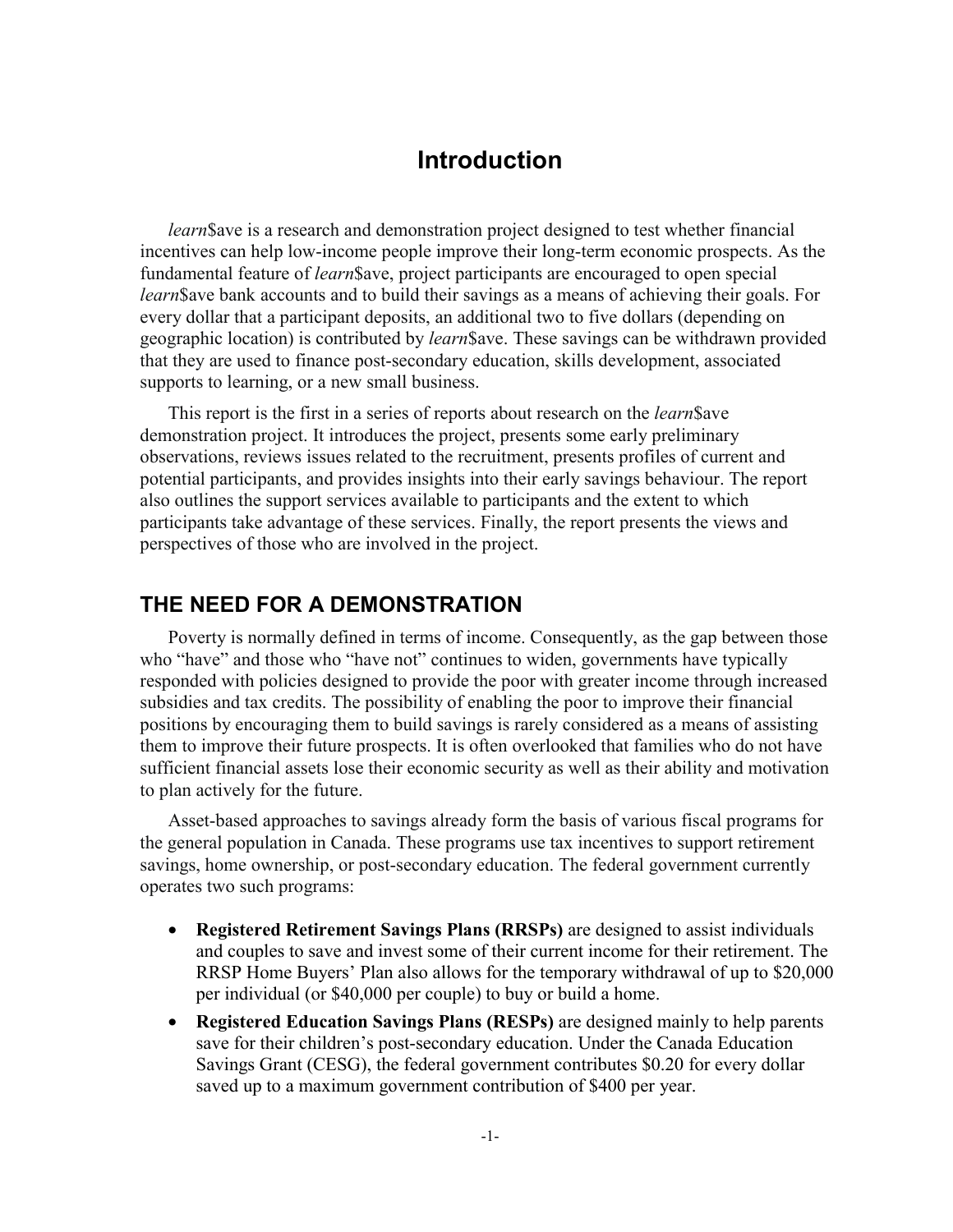These asset-building programs promote savings for specific purposes by deferring a potential income tax liability from a higher-income year (or person) to a lower-income year (or person). However, due to Canada's progressive marginal tax rates many lower-income households cannot take advantage of these programs.

*learn*\$ave is based on the assumption that low-income Canadians will respond positively to financial incentives to achieve their goals and improve their future prospects. Since the advantages of education and learning are well established as among the most effective means of increasing personal well-being, *learn*\$ave focuses on savings and financial incentives directed to post-secondary education, skills development, small business capitalization, and associated supports to learning.

*learn*\$ave is one of the tools that could eventually be included in a policy package aimed at promoting equal opportunity in education. At the moment, however, it is simply an interesting idea with limited empirical evidence to support claims for its effectiveness. Will low-income individuals be interested in spending their already scarce resources on adult education or starting a new small business? Will they be able to save enough to finance these goals? Will these activities yield improved earnings and employment prospects in future? These are the questions that the *learn*\$ave demonstration project is intended to answer.

Policy decisions must be well thought out and fiscally prudent, and the introduction of any new program intervention should be based on a demonstration of its effectiveness. This demonstration is being conducted to ensure that such decisions will be made on a sound basis: using the most rigorous up-to-date methodology, *learn*\$ave should be shown to be cost-effective before it or any similar program is implemented more extensively.

# **INDIVIDUAL DEVELOPMENT ACCOUNTS**

*learn*\$ave is an adaptation of the Individual Development Account (IDA), an anti-poverty concept that has already been implemented in some parts of the United States and in two Canadian cities. IDAs offer a generous matching contribution for every dollar participants save on their own. The underlying hypothesis assumes that the act of saving will cause people to change their economic behavior in ways that will lead them out of poverty, and that the assets purchased with their savings will contribute to their improved economic well-being. IDAs are asset-building programs that share the following features:

- Personal savings deposits made by participants are rewarded by matched deposits from government and/or other sources. The matching deposits are typically provided at rates ranging from \$1 to \$8 for every dollar saved by participants.
- The matching deposits are only disbursed for certain authorized uses, which most commonly include purchasing a first home, establishing or expanding a small business, or undertaking post-secondary education or training.
- Participation is restricted to individuals and families with limited incomes and assets.
- Participants are required to take courses in financial management and participate in a dialogue with a case manager on a regular basis while enrolled in the project.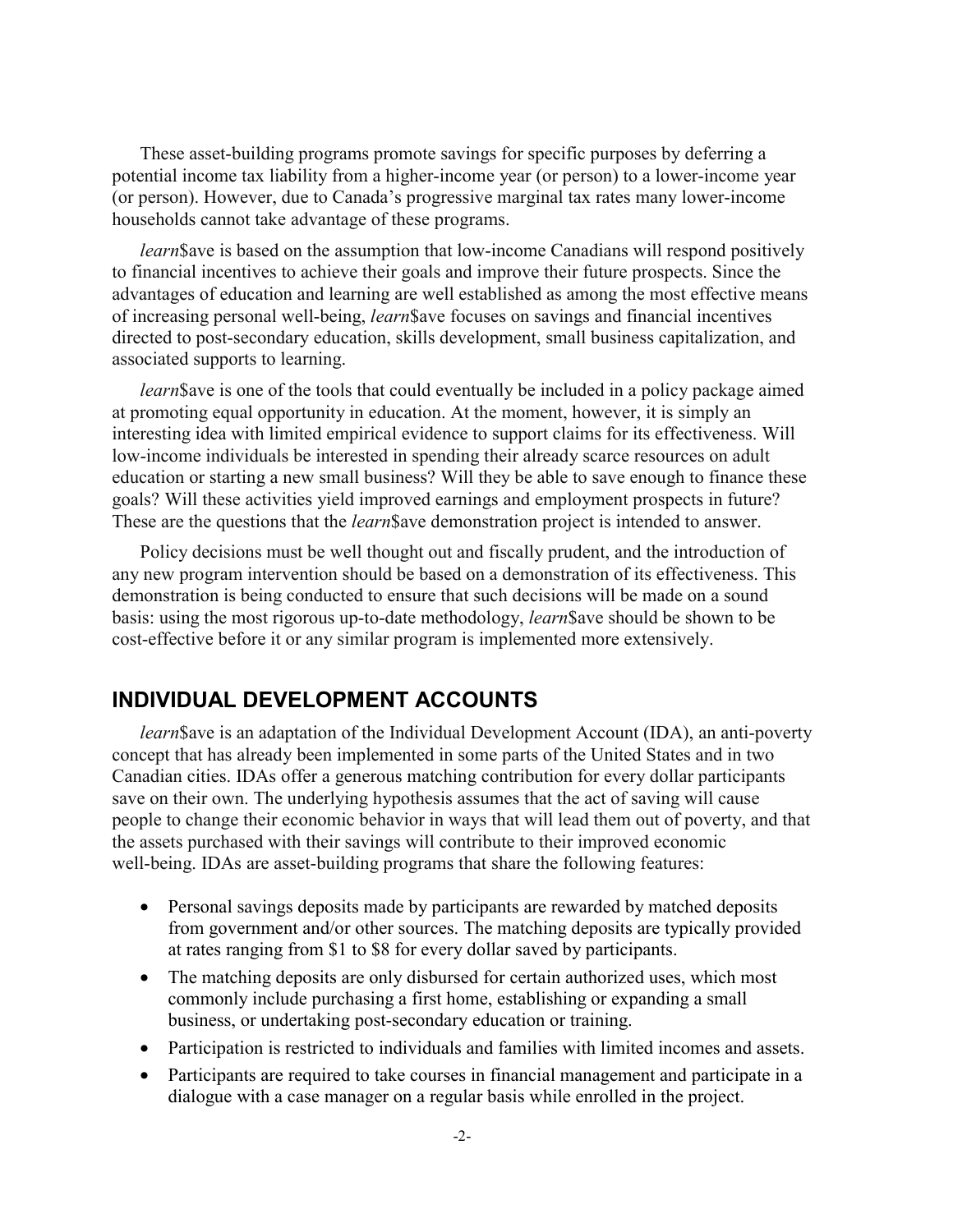- The programs set various limits on the savings activity, including a maximum amount of personal savings, a maximum savings period, and a minimum and maximum savings amount per month.
- The programs are operated by community-based organizations and the accounts are held at local financial institutions.

The American Dream Demonstration (ADD) is the first large-scale test of IDAs. The ADD is comprised of 14 programs that are run by 13 community-based non-profit organizations across the United States. All of the programs allow withdrawal of matched deposits to purchase a home, start a small business, or pursue a post-secondary education. There are 2,364 participants in the ADD. The demonstration began in 1997 and one of the programs is the subject of a rigorous evaluation.

Most of the IDA activity in the United States is associated with the *Assets for Independence Act*, which authorizes the Department of Health and Human Services to transfer up to US\$25 million per year over a five-year period to non-profit organizations for IDA projects. In this program, only savings generated from earned income can be deposited into an IDA, which can then be used for the purchase of a first home, post-secondary education, or small business capitalization. It is expected that up to 40,000 individuals will benefit from these projects.

These IDA projects have spurred interest elsewhere. When the ADD commenced there were only four IDA programs in existence, but there are now more than 350 programs across the United States. In addition, IDA and asset-building programs have been implemented in the United Kingdom, Taiwan, and Sweden, with other countries showing increasing interest.

Before the *learn*\$ave demonstration began, three small-scale IDA projects were already underway in Calgary and Kitchener–Waterloo, involving a total of approximately 50 participants. Approved uses for the savings and matched funds varied across these projects and included housing purchases, career training, personal/family education, small business start-up costs, or computer purchases.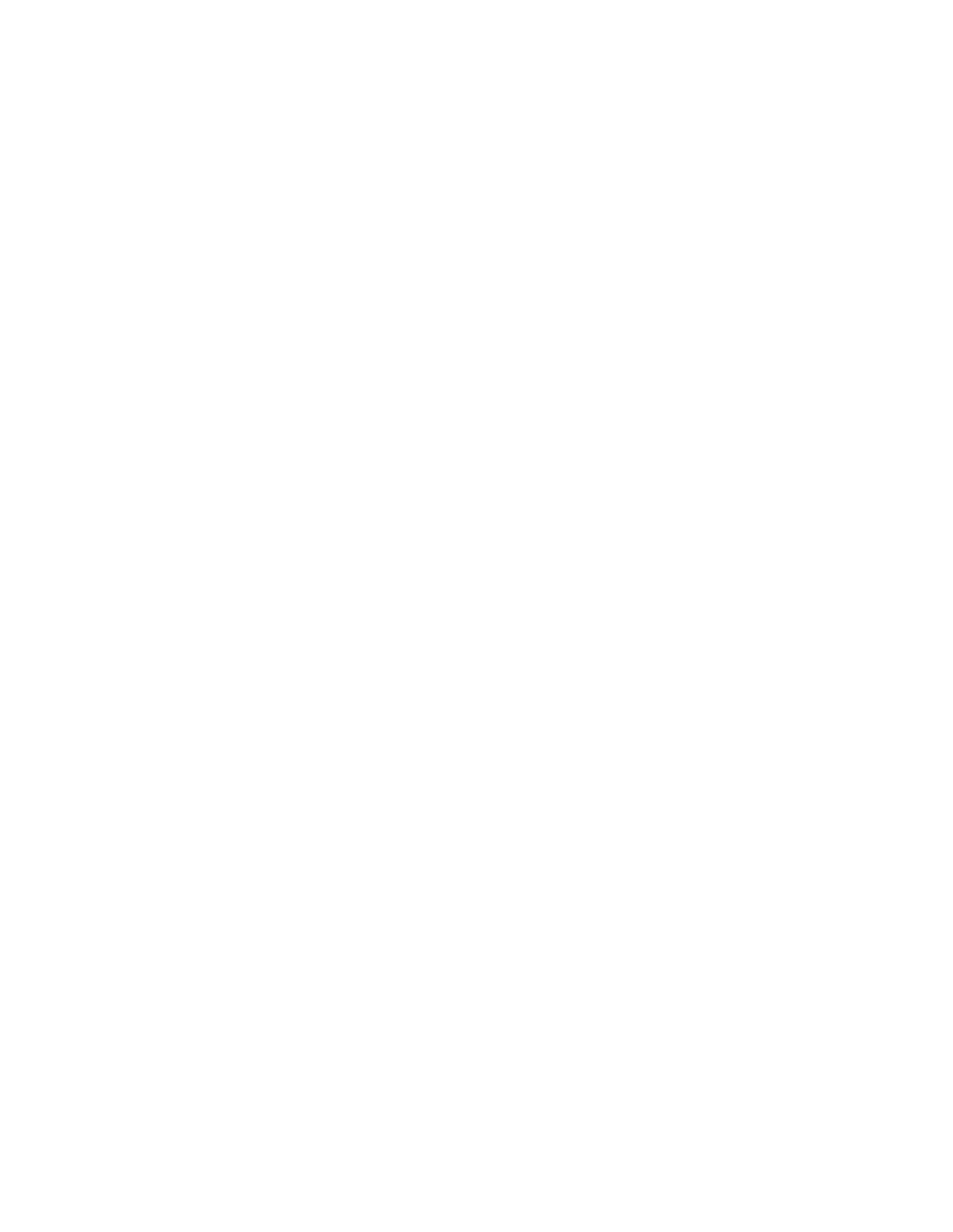# **The** *learn***\$ave Demonstration**

In June 2000 Human Resources Development Canada  $(HRDC)^1$  began funding the *learn*\$ave demonstration project and contracted the Social Research and Demonstration Corporation (SRDC) and SEDI (Social and Enterprise Development Innovations) to design and manage the demonstration. SEDI is a Canadian not-for-profit charitable organization that works with governments, communities, organizations, and individuals to increase the capacity of low-income Canadians to improve their economic and social circumstances. SRDC is also a not-for-profit registered charity, whose mission is to help policy-makers and practitioners identify social policies and programs that improve the well-being of all Canadians, with a special concern for the effects on the disadvantaged, and to raise the standards of evidence that are used in assessing the effectiveness of social policies and programs. SEDI is responsible for project implementation, and SRDC is responsible for all related research and evaluation. Because the results of an Individual Development Account (IDA) project take many years to materialize, the project will continue until 2009, when the final evaluation results will become available.<sup>2</sup>

A network of local not-for-profit partners are delivering *learn*\$ave at ten sites in seven provinces across Canada. The sites and associated delivery agencies are as follows:

- Halifax: United Way of Halifax Region
- Toronto: Family Service Association of Toronto
- Vancouver: New Westminster Community Development Society
- Calgary: MCC Employment Development
- Digby: Western Valley Development Authority
- Fredericton: Fredericton YMCA
- Grey–Bruce: SEDI

 $\overline{a}$ 

- Kitchener–Waterloo: Lutherwood Community Opportunities Development Association
- Montreal: Montreal YMCA, Aurora Business Project
- Winnipeg: SEED Winnipeg Inc.

At 9 of the 10 sites RBC Royal Bank provides enhanced deposit-account services to participants in *learn*\$ave, with the assistance of Caisse d'économie Desjardins in Montreal. At the Winnipeg site the Assiniboine Credit Union offers these services.

<sup>&</sup>lt;sup>1</sup>Since the dissolution of Human Resources Development Canada (HRDC) in December 2003, the new federal Department of Human Resources and Skills Development Canada (HRSDC) has been funding the project.

<sup>&</sup>lt;sup>2</sup>The recruitment phase ended in December 2003 and program operations will be mostly over by the end of 2007, by which time most accounts will have been closed.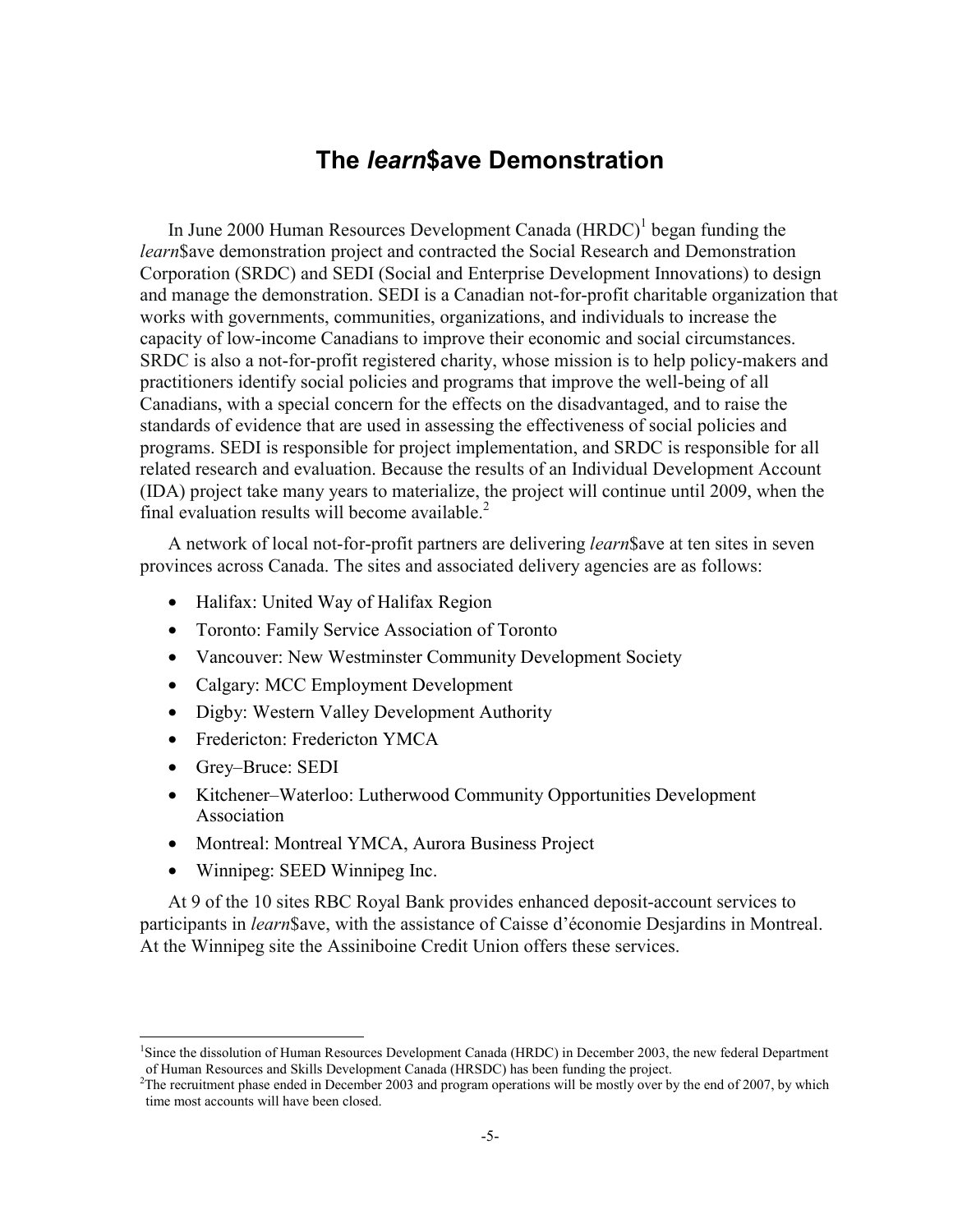The experimental<sup>3</sup> activity in this demonstration project takes place at the three primary sites — Halifax, Toronto, and Vancouver. The remaining seven sites contribute valuable non-experimental activity and are referred to as secondary sites in this report.

# **MAIN FEATURES OF** *LEARN***\$AVE**

The *learn*\$ave demonstration is designed to test the impacts of an IDA program implemented in Canada, and encompasses all the features of IDAs. Through the efforts of the local delivery agencies, eligible individuals are invited to participate in the project. To be eligible, one must:

- live within prescribed boundaries defining the 10 sites,
- be the only person in an economic family seeking participation,
- possess a valid social insurance number,

 $\overline{a}$ 

- be between 21 and 65 years of age (with some exceptions for ages 18 to 20),
- have a pre-tax income below 120 per cent of the appropriate Statistics Canada lowincome cutoff (LICO),
- have financial assets that do not exceed the lesser of 10 per cent of annual income or \$3,000,
- not be enrolled in post-secondary education full time.

Interested individuals were invited to apply through extensive outreach and recruitment activities at each of the 10 sites. According to the original project design, up to 1,275 applications were to be accepted at each of the three primary sites. Each of the seven secondary sites was allowed to accept up to 150 applications. As an overall target, 4,875 enrollees were sought across all 10 sites.<sup>4</sup>

At each primary site 75 of the 1,275 spaces were available for income assistance (IA) recipients. As a result, the vast majority of participants at the primary sites are low-income people who are not receiving IA benefits. On the other hand, each of the secondary sites allowed a maximum of 25 per cent of accepted applicants to be in receipt of IA at the time of application.

Once accepted at one of the primary sites, the majority of applicants are invited to open a *learn*\$ave account at RBC Royal Bank. Each dollar they save over a three-year period (up to a maximum of \$1,500) is matched by a \$3 credit to a maximum of \$4,500. During this savings period, a net deposit of at least \$10 has to be deposited to count as an "active savings month." After 12 "active savings months" have accumulated, the participant can then claim the savings and matched credits and spend the total proceeds on an approved purchase related to education, training, or starting a new small business. Matched credits must be claimed within four years of the enrolment date.

<sup>&</sup>lt;sup>3</sup>An explanation for the terms "experimental" and "non-experimental" is provided in "Research and Evaluation Design" on page 7.

 $4<sup>4</sup>$ The majority of enrollees at each site have specified that they intend to use their savings for education or training. Up to 20 per cent of the spaces at each site were available for those who want to start a small business.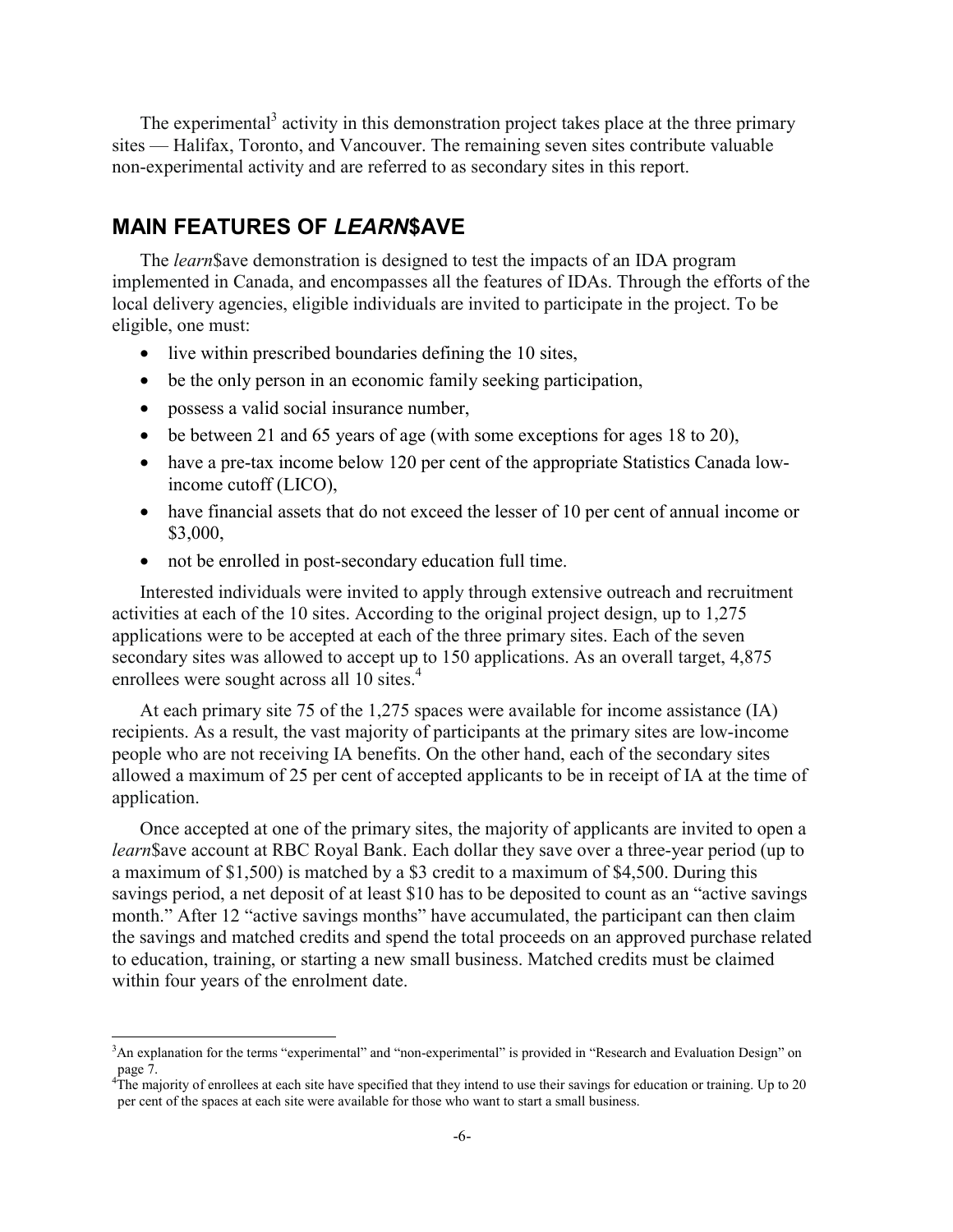At the primary sites half of those who are invited to open a *learn*\$ave account are expected to attend 15 hours of financial training. The training sessions are intended to enhance participants' financial literacy, and include money management skills such as budgeting, use of credit, and spending. The sessions also encourage participants to build on their personal skills and knowledge to allow them to reach their goals. Participants who must attend training sessions also have access to case management services from the local delivery agencies to encourage and help them save money and meet their goals.

Because a majority of the research activity occurs at the primary sites, the design of the project is necessarily more complex at these sites. The next section of this report explains the research design and outlines the differential treatment afforded various groups of enrollees in Halifax, Toronto, and Vancouver. At the secondary sites everyone who enrolls is invited to open a *learn*\$ave bank account, is expected to attend training sessions, and has access to case management services. However, in contrast to the common approach adopted within the three primary sites, a number of variations exist across the seven secondary sites:

- Montreal offers the highest match rate at \$5 for each dollar saved; however, only \$900 in savings are eligible for matched credits.
- Kitchener–Waterloo offers the lowest match rate at \$2 but offers enhanced counselling services to participants in lieu of an extra \$1 in matched credits.
- Digby offers a \$4 match rate.
- Grey–Bruce offers a \$2.50 match rate, with an additional \$0.50 available as an incentive to attend training sessions.
- In Fredericton the maximum amount of savings eligible for matched credits is \$2,000, and \$6,000 in credits are available.
- In Calgary participants have only two years in which to accumulate savings eligible for matched credits, instead of the usual three years.

Winnipeg is the only site that has more stringent eligibility criteria for applicants. In Winnipeg, applicants must have an annual income below the appropriate LICO to be considered eligible, rather than the 120 per cent of the LICO required at all the other sites. In addition, the Winnipeg site has set another target: two thirds of the participants should have an income below 60 per cent of the LICO.

# **RESEARCH AND EVALUATION DESIGN**

#### **Hypotheses**

The research and evaluation plan has been designed around the need to demonstrate the validity of certain hypotheses related to a series of impacts that are expected to occur as a result of *learn*\$ave. These hypotheses correspond to a number of intermediate steps leading to the final intended results as follows:

• **Implementation Hypothesis:** The provision of training sessions and case management services will increase the likelihood that the following hypotheses will hold true.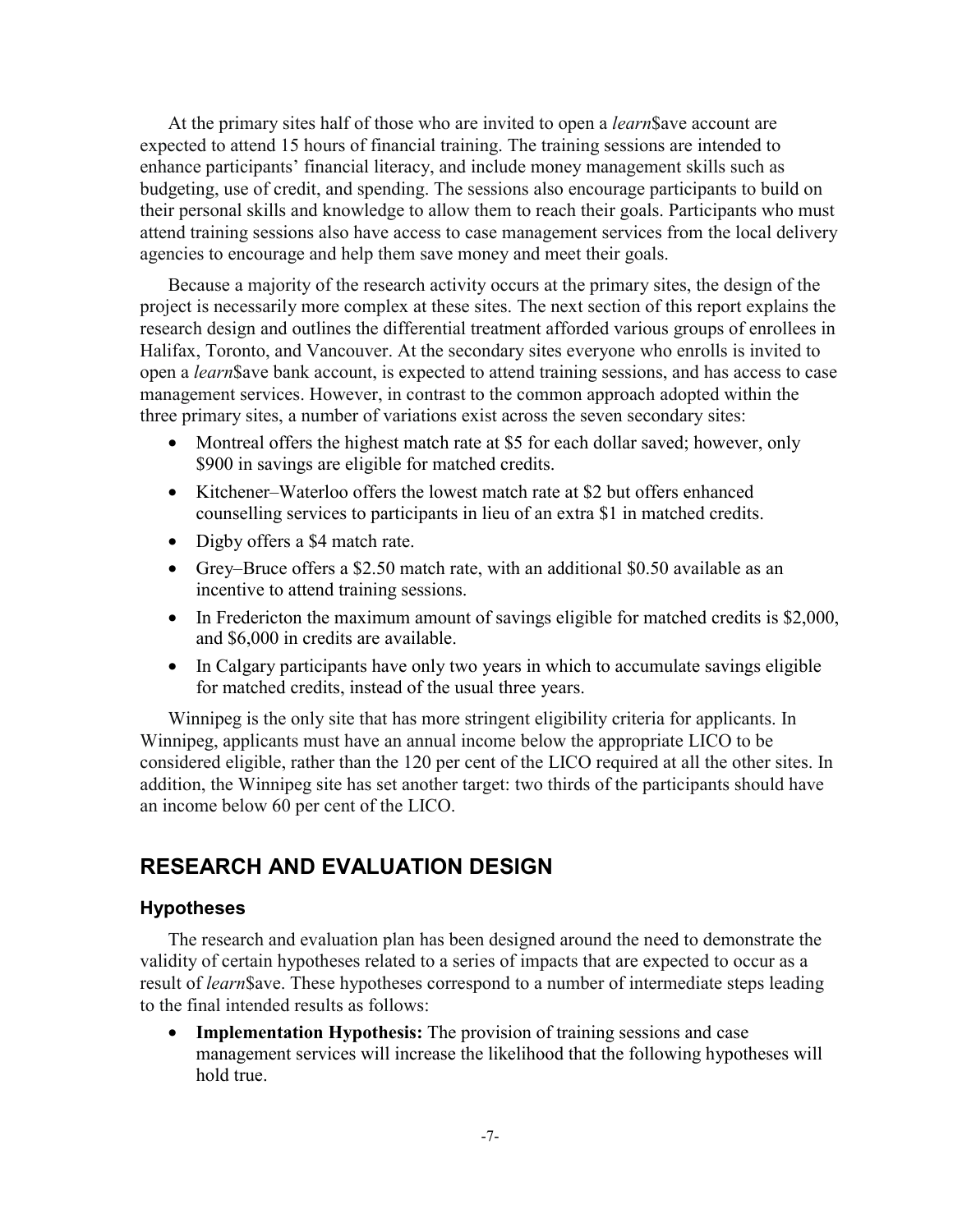- **Attitudinal Hypothesis:** Participants will be more forward-looking and will place a higher value on education and learning than they would if they had not participated in *learn*\$ave.
- **Savings Hypothesis:** Participants will save more and will accumulate greater assets, without increased hardship.
- **Educational and Micro-enterprise Development Hypothesis:** Participants will complete more courses and start more small businesses.
- **Employment and Earnings Hypothesis:** Participants will have a greater likelihood of employment and will eventually have higher earnings.

#### **The Experimental Study**

 $\overline{a}$ 

The validity of each of these hypotheses will be tested at the primary sites through the use of an experimental design. As the central element of this design, the impacts related to the hypotheses as experienced by participants over time will be compared with the impacts they would have been expected to experience had they not participated in *learn*\$ave. In order to simulate these conditions, a control group of individuals who do not have access to *learn*\$ave benefits is necessary to capture the impacts that would have occurred without *learn*\$ave. Members of the control group must share the characteristics of participants, including their motivation to apply to *learn*\$ave, as closely as possible.

In Halifax, Toronto, and Vancouver eligible applicants were randomly assigned to one of three treatment groups. The first treatment group is the "*learn*\$ave-only" group, which only receives the matched credits. The second group is the "*learn*\$ave-plus" group, which receives the credits plus financial training sessions and case management services. Finally, the third group is the control group, which does not receive any *learn*\$ave benefits or services.

According to the original research plan, each of the primary sites was given a target of 1,200 enrollees<sup>5</sup> to be evenly divided into the three treatment groups. These sites were also each allowed to recruit 75 IA recipients who are not part of the experimental study and were therefore not randomly assigned to the treatment groups; they receive all available *learn*\$ave benefits, including matched credits of \$3 for each dollar saved, financial management training, and case management.

To fulfill the requirements of the experimental study, a list of accepted applicants was sent to SRDC each week. SRDC then randomly assigned each applicant to one of the three treatment groups and returned the allocations to each site delivery agency, at which point participants were advised of their status. In total, the research plan called for a total of 3,600 individuals to be randomly assigned, with 1,200 in each of the three treatment groups across all three sites. As recruitment progressed, the distribution of the overall target of 3,600 had to be adjusted among the three sites.

<sup>5</sup> All applicants (except IA recipients) who are accepted at the primary sites are normally termed "enrollees" in this report. Enrollees include members of the control group who do not enjoy any of the benefits offered though matched credits or other *learn*\$ave services. The term "participant" is reserved for those in the *learn*\$ave-only and *learn*\$ave-plus groups and for those in the non-experimental and IA studies.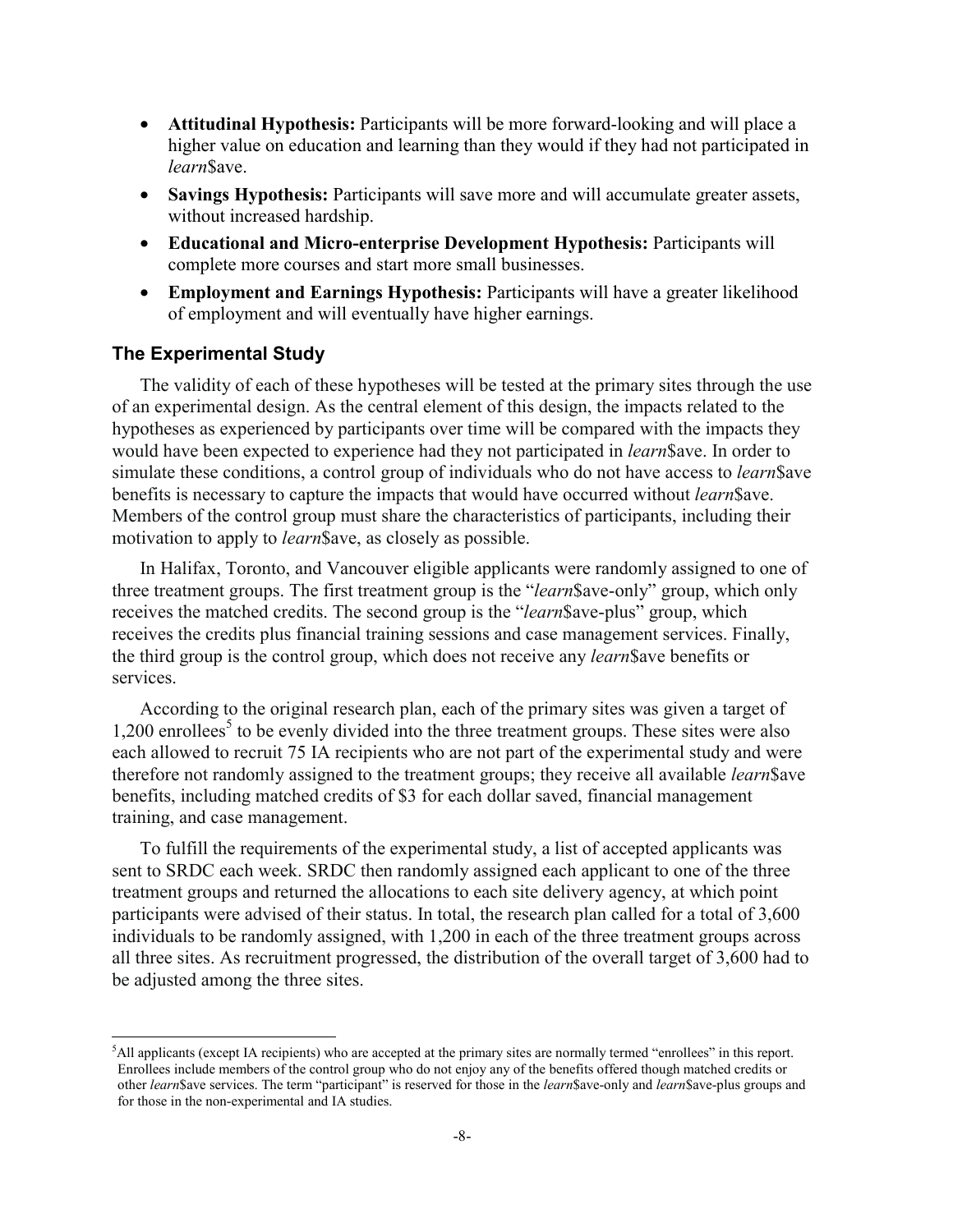Shortly after acceptance, and before random assignment to one of the treatment groups, the applicant was surveyed by telephone to gather relevant information about personal and family characteristics as well as other baseline information related to the hypotheses being tested.<sup>6</sup> All three groups will be surveyed to update this information at 18 months, 36 months, and 54 months from the date of their random assignment.

The random assignment process ensures that there are no systematic pre-existing differences among the treatment groups. Consequently, any differences that are observed in the outcomes of the groups will provide a valid measure of *learn*\$ave's impacts. To test the first hypothesis (that training sessions and case management will have a significant positive impact beyond the impacts due to the matched credits alone), the experiences of the *learn*\$ave-plus group will be compared with those of the *learn*\$ave-only group. To test the remaining hypotheses, the experiences of the *learn*\$ave-only and *learn*\$ave-plus groups will be directly compared with those of the control group at various points over the life of the project.

Project impacts determined from the experimental study at the primary sites will be used in a benefit–cost analysis. Benefits and costs will be assessed from different perspectives. The analysis will consider not only the overall costs and benefits accruing to society as a whole, but also the benefits and costs from the perspective of different segments of society. In accordance with accepted practice in social benefit–cost analysis, the research will examine the benefits and costs realized by *learn*\$ave participants, taxpayers, and society as a whole, as represented through relevant government revenues and expenditures.

Halifax, Toronto, and Vancouver were chosen as primary sites in the research design because of their presumed potential to recruit large numbers of individuals. A total sample of 3,600 randomly assigned enrollees at these three sites is large enough to ensure that policyrelevant conclusions about the underlying hypotheses can be stated with confidence and reliability.

#### **The Non-Experimental Study and the IA Study**

 $\overline{a}$ 

The budget available for the demonstration precluded the possibility of applying the experimental design of the primary sites to all 10 sites — much larger numbers of participants would have been needed to meet the requirements of a fully experimental study. Due to these budget limitations, the total sample size for the seven secondary sites was limited to 1,050 participants, and the research plan for the secondary sites is based on analytical methods that are less dependent on larger sample sizes and therefore less rigorous than those employed for the experimental study at the primary sites.

All eligible applicants at the secondary sites receive matched credits as well as financial management training sessions and case management services. The research plan for the secondary sites relies on case study methods to examine the variations in project delivery described in the preceding section. Focus groups, interviews, and data from the management information system will be used in the analysis.

<sup>6</sup> All surveys of participants and the control group are being conducted by POLLARA Incorporated under contract with SRDC.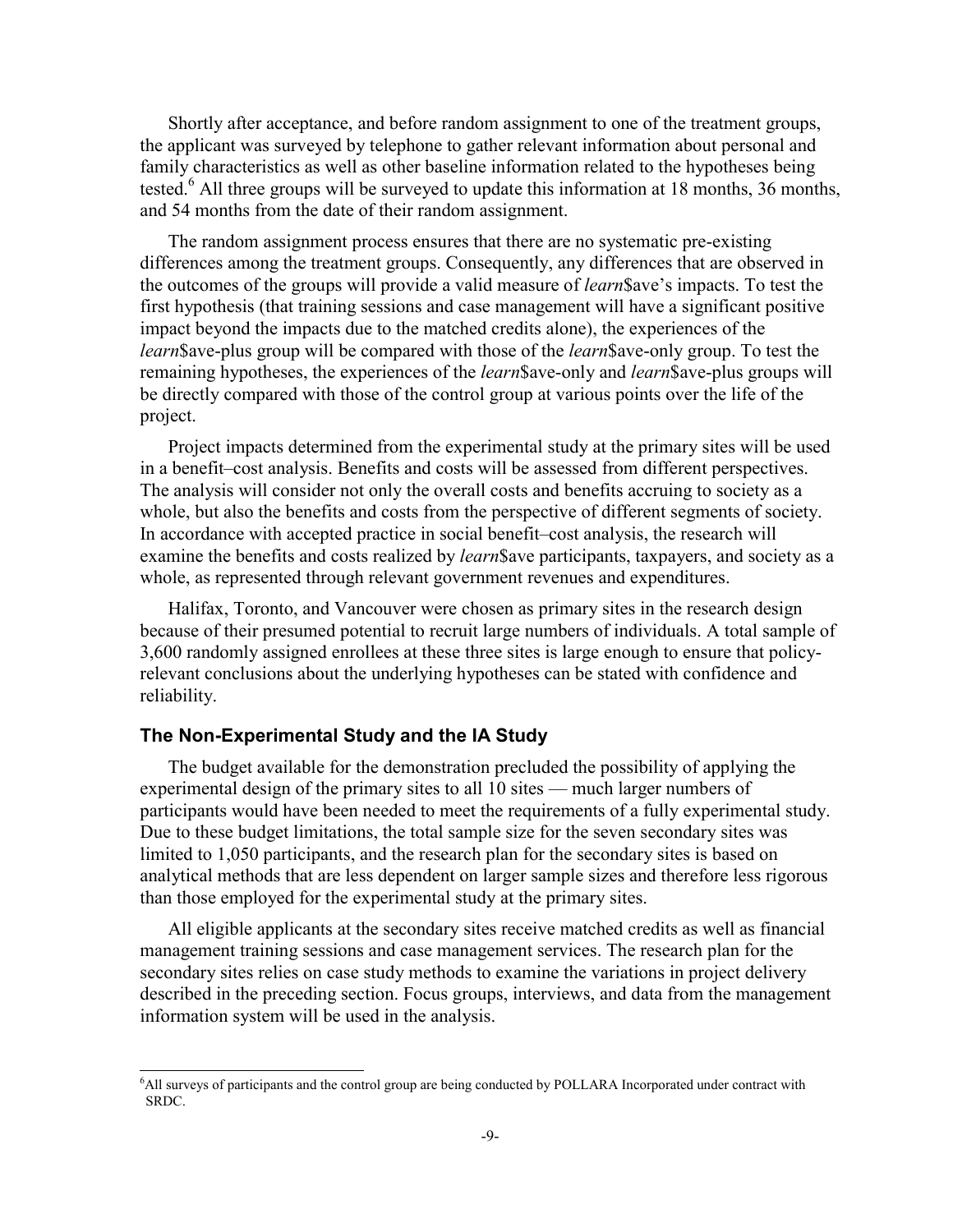Up to 25 per cent of the participants at each secondary site were allowed to be in receipt of income assistance when they apply. These participants will be included as part of the overall study of the secondary sites. IA recipients who were recruited at the primary sites will not be included in the experimental study. Instead, their experiences resulting from their participation in *learn*\$ave will be evaluated in a manner similar to that employed for participants at the secondary sites. The findings related to IA recipients at the primary sites will be reported with the findings from the secondary sites.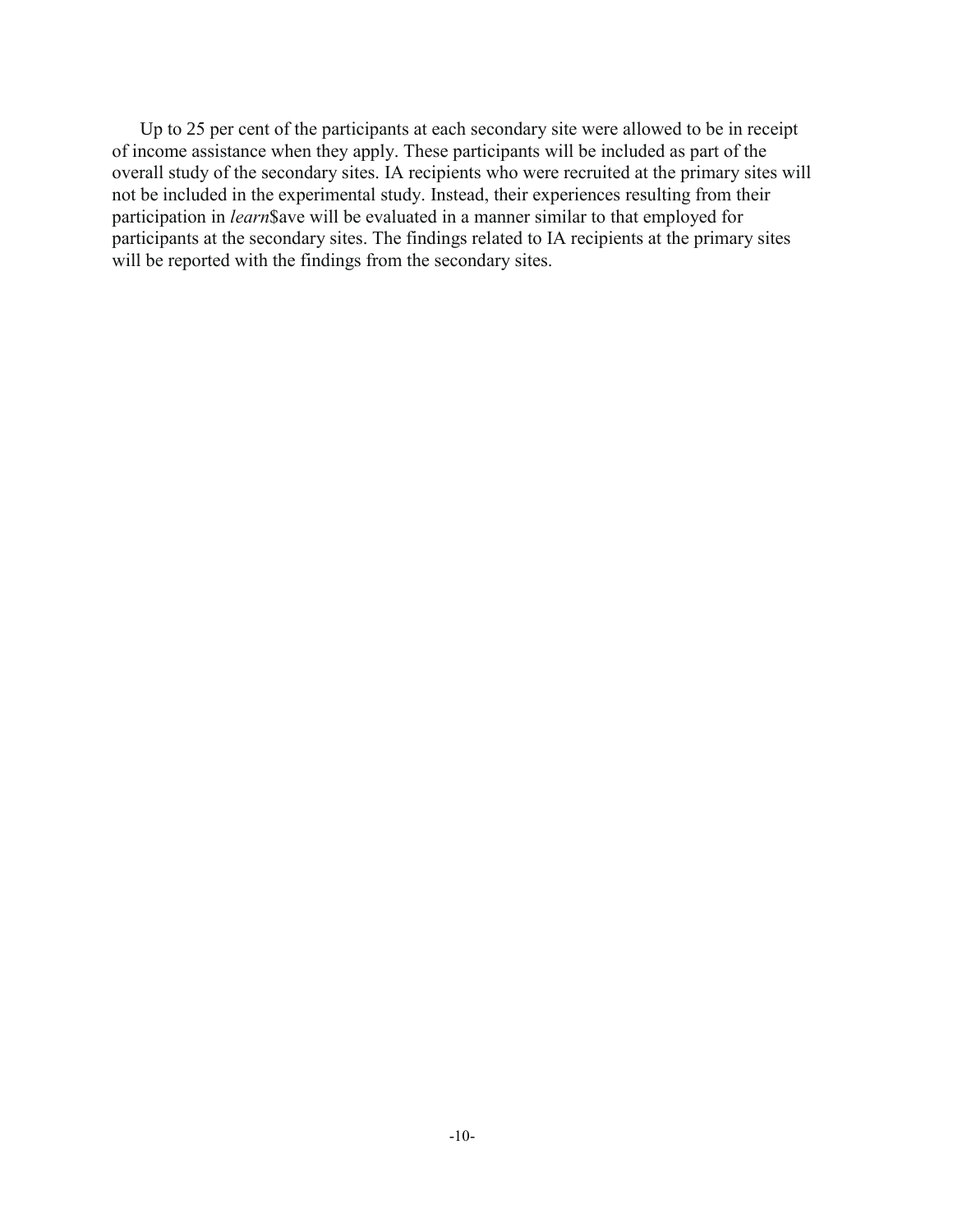# **Recruitment**

From a methodological perspective, it would have been preferable to select a random sample of individuals from a list of those who meet the eligibility criteria and invite those individuals to enroll in the project. But the necessary information on level of income and the amount of personal financial assets, which are central to the selection process, is not available. Initially, discussions took place with the Canada Customs and Revenue Agency (CCRA) to obtain information on the low-income population that could have been used to draw a sample of those who could have met *learn*\$ave's eligibility requirements. However, CCRA was unwilling to participate in this process.

As the best alternative approach, the local delivery agencies at the 10 sites were asked to find eligible participants within the specified boundaries defining their respective sites by advertising the existence and benefits of *learn*\$ave in their area and by working with other local agencies that serve the low-income population. The original plan called for recruitment targets to be met by May 31, 2003.

In this section, a number of questions are addressed: Have overall recruitment targets been met? How has recruitment progressed since the first applicants were accepted? What methods did the local agencies use to recruit participants and how effective were these methods? Who has enrolled? What are their characteristics? Do they represent the local population who are eligible to participate in *learn*\$ave, or are they more representative of particular segments of the population? What recruitment results might have occurred if the entire eligible population had heard of *learn*\$ave? How interested are people in *learn*\$ave? What are some of the factors that affect their decision to apply, or not to apply?

# **RECRUITMENT METHODS AND RESULTS**

Recruitment began in June 2001, and by the end of the original recruitment period on May 31, 2003, enrolment had reached 3,608 individuals, which represents 74 per cent of the overall target of 4,875. As shown in Table 1, most of these individuals had enrolled at the primary sites, which had been assigned the highest targets. However, despite this, the primary sites were still considerably short of their goal, while the secondary sites had almost reached their targets.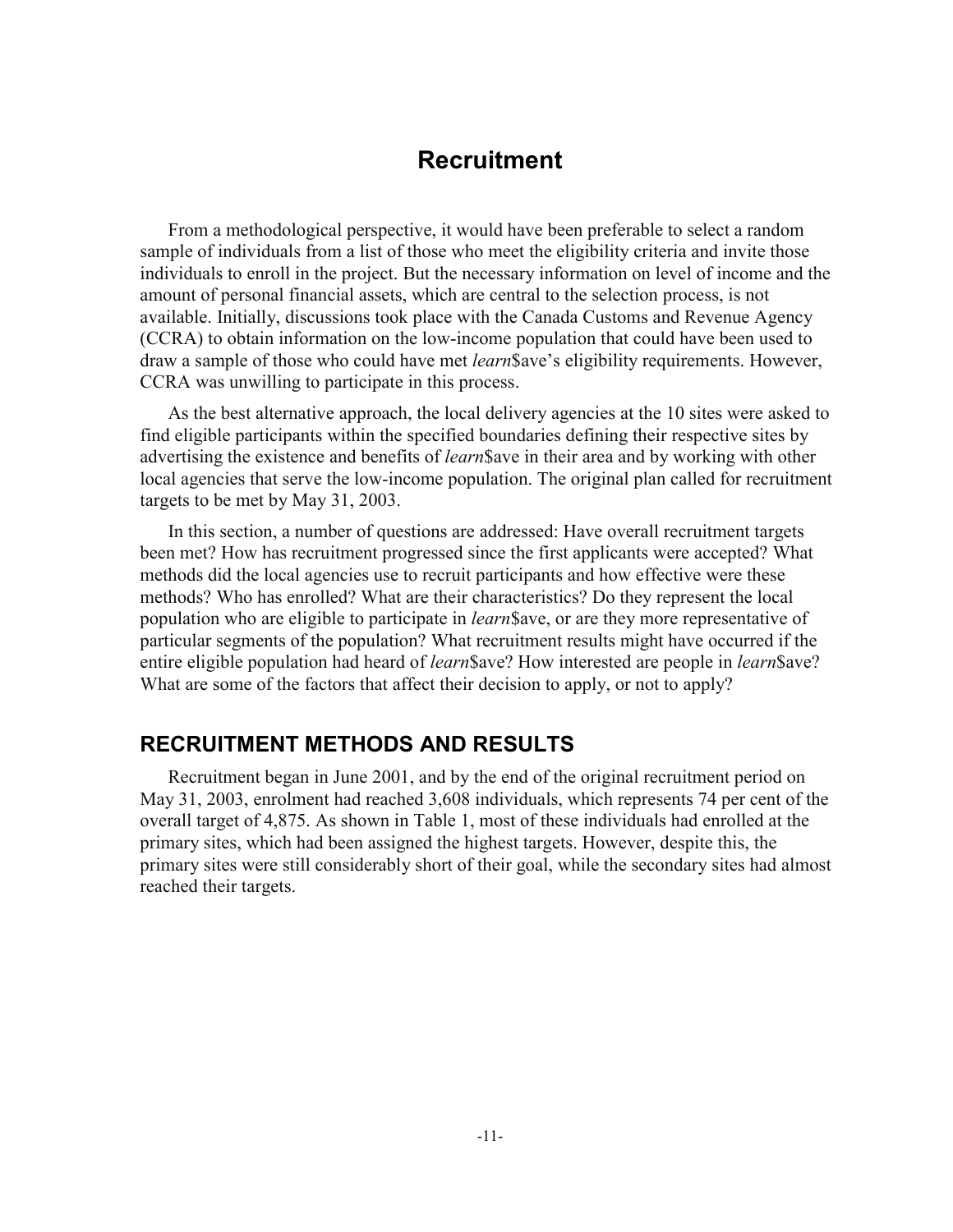|                                     | <b>Recruitment</b><br><b>Targets</b> | <b>Enrolment During Original</b><br>Recruitment Period <sup>c</sup> | <b>Enrolment During Extended</b><br>Recruitment Period <sup>d</sup> |
|-------------------------------------|--------------------------------------|---------------------------------------------------------------------|---------------------------------------------------------------------|
| <b>Study type</b>                   |                                      |                                                                     |                                                                     |
| Experimental study <sup>a</sup>     | 3,600                                | 2.427                                                               | 3,562                                                               |
| Non-experimental study <sup>b</sup> | 1.050                                | 958                                                                 | 1.001                                                               |
| IA study                            | 225                                  | 223                                                                 | 225                                                                 |
| <b>Totals</b>                       | 4.875                                | 3,608                                                               | 4.788                                                               |

#### **Table 1: Recruitment Targets and Actual Enrolment to End of Original and Extended Recruitment Periods**

**Sources:** Project Management Information System (PMIS) and the Baseline Survey.

Notes: <sup>a</sup>Numbers enrolled in experimental study include enrollees who were randomly assigned to one of the research groups (*learn*\$ave-only, *learn*\$ave-plus, or the control group) by indicated date.

<sup>b</sup>Numbers enrolled in non-experimental and income assistance (IA) studies include participants to whom acceptance letters were mailed by the indicated date.

cEnding May 31, 2003.

dEnding December 31, 2003.

Recruitment proved to be more difficult than anticipated. By the end of the original recruitment period, 1,267 participants were still sought — the vast majority of them needed at the primary sites for the experimental study. As a result, the recruitment period had to be extended from May 31 to December 31, 2003. As part of the revised plan, Halifax stopped accepting applications on July 31, 2003, having enrolled 254 individuals. Toronto was allowed to continue recruiting until 1,696 applications were accepted, and Vancouver was assigned a revised target of 1,650 enrollees.

As shown in Table 1, the primary sites had enrolled 3,787 applicants in the experimental and IA studies by December 31, 2003 — in fact, they had recruited their overall target of 3,825 but some of the applicants were not randomly assigned to the treatment groups until February 2004. The secondary sites fell short of their goal of 1,050 by only 49 participants. Halifax and Grey–Bruce were the only sites that did not reach their original targets. By the end of December 2003, a total of 4,788 individuals had enrolled in *learn*\$ave, of which 1,187 are members of the control group at the primary sites.

Exhibiting a pattern similar to that experienced by Individual Development Account (IDA) projects in the United States, recruitment at the primary sites began slowly and then proceeded at a more rapid pace as time progressed. Figure 1 illustrates the trends that evolved at the primary sites for the experimental study and the secondary sites for the nonexperimental study. The primary sites began recruiting in August 2001, and by October 2001 the first participants were randomly assigned. Monthly recruitment at those sites was below expectations until May 2002. Recruitment then improved in June 2002, and this higher pace continued until the extended recruitment period ended.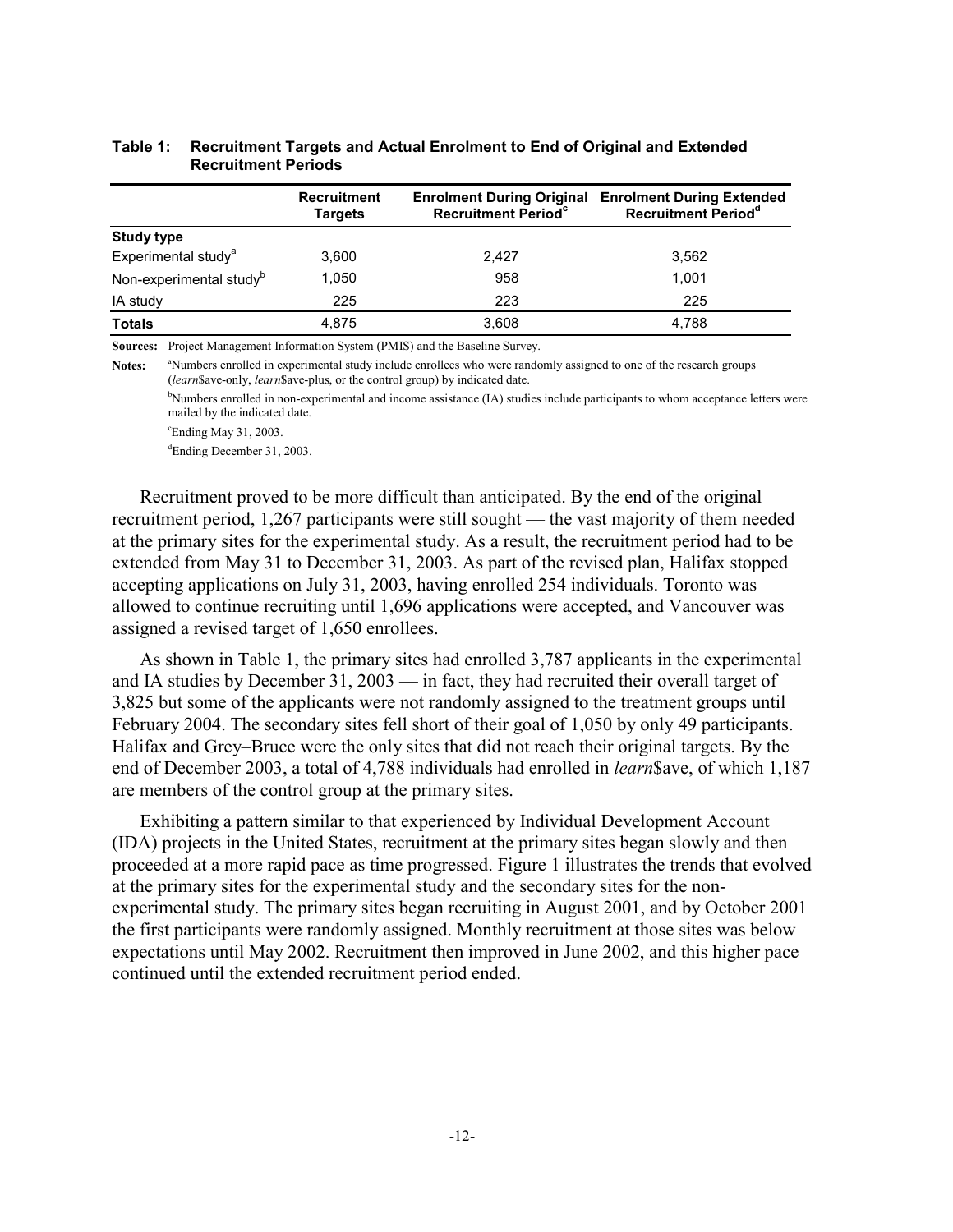

**Figure 1: Number of Enrollees in Experimental and Non-Experimental Studies by Month of Enrolment** 

**Note:** The experimental study data is based on date of random assignment and the non-experimental study data is based on date of acceptance letter.

Recruitment at the secondary sites followed a more consistent pattern. This may be due at least in part to the larger number of sites: slow recruitment at some sites tended to be offset by brisk recruitment at others. For example, Fredericton filled many of its spaces very quickly at the beginning of the recruitment period, while Montreal began very slowly.

The noticeable improvement in the recruitment trend at the primary sites can be partly explained by the different methods the local delivery partners used at various times to make potential participants aware of *learn*\$ave and interest them in applying. At the outset, much of this effort was directed towards working with other local agencies that have close ongoing contacts with low-income Canadians, such as income assistance (IA) recipients. After the first few months of recruitment it became evident that the expected results were not forthcoming, so the local delivery agencies began to place greater emphasis on other methods.

The change in emphasis was most evident in Toronto, where the focus of recruitment activities abruptly shifted in May 2002 with the launch of a multi-faceted recruitment campaign involving subway advertisements, newspaper advertisements, media interviews, and posters and brochures in public places. The large number of enquiries resulting from this campaign was responsible for most of the sudden improvement in the recruitment trend shown in Figure 1. Halifax also gradually introduced a similar campaign at about the same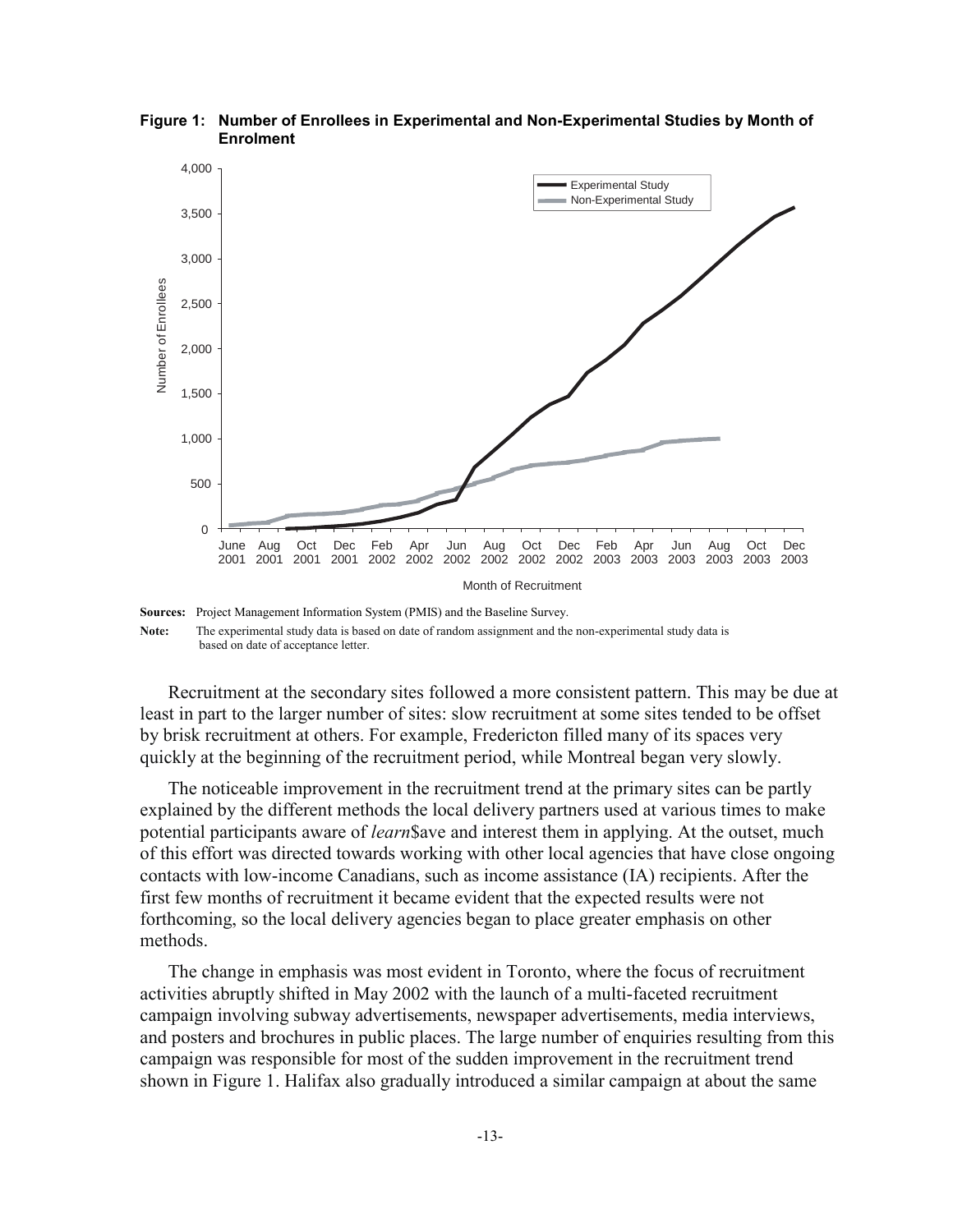time but this campaign did not produce a noticeable shift in recruitment. On the other hand, Vancouver had been emphasizing and refining their use of the media as a recruitment method since the fall of 2001.

Table 2 indicates the various methods that local delivery agencies employed to generate applications for *learn*\$ave; it also shows the proportion of enrollees who heard about *learn*\$ave via each method by the end of June 2003. Hearing about *learn*\$ave from friends, relatives, or acquaintances through "word of mouth" has proven to be the most effective means of promoting *learn*\$ave. This is especially true at the secondary sites where about 40 per cent of those recruited found out about *learn*\$ave through word of mouth — more than twice as effective as the next best method at these sites. As the project progressed, word of mouth gained momentum and importance, gradually improving its effectiveness in reaching potential participants.

|                           | <b>Experimental</b><br>Study (%) | Non-Experimental<br>Study (%) | IA Study (%) |
|---------------------------|----------------------------------|-------------------------------|--------------|
| <b>Recruitment Method</b> |                                  |                               |              |
| Word of mouth             | 30                               | 40                            | 22           |
| Media                     | 32                               | 14                            | 17           |
| Poster/brochure           | 19                               | 19                            | 11           |
| HRDC <sup>ª</sup> offices | 7                                | 2                             | 6            |
| Other agencies            |                                  | 19                            | 33           |
| Other method or unknown   | 6                                | 5                             | 11           |
| <b>Sample Size</b>        | 1,683                            | 970                           | 224          |

#### **Table 2: Proportion of Enrollees Who Heard About** *learn***\$ave Through Each Recruitment Method by Study Group**

**Source:** Project Management Information System (PMIS).

**Notes:** Includes those who were sent an acceptance letter on or before June 30, 2003.

Data for the experimental study includes only participants in the *learn*\$ave-only and *learn*\$ave-plus groups.

The non-experimental sample excludes six participants who were admitted to the program in error.

a In December 2003 Human Resources Development Canada (HRDC) was reorganized into the Department of Human Resources and Skills Development Canada (HRSDC) and the Department of Social Development Canada (SDC).

The table also confirms the wisdom behind the shift in marketing methods that resulted in improved recruitment results during the early summer of 2002. The use of local media for advertisements, interviews of *learn*\$ave site staff, and articles about *learn*\$ave were very effective at the primary sites, which are dominated by large cities — 32 per cent of enrollees heard about *learn*\$ave through the media at these sites. Conversely, reliance on the assistance of other local agencies at these sites proved to be relatively ineffective when attempting to recruit from the low-income working population since only seven per cent of them heard of *learn*\$ave in this manner. But the use of other agencies was the most effective means of reaching income assistance recipients — 33 per cent of IA enrollees at the primary sites heard about *learn*\$ave through other agencies.

Posters and brochures were somewhat less effective, with from 11 to 19 per cent of enrollees naming these sources. Posters advertising *learn*\$ave in the transit system were very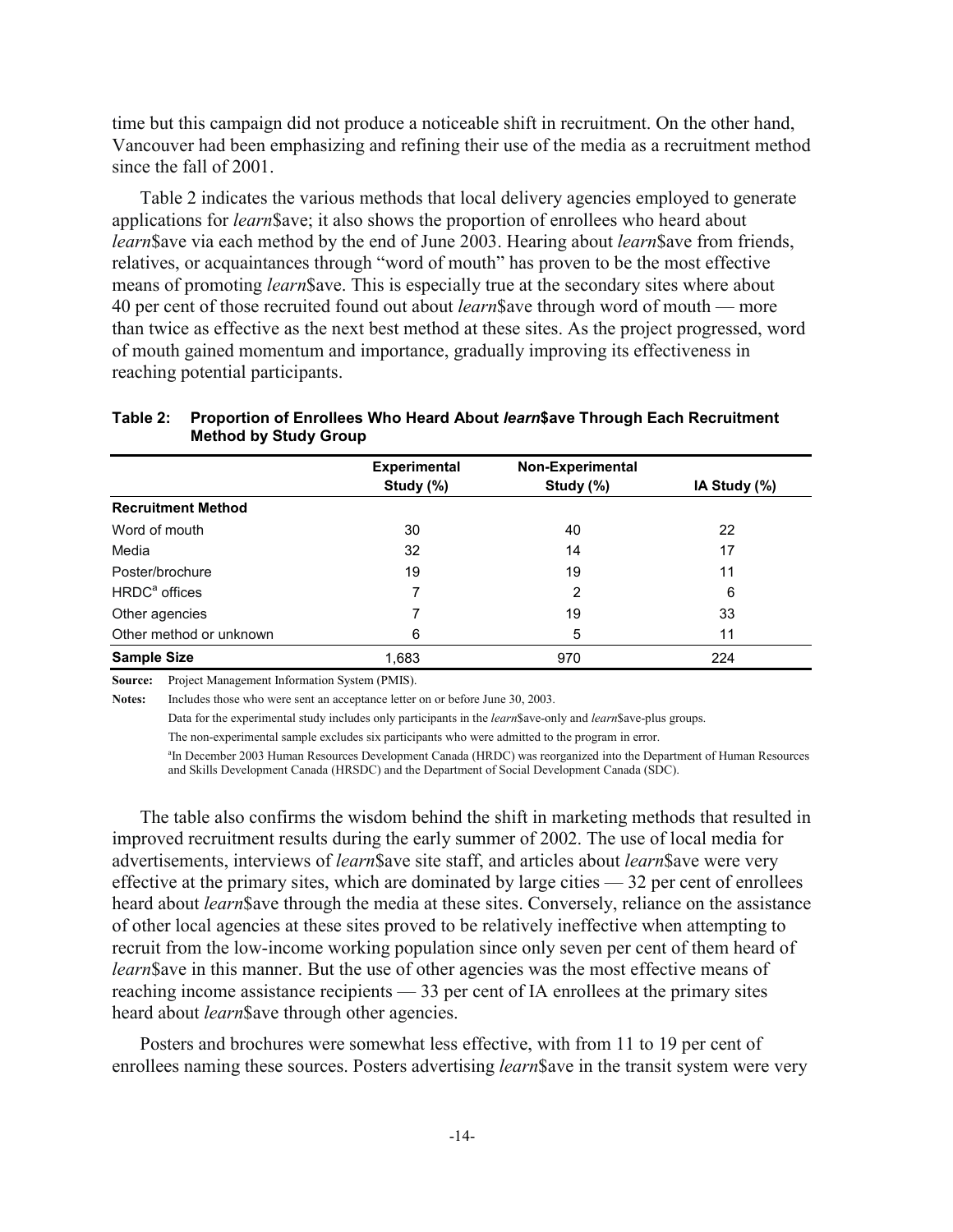effective in Toronto. Brochures distributed to selected large employers such as Wal-Mart and Home Depot were much less effective.

The promotion of *learn*\$ave by local offices of Human Resources Development Canada (HRDC) was among the least effective of recruitment methods, especially at the secondary sites where only two per cent of enrollees had heard about *learn*\$ave in this manner. The least effective methods employed to market *learn*\$ave include the establishment of *learn*\$ave Internet sites and the distribution of brochures by mail.

# **ACTUAL TAKE-UP RATES AMONG THE ELIGIBLE POPULATION**

The 2001 Census was the best available source to use to estimate the size of the population eligible to participate in *learn*\$ave. Because *learn*\$ave is targeted at a specific segment of the overall population, the appropriate reference group among the Census population must match the eligibility criteria for participants in *learn*\$ave as closely as possible. As a result, a reference group was drawn from the 2001 Census population comprised of individuals who:

- lived within the boundaries of one of the 10 sites,
- possessed a valid social insurance number,
- were between 21 and 65 years of age,
- had a pre-tax family income below 120 per cent of the low-income cutoff (LICO),
- were not in school full time.

 $\overline{a}$ 

Unfortunately, an important criterion — the amount of financial assets owned by the individual and by the individual's economic family — is not collected as part of the Census. In addition, the Census does not collect information on respondents' income assistance status or, unsurprisingly, their intentions to pursue future endeavors corresponding to *learn*\$ave's sanctioned goals. For these reasons, the reference group obtained from Census data will deviate to some extent from the actual eligible population.

There are just over 2.4 million economic families throughout Canada that include at least one individual with the characteristics listed above.<sup>7</sup> The number of economic families is a fairer standard of comparison because only one member of an economic family is allowed to apply to *learn*\$ave.

As shown in Table 3, the primary sites encompassed 478,575 economic families with at least one potentially eligible individual in 2001 — this represents 19.8 per cent of the Canadian total. The secondary sites comprised 447,585 economic families, representing 18.6 per cent of the Canadian total. Consequently, all 10 sites covered 38.4 per cent of the eligible families in Canada as a whole.

 $<sup>7</sup>$ In this report, the term "economic families" includes unattached individuals who are not full-time students and all economic</sup> families of two or more people. "Unattached" individuals are people who live alone or without other relatives present. Economic families of two or more people include groups who live in the same dwelling and are related to each other by blood, marriage, common law, or adoption.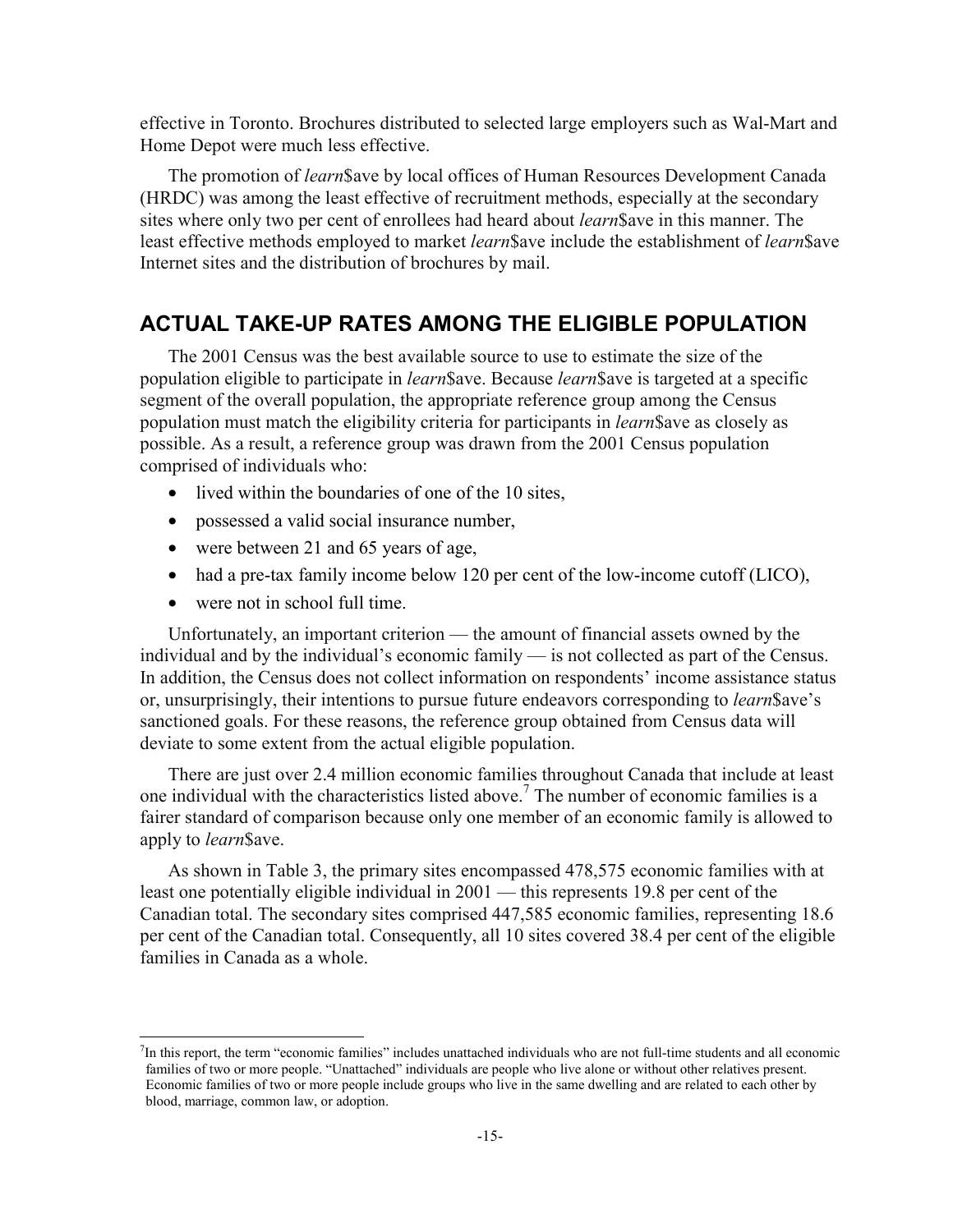| <b>Study Type</b>                         | <b>Size of Eligible</b><br>Population <sup>c</sup> | <b>Number of</b><br><b>Enrollees</b> | Take-Up Rate (%) |
|-------------------------------------------|----------------------------------------------------|--------------------------------------|------------------|
| Experimental study total <sup>a</sup>     | 478,575                                            | 2.427                                | 0.507            |
| Vancouver <sup>a</sup>                    | 195.020                                            | 952                                  | 0.488            |
| Toronto <sup>a</sup>                      | 254.970                                            | 1.257                                | 0.493            |
| Halifax <sup>a</sup>                      | 28.585                                             | 218                                  | 0.763            |
| Non-experimental study total <sup>b</sup> | 447,585                                            | 958                                  | 0.214            |
| <b>Total for Canada</b>                   | 2,411,770                                          | n/a                                  | n/a              |

#### **Table 3: Proportion of the Eligible Population Who Enrolled in** *learn***\$ave by the End of May 2003**

**Sources:** 2001 Census, Project Management Information System (PMIS), and the Baseline Survey.

Notes: <sup>a</sup>Includes enrollees who were randomly assigned by date indicated.

 $\overline{a}$ 

<sup>b</sup>Includes participants who were sent an acceptance letter by date indicated.

<sup>c</sup>Includes unattached individuals who are not full-time students and all economic families of two or more people.

Table 3 also shows the number of individuals enrolled in *learn*\$ave at each of the primary sites and the total number enrolled at the other seven sites as of May 31, 2003. At that time, all the primary sites were still in the process of recruiting, while most of the other sites had already completed their recruitment.

By the end of May 2003 the Halifax site had recruited 218 individuals from a population base of 28,585 economic families, which corresponds to a take-up rate of 0.763 per cent. Toronto and Vancouver had each recruited over 900 individuals from a combined base of 449,990 economic families — their take-up rates were almost identical at 0.493 and 0.488 per cent respectively. The overall take-up rate was 0.507 per cent across all primary sites. By that time, these sites had been recruiting for over 20 months.

The secondary sites had recruited 958 individuals from a total of 447,585 economic families in their areas, for an overall take-up rate of 0.214 per cent. Unlike the rates calculated for the primary sites, the take-up rate for the secondary sites is artificially depressed due to their relatively low target levels.

By the revised recruitment completion date of December 31, 2003, the primary sites had enrolled 3,562 individuals, which corresponds to a take-up rate of  $0.744$  per cent.<sup>8</sup> Meanwhile, the other sites had recruited 1,001 for a take-up rate of 0.224 per cent.

 ${}^{8}$ The remaining applicants that were needed to meet the target of 3,600 were recruited by the end of December 2003, but were enrolled in January 2004, after they had been randomly assigned to the treatment groups.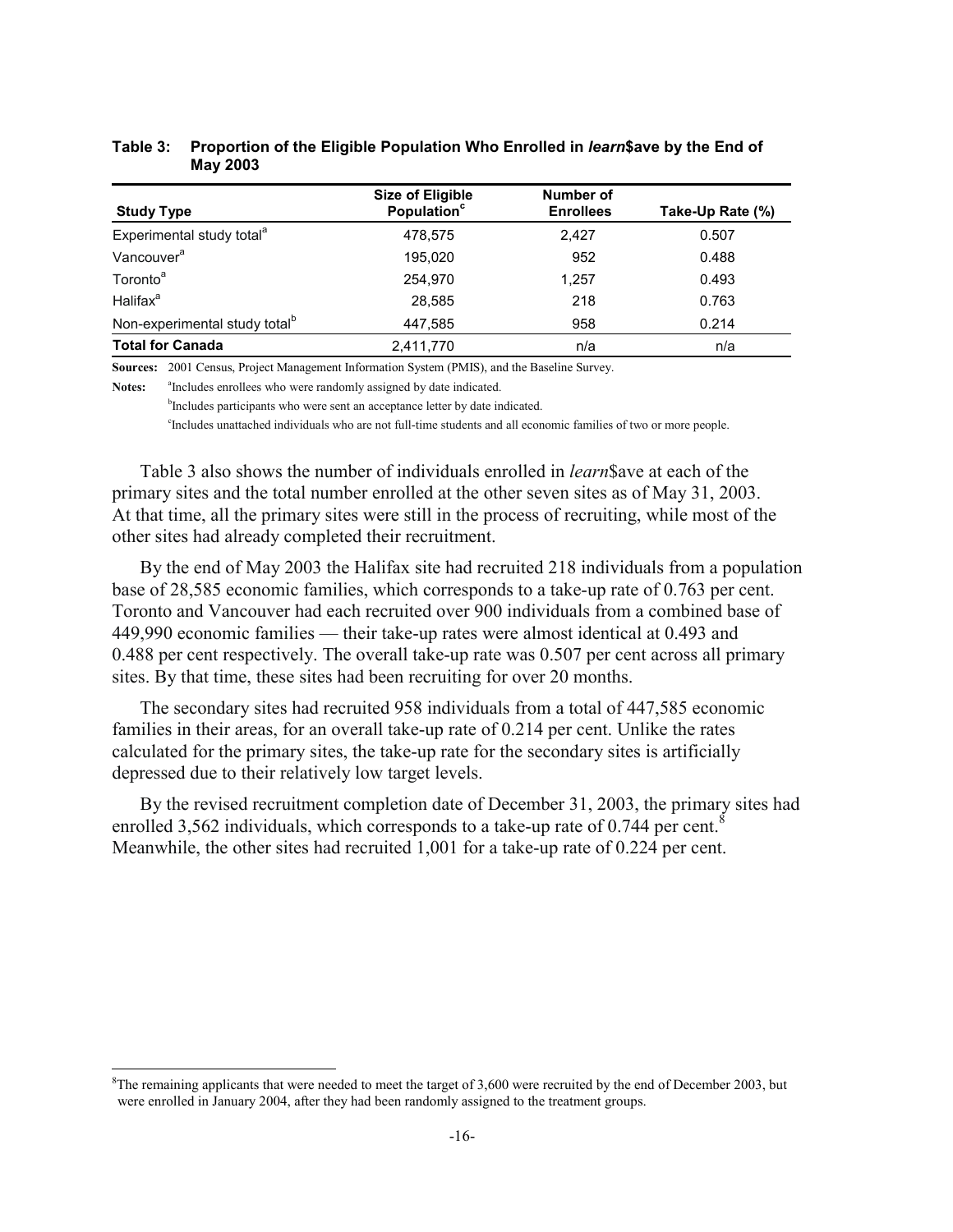# **PROFILES OF ENROLLEES AND THE ELIGIBLE POPULATION**

One of the central issues addressed in this demonstration project is the extent to which those who enrolled in *learn*\$ave represent the underlying population of eligible individuals. In this section, a profile of personal characteristics of individuals who would have been eligible for *learn*\$ave is compared with the corresponding characteristics of those who have enrolled. For this purpose, the characteristics of eligible individuals rather than economic families serve as the basis of comparison.

Table 4 compares a range of relevant characteristics of individuals who comprise the eligible population at the various sites with those who have enrolled in *learn*\$ave. The characteristics of the eligible population are based on the reference group selected from the 2001 Census according to the criteria outlined in this report. Three comparisons are presented: (1) primary site enrollees in the experimental study and a weighted average of the reference group at the three primary sites, (2) participants at the secondary sites and a weighted average of the reference group at the secondary sites, and (3) IA recipients at the primary sites who entered *learn*\$ave directly without having been randomly assigned and the appropriate weighted average of the reference group.<sup>9</sup>

|                                    |                               | <b>Experimental Study</b> |                                      | <b>Non-Experimental Study</b> | <b>IA Study</b>                      |                     |
|------------------------------------|-------------------------------|---------------------------|--------------------------------------|-------------------------------|--------------------------------------|---------------------|
| <b>Characteristic</b>              | Eligible<br><b>Population</b> | <b>Enrollees</b>          | <b>Eligible</b><br><b>Population</b> | <b>Participants</b>           | <b>Eligible</b><br><b>Population</b> | <b>Participants</b> |
| Gender (%)                         |                               |                           |                                      |                               |                                      |                     |
| Female                             | 54                            | 52                        | 55                                   | 69                            | 55                                   | 71                  |
| <b>Marital Status (%)</b>          |                               |                           |                                      |                               |                                      |                     |
| Single <sup>a</sup>                | 29                            | 46                        | 31                                   | 48                            | 31                                   | 53                  |
| Married or common-law              | 53                            | 41                        | 47                                   | 24                            | 50                                   | 8                   |
| Divorced, widowed, or<br>separated | 18                            | 13                        | 22                                   | 27                            | 19                                   | 39                  |
| Age (%)                            |                               |                           |                                      |                               |                                      |                     |
| $21 - 30$                          | 22                            | 39                        | 25                                   | 41                            | 24                                   | 12                  |
| $31 - 40$                          | 30                            | 44                        | 26                                   | 33                            | 29                                   | 43                  |
| $41 - 50$                          | 25                            | 14                        | 22                                   | 17                            | 24                                   | 31                  |
| $51 - 65$                          | 23                            | 3                         | 27                                   | 7                             | 23                                   | 12                  |

#### **Table 4: Selected Characteristics of Eligible Population and** *learn***\$ave Enrollees by Study Group**

(*continued*)

l

<sup>&</sup>lt;sup>9</sup>The weighted averages for the reference groups are based on the proportions of enrollees/participants at the relevant sites. For this reason, the characteristics of the Census group with which IA recipients are compared differ slightly from those of the Census group with which experimental enrollees are compared — in spite of the fact that the Census populations, in this case, resided in the same cities — Vancouver, Toronto, and Halifax. It should, however, be noted that the reference group for the IA study in this report comprises all individuals who apparently meet the eligibility criteria, regardless of IA status, because IA status is not available from the Census.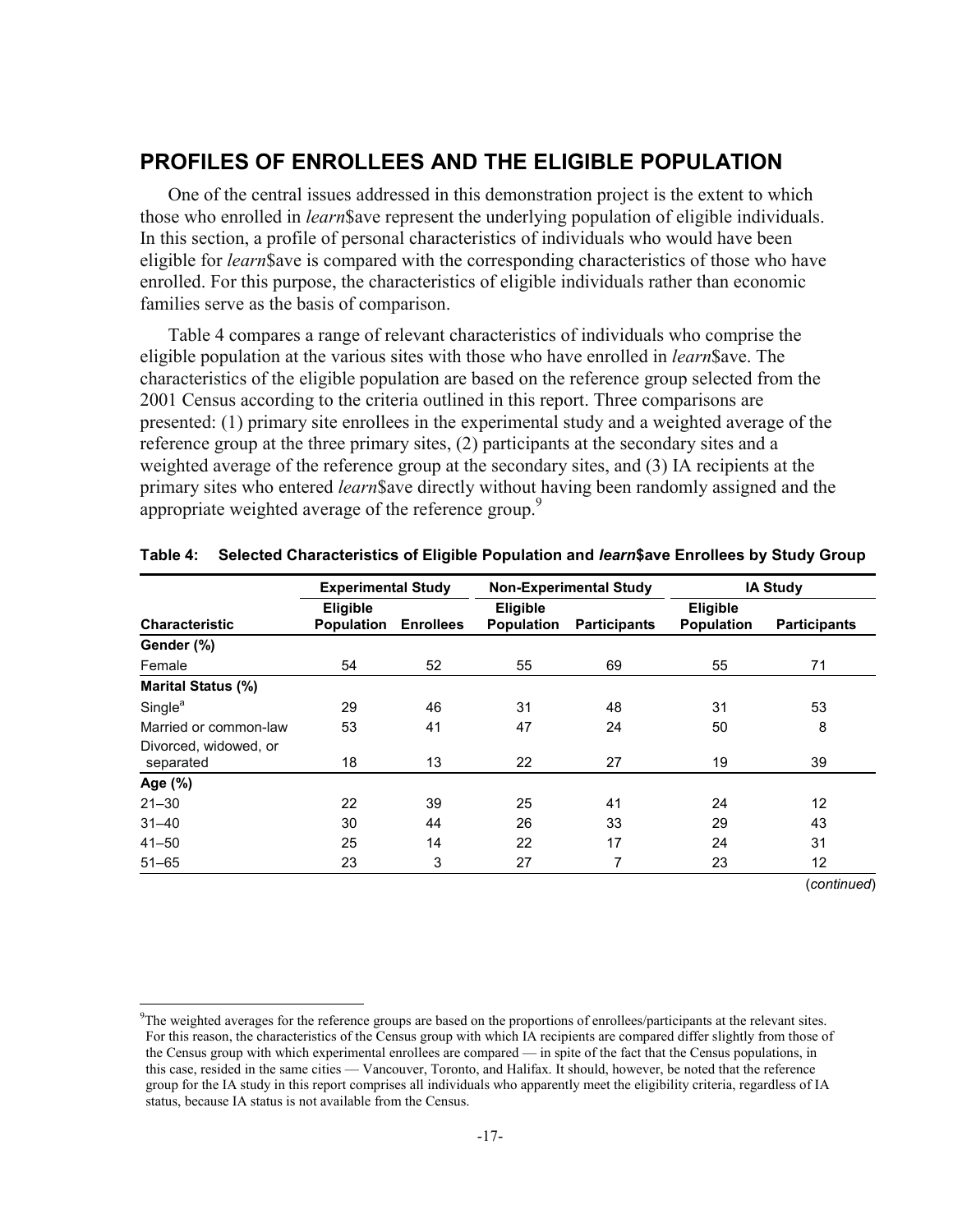|                                                    | <b>Experimental Study</b> |                  |            | <b>Non-Experimental Study</b> |                   | IA Study            |
|----------------------------------------------------|---------------------------|------------------|------------|-------------------------------|-------------------|---------------------|
|                                                    | <b>Eligible</b>           |                  | Eligible   |                               | Eligible          |                     |
| <b>Characteristic</b>                              | Population                | <b>Enrollees</b> | Population | <b>Participants</b>           | <b>Population</b> | <b>Participants</b> |
| Education (%)                                      |                           |                  |            |                               |                   |                     |
| High school graduate                               | 71                        | 94               | 63         | 90                            | 70                | 88                  |
| Some post-secondary<br>(without university         |                           |                  |            |                               |                   |                     |
| degree <sup>b</sup> )                              | 37                        | 40               | 37         | 50                            | 36                | 43                  |
| University degree <sup>b</sup>                     | 20                        | 49               | 12         | 25                            | 21                | 25                  |
| In school part time                                | 8                         | 12               | 5          | 12                            | 7                 | 14                  |
| In school full time                                | 0                         | 4                | 0          | 4                             | 0                 | 6                   |
| <b>Employment and</b><br><b>Income</b>             |                           |                  |            |                               |                   |                     |
| Employed $c$ (%)                                   | 53                        | 66               | 55         | 60                            | 53                | 19                  |
| Annual Income <sup>d</sup> (\$)                    | 10,033                    | 11,268           | 9,807      | 10,042                        | 9,881             | 9,811               |
| Language, place of<br>birth and immigration<br>(%) |                           |                  |            |                               |                   |                     |
| English or French home<br>language                 | 56                        | 53               | 86         | 88                            | 66                | 85                  |
| Born in Canada                                     | 37                        | 35               | 77         | n/a                           | 51                | n/a                 |
| Born in China                                      | 11                        | 29               | 1          | n/a                           | 8                 | n/a                 |
| Recent immigrant <sup>e</sup>                      | 21                        | 48               | 6          | n/a                           | 16                | n/a                 |
| <b>Sample Size</b>                                 | 635,465                   | 2,583            | 542,190    | 970                           | 635,465           | 224                 |

#### **Table 4: Selected Characteristics of Eligible Population and** *learn***\$ave Enrollees by Study Group (Cont'd)**

**Sources:** Application Form, Participant Information Form, Baseline Survey, and the 2001 Census.

**Notes:** Enrollees in experimental study includes those who were randomly assigned on or before June 30, 2003.

 For the non-experimental and income assistance (IA) studies, the table includes participants who were sent an acceptance letter on or before June 30, 2003. Eligible population is represented by a reference group drawn from the 2001 Census population in accordance with restrictions imposed by the *learn*\$ave eligibility criteria.

 The Census reference group for each study is drawn from the population of the sites participating in each particular study. The characteristics of the reference group for each study are weighted by the proportion of *learn*\$ave participants from each site participating in each particular study. Sample sizes are unweighted.

For some characteristics, all categories may not total to 100% due to the presence of missing values or due to rounding.

 The "eligible population" for the IA study is represented by the Census refererence group from the primary sites. Since IA status is not available from the Census, the reference group presented in this table includes but is not restricted to IA recipients.

 For this and subsequent tables, the sample for the non-experimental study excludes six participants who were admitted to the program in error.

n/a indicates data not available from above sources.

<sup>a</sup>Respondents who indicated they were never married.

<sup>b</sup>For the experimental study, persons with university certificates or diplomas below a bachelor level are included under "some postsecondary." For the non-experimental and IA studies, they are included under "university degree." Those with university certificates or diplomas below a bachelor level account for up to three per cent of the total sample.

c Includes those in full- or part-time employment either as an employee or self-employed.

d Annual income is individual income in the calendar year prior to application. For those who immigrated to Canada in the year prior to application, annual income is based on a formula that includes foreign income, Canadian income, and money brought into Canada. For some individuals, annual income is currently being reviewed and corrections will be reflected in the forthcoming implementation report.

e Recent immigrant from Census includes persons who immigrated from January 1996 to May 2001. For participants, includes those who immigrated from January 1998 to June 2003.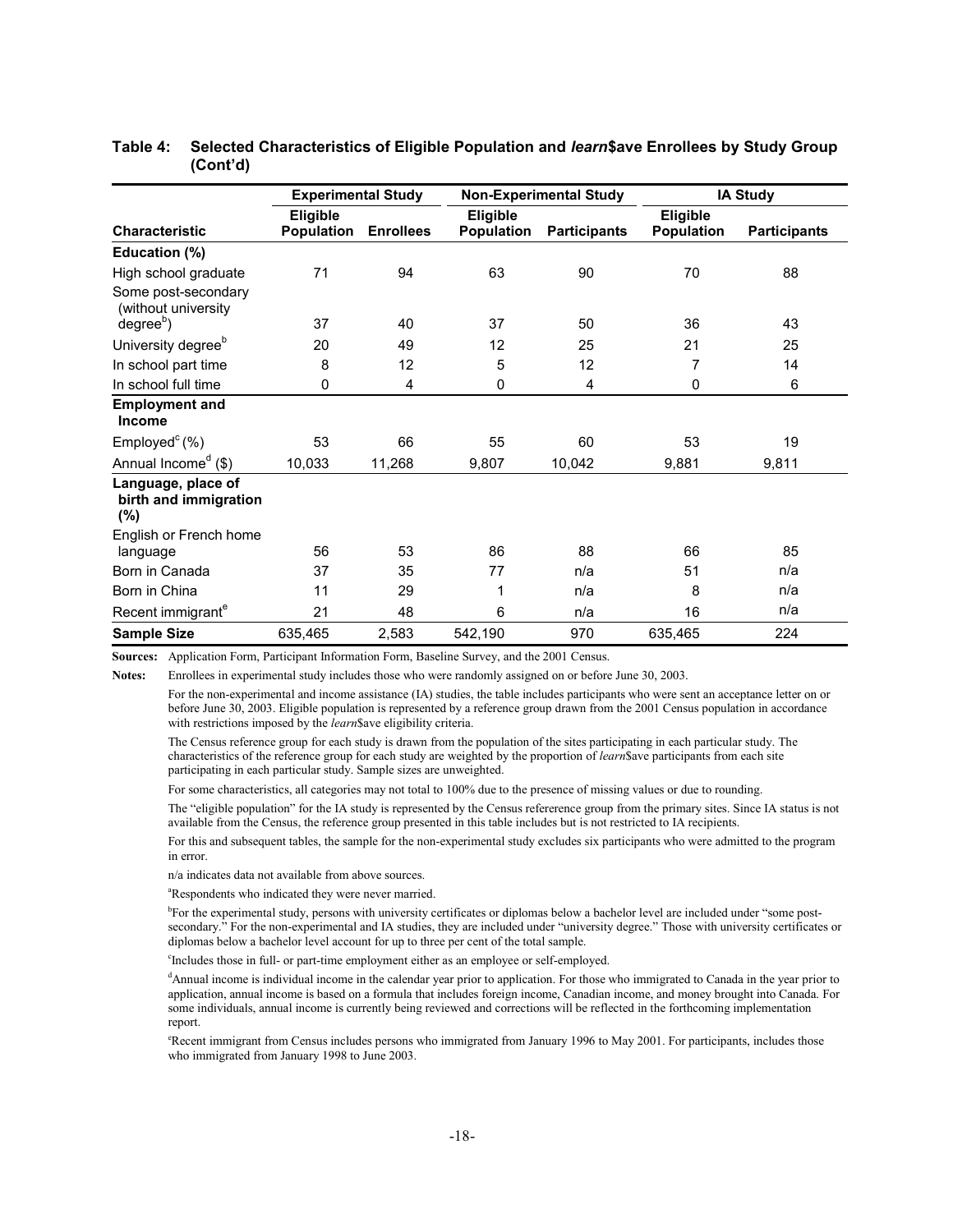As shown in Table 4, there are clear distinctions among the groups. Experimental study enrollees differ markedly from the eligible population in a number of important areas. For example, a much higher proportion of enrollees are single compared with the eligible population, and a smaller proportion is currently married or living common-law. Almost half of all enrollees are single, while just over one quarter of the eligible population is single. Experimental study enrollees are also younger than the eligible population — a much higher proportion is between 21 and 40 years of age. Thirty-nine per cent are between 21 and 30 years of age, as compared with 22 per cent in the eligible population.

Formal education and training appear to be important to these enrollees: 94 per cent are high school graduates, as compared with just under three quarters of the eligible population. In addition, many of them either have completed post-secondary courses or are currently furthering their education or training. Almost half of them have a university degree at the bachelor level or higher — this compares with 20 per cent of the eligible population. A higher proportion is currently in school part time: 12 per cent compared with 8 per cent of the eligible population. $10$ 

Experimental study enrollees are more likely to be employed and they have a higher average annual income. They are 13 percentage points more likely to be employed and they earn an average of \$1,235 per year more than the eligible population.

A much higher proportion of experimental enrollees has recently immigrated to Canada. Almost half of them arrived in Canada since 1998; on the other hand, one fifth of the eligible population immigrated between 1996 and the date of the 2001 Census. *learn*\$ave is particularly attractive to Chinese-born immigrants: almost one third of these enrollees were born in China — this is almost three times the proportion among the eligible population.

Some of the same differences that exist between experimental study enrollees and the eligible population at the primary sites also apply to participants and the corresponding populations at the secondary sites. Participants at the secondary sites tend to be single and are less likely to be married than the eligible population. They also are younger and have more formal education. These participants are much more likely to be female than is the case for the eligible population — 69 per cent of them are female compared with 55 per cent of the reference group.

The gap in employment status or annual income at the secondary sites is smaller than the gap that exists at the primary sites; 60 per cent of non-experimental participants were employed when they applied and their income was just over \$10,000 per year — 55 per cent of the eligible population are employed and their average income is only \$235 below that of participants.

A much higher proportion of the eligible population at the secondary sites, as compared with the primary sites, is Canadian-born and normally speaks English or French at home. The

 $\overline{a}$ 

 $10$ A small proportion of enrollees reported that they were in school full time. According to the eligibility criteria, full-time students are not eligible for *learn*\$ave. There are a number of possible reasons for the discrepancy: (1) full-time high school upgrading is allowed, (2) there is a time lag between the acceptance of applications and the baseline survey of enrollees in the experimental study during which time personal circumstances may change, (3) data entry errors. The reference sample from the 2001 Census excludes all full-time students.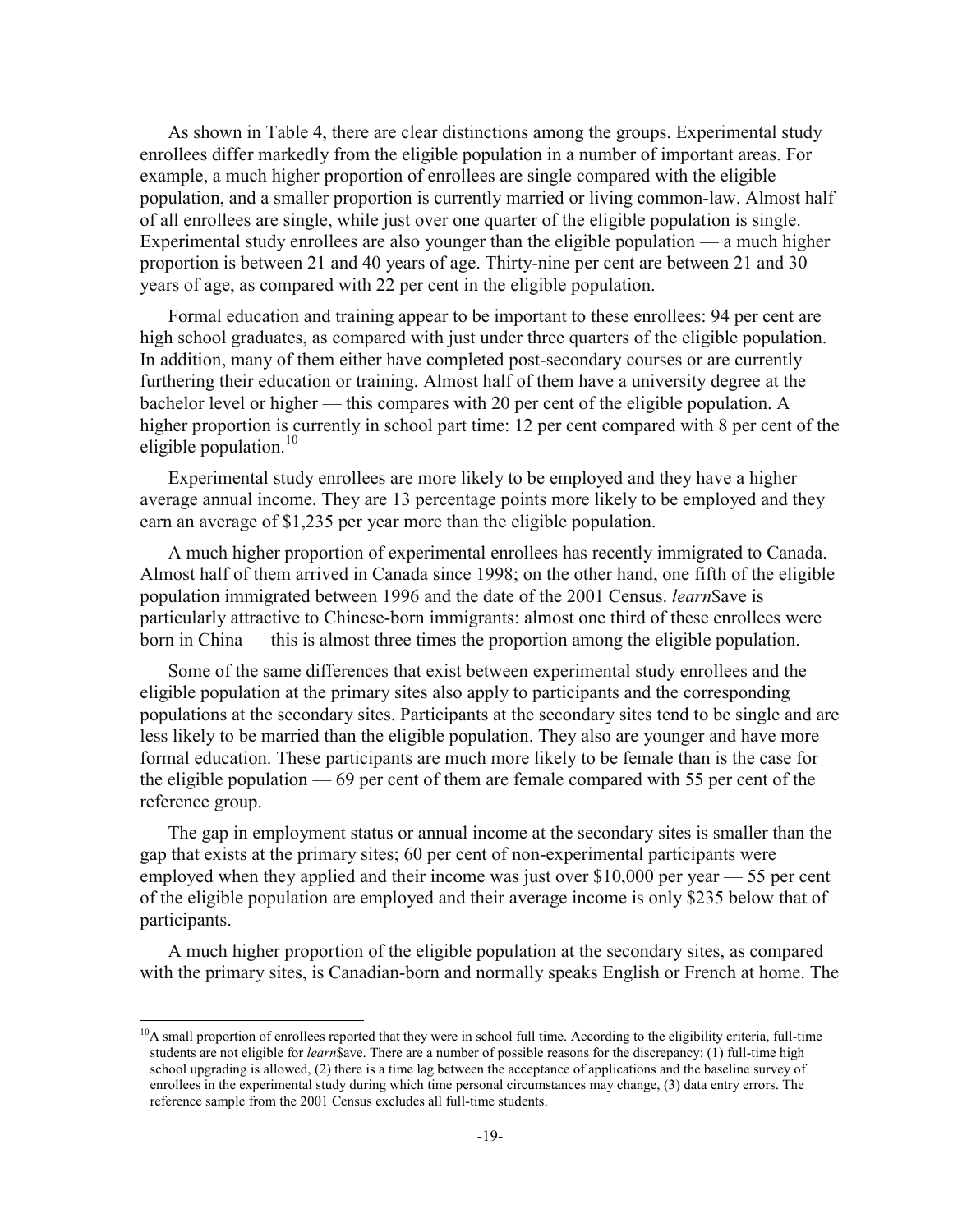proportion of secondary site participants with English or French as their home language is almost identical to the eligible population in those areas.

The profiles of participants in the non-experimental and IA studies are based on application forms and information forms that they completed upon enrolment; they were not asked to complete a baseline survey. Due to a need to limit the length of these forms, information on their country of birth or date of immigration is not available. Accordingly, Table 4 covers all categories except country of birth and date of immigration for these two groups.

On average, participants at the primary sites who were receiving IA when they applied for *learn*\$ave are quite different from enrollees in the experimental study. This IA group comprises a higher proportion of single, divorced, widowed, and separated individuals and a much lower proportion in the currently married category. In terms of age, IA recipients tend to be between 31 to 50 years of age. The proportion of IA recipients with a university degree is much lower than the corresponding proportion of enrollees in the experimental study. As expected, given the conditions for receipt of income assistance, only 19 per cent of the IA group indicated they were employed when they enrolled, and their annual income from all sources is less than that of enrollees in the experimental study.

A very high proportion of the IA group at the primary sites identified one of Canada's official languages as the language they normally speak at home — 85 per cent speak English or French at home, compared with the mid-50s for enrollees in the experimental study.

The profiles presented in this section provide a preliminary indication of the characteristics of enrollees in *learn*\$ave and their similarities and differences with regard to the eligible population from which they originate. It is important to recognize, however, that there is considerable variation among the sites in this regard. For example, much of the difference concerning the proportion of recent immigrants can be traced to recruitment at the Toronto site. In addition, it should be noted that almost 25 per cent of the participants at the secondary sites were receiving income assistance when they applied, while none of the enrollees in the experimental study at the primary sites were receiving income assistance — IA recipients at the primary sites are part of a separate study.

# **INSIGHTS FROM A MARKET RESEARCH SURVEY OF LOW-INCOME AREAS**

The preliminary observations presented in the preceding sections have begun to address some of the issues identified in the introduction to this chapter. It is also important to gain a better understanding of the eligible population, the knowledge they have of *learn*\$ave, their reactions to the opportunities *learn*\$ave may provide to them, the decision process they go though in determining whether they will apply, and the factors that prevent more people from applying. These issues cannot be addressed through readily available sources of information.

To help provide preliminary answers to these fundamental questions, the Social Research and Demonstration Corporation (SRDC) conducted a market research survey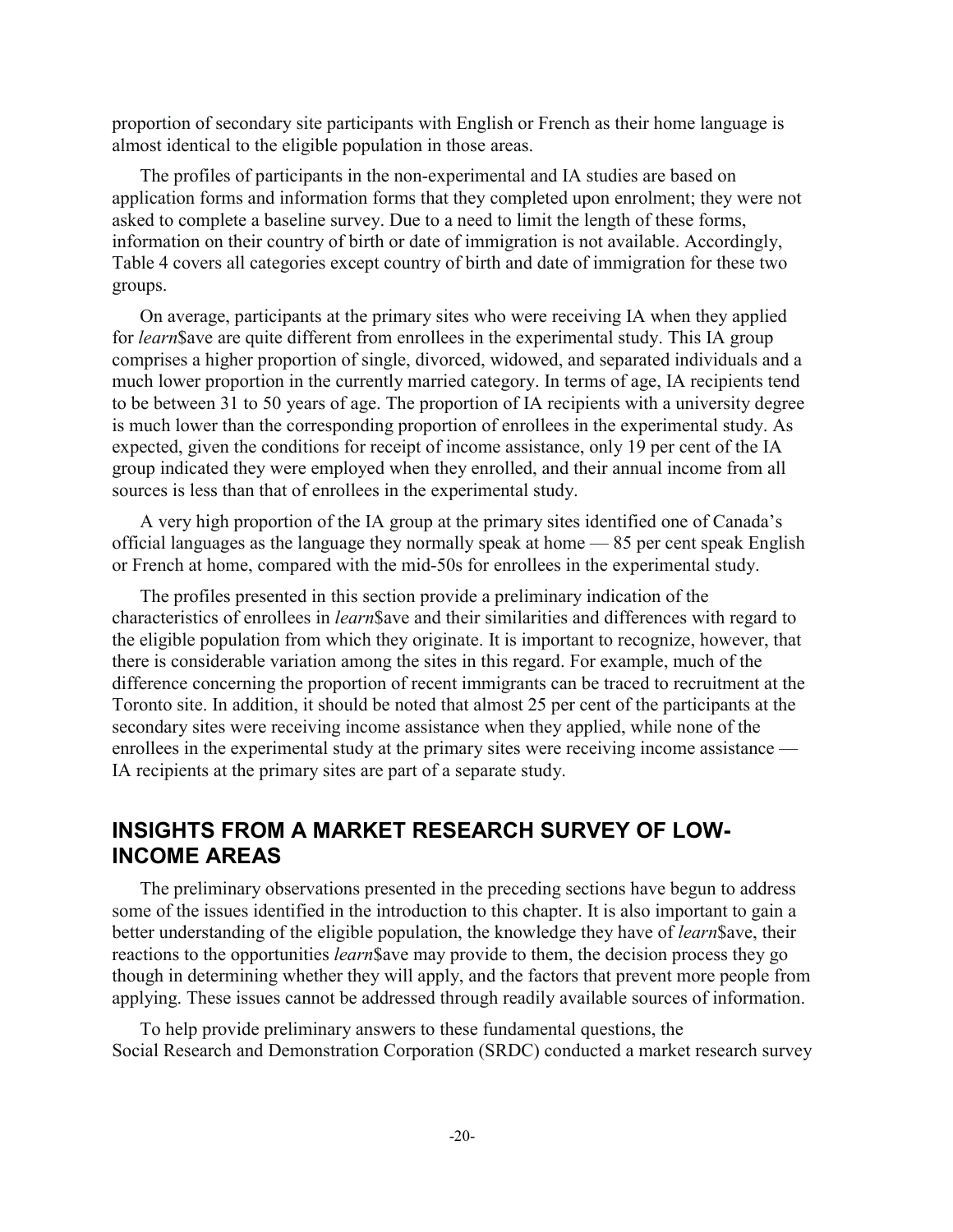of potential participants from April to June  $2003$ .<sup>11</sup> Households in low-income areas in Toronto and Vancouver were contacted at random by telephone. Respondents were first asked a series of screening questions designed to determine their eligibility for *learn*\$ave: these questions covered all of the eligibility criteria listed in this report, including the amount of their financial assets (not recorded by the 2001 Census).<sup>12</sup>

A description of *learn*\$ave was then read to those respondents who were deemed eligible. Consequently, those who did not have an interest in furthering their education or training or in starting a new small business may have been less inclined to complete the interview. Those who did choose to complete the interview were asked a series of questions probing their background characteristics and their views and intentions relevant to the issues of importance to the research objectives.<sup>13</sup>

All respondents who said they were interested in *learn*\$ave were invited to attend one of the information sessions that were to take place within the following month. Approximately one month later, attempts were made to contact everyone who had received an invitation and had agreed in advance to be interviewed a second time in order to track the steps they had taken towards applying to *learn*\$ave, as well as the reasons they had or had not taken action.

#### **Eligibility, Awareness, and Take-Up in Low-income Areas**

Among those who were contacted initially, 7,855 respondents were screened to determine their eligibility for *learn* \$ave.<sup>14</sup> As shown in Table 5, 1,259 individuals, or 16 per cent, were found to be eligible according to their responses to the screening questions. Over half of all respondents were screened out because their income exceeded the allowable maximum amount for their family size or because their financial assets exceeded the limit established for entry into *learn*\$ave.

| Category                          | <b>Number of Respondents</b> |  |
|-----------------------------------|------------------------------|--|
| Agreed to do survey               | 7.855                        |  |
| Eligible                          | 1.259                        |  |
| Screened out <sup>a</sup>         | 6.596                        |  |
| Heard of learn\$ave before survey | 223                          |  |

#### **Table 5:** *learn***\$ave Eligibility, Awareness, and Take-Up Among Respondents in Market Research Survey**

**Source:** Market research survey.

 $\overline{a}$ 

Applied to *learn*\$ave before survey 38

Note: <sup>a</sup>The first few survey questions addressed respondents' eligibility for *learn*\$ave. Respondents who were not eligible or who refused to answer were screened out and did not complete the rest of the survey.

<sup>&</sup>lt;sup>11</sup>This survey was conducted by POLLARA Incorporated under contract with SRDC. A full description of this survey will be provided in the next report on the *learn*\$ave research. Only essential background information necessary to gain a basic understanding of the survey is presented in this short introductory report.<br><sup>12</sup>For simplicity, respondents were asked whether specified household assets were less than \$3,000; they were not asked to

state a specific value for their household assets.<br><sup>13</sup>The characteristics of those who completed the interview match quite closely those of the reference group from the 2001 Census for Vancouver and Toronto. Exceptions include the proportion of high school graduates, English/French as main home language, and Canadian-born, which all fall between the Census group and the sample of enrollees. The proportions of recent immigrants and Chinese-born fall below both the Census group and the sample of enrollees. 14Many of those who were called could not be reached or did not want to be interviewed.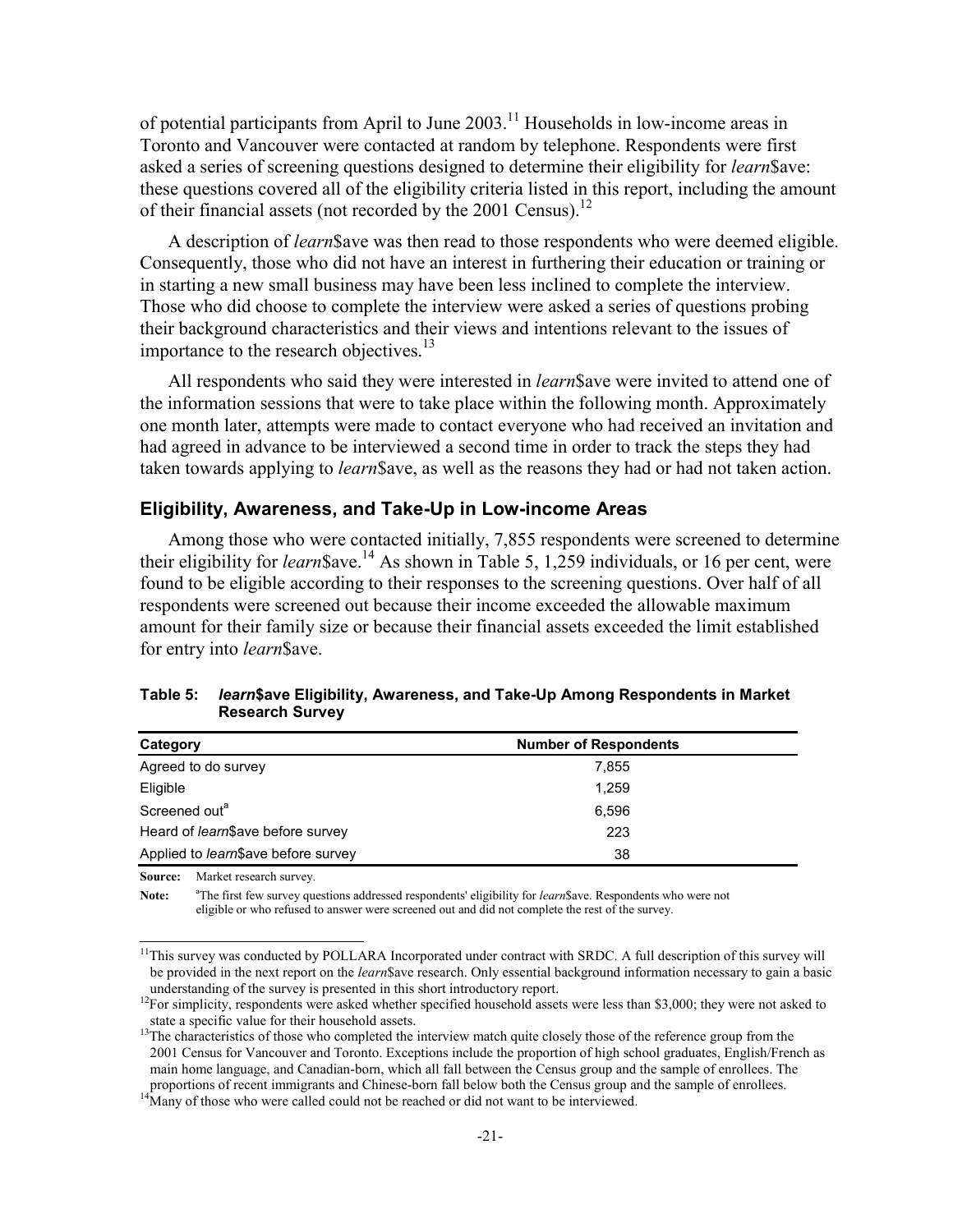Out of 1,259 eligible respondents, 223 (17.7 per cent) had previously heard about *learn*\$ave. In Vancouver, 34 per cent of those who had heard about *learn*\$ave heard first through word of mouth; 32 per cent heard first through newspapers, radio or television. In Toronto 30 per cent first found out about *learn*\$ave from posters in subway trains, while 28 per cent heard via word of mouth. "Other" sources each received less than 15 per cent of total mentions  $15$ 

The vast majority of those who had heard about *learn*\$ave had a positive impression of its benefits. Among the reasons most often mentioned for their positive views, they liked the "free money" available to participants and the fact that *learn*\$ave "helped people achieve their goals." Only 4.7 per cent of these individuals had negative impressions of *learn*\$ave. Their reasons for these impressions were most often due to a concern that they might not qualify, or that they might be assigned to the control group.

Of the 1,259 eligible respondents, 38 had already applied to participate in the project. This number represents 17 per cent of those who were aware of the existence of *learn*\$ave. The 38 applications also represent a take-up rate of 3 per cent of the 1,259 eligible survey respondents in low-income areas of Vancouver and Toronto.

#### **Subsequent Interest and Take-Up Among Survey Respondents**

The majority of eligible respondents had never heard of *learn*\$ave before they were contacted as part of this market research survey. When told of its existence and their eligibility to participate, most showed an interest in *learn*\$ave and the possibilities it offered to them — 40 per cent said they were very interested and another 35 per cent said they were somewhat interested.

When offered an opportunity to attend a session designed to explain the project and to accept applications, 70 per cent said they wanted to attend within the month following the survey. Recent immigrants were more likely to say they wanted to attend a session — 84 per cent wanted to attend, as compared with 69 per cent of other respondents.

As shown in Table 6, when interested respondents were contacted approximately a month later, very few had followed through on their initial intentions. Among interested respondents who were contacted again, 58 individuals had telephoned or had sent an e-mail to the Family Services Association of Toronto or the New Westminster Community Development Society and 31 had accessed the *learn*\$ave website in the area. Only 29 individuals had actually attended a session to obtain more information about *learn*\$ave or to apply — this number represents 6.4 per cent of the 452 people who were contacted a second time.<sup>16</sup> A lack of time was the main reason cited for not attending; only 2.4 per cent said they were no longer interested and only 1 per cent said they did not think the offer was legitimate.

 $\overline{a}$ 

<sup>&</sup>lt;sup>15</sup>Information on how eligible respondents had become aware was obtained from the responses of 185 of the 223 individuals who had heard of *learn* Save.<br><sup>16</sup>While 854 respondents said they were interested in attending a session, many of them were not surveyed again because

they could not be contacted within the following month or they had not agreed to a second interview.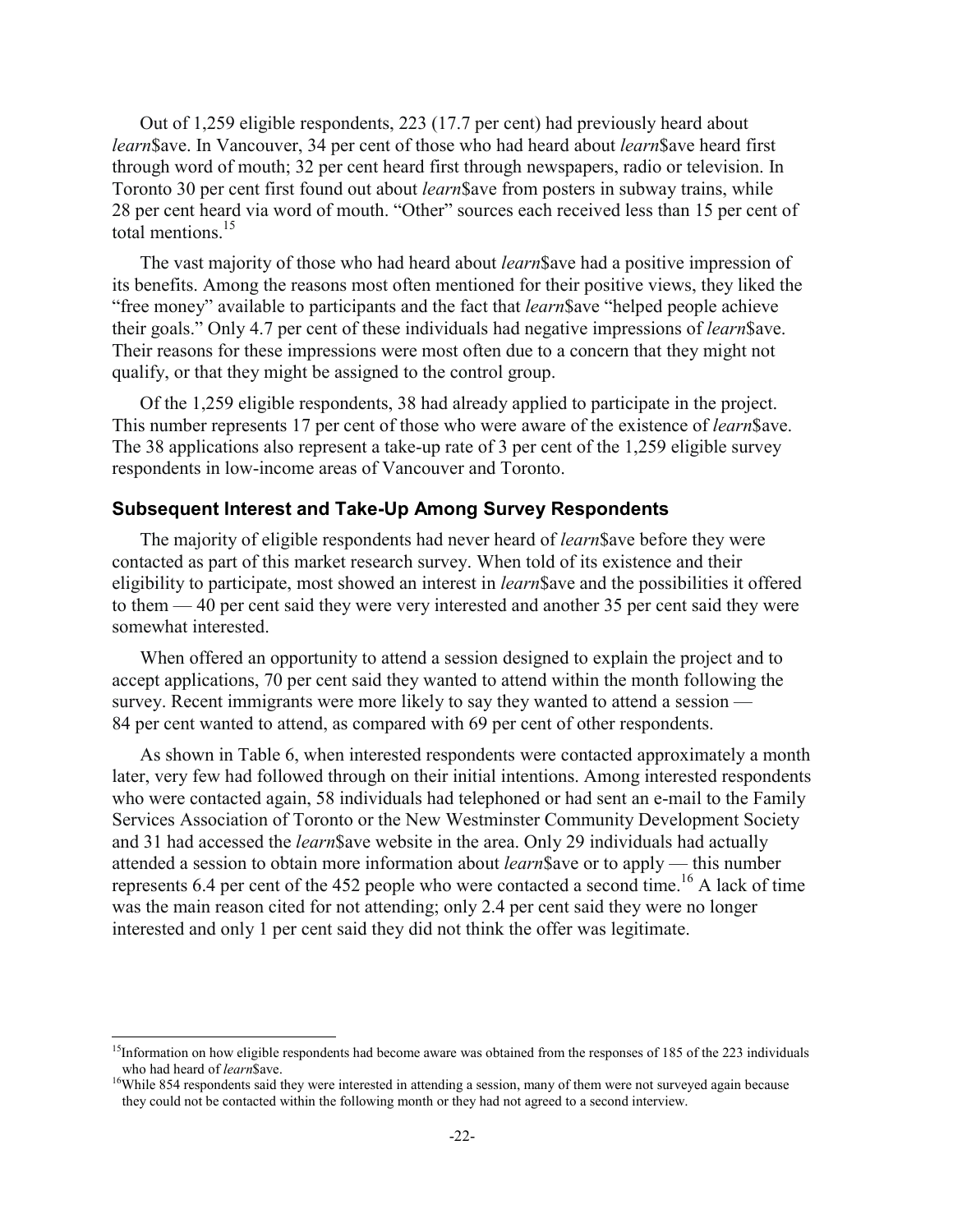| Category                                                 | <b>Number of Respondents</b> |  |
|----------------------------------------------------------|------------------------------|--|
| Eligible but had not applied before survey               | 1.221                        |  |
| Wanted to apply after survey                             | 854                          |  |
| Completed follow-up survey <sup>a</sup>                  | 452                          |  |
| Called or e-mailed for more information <sup>b</sup>     | 58                           |  |
| Accessed <i>learn</i> \$ave website                      | 31                           |  |
| Attended application/information session                 | 29                           |  |
| Applied to <i>learn</i> \$ave                            | 16                           |  |
| Plan to complete application soon                        | 6                            |  |
| Hope to attend application/information session in future | 313                          |  |

#### **Table 6: Interest in** *learn***\$ave and Take-Up Among Respondents as a Result of Participation in the Market Research Survey**

**Source:** Market research survey.

 $\overline{a}$ 

Notes: <sup>a</sup>The follow-up survey took place within the two-month period after the first wave of the market research survey and was mainly intended to determine whether the respondents who had said they wanted to attend an application/information session had actually done so.

bAmong those who had said they wanted to attend a session and who were contacted in the follow-up survey.

Among those who had attended a session, 16 had completed an application form — this represents 55 per cent of those who had attended a session and 3.5 per cent of those who had said they would attend and had responded to the second survey. Another six people said they still intended to complete their application forms. A relatively large number — 313 respondents — said they still hoped to attend a session in future.

#### **Implications for a Maximum Potential Take-Up Rate**

The findings indicate that three per cent of eligible respondents had already applied to *learn*\$ave before they were contacted as part of the market research survey. After they heard about the project during the survey, another 1.3 per cent applied within the month following the survey. Thus, one month after the survey, the take-up rate among eligible survey respondents had risen to 4.3 per cent. This cumulative take-up rate is based on the fact that all eligible respondents were aware of *learn*\$ave and their eligibility to participate by the time they had completed the survey.<sup>17</sup> It is also based on a direct marketing approach through which potential applicants were informed about *learn*\$ave directly by telephone and personally invited to attend an information session in their area. Consequently, the 4.3 per cent rate can be viewed as a preliminary estimate of the maximum take-up rate among eligible individuals in the general population. It is preliminary because some of those who showed interest in *learn*\$ave during the survey may have eventually applied after the second survey of these respondents took place in June 2003. To the extent that this has occurred, the estimate of the maximum take-up rate among eligible survey respondents would rise  $18$ 

 $17$ Notification that they were eligible was based on their responses to the screening questions, which in some cases were approximations representing the eligibility criteria.<br><sup>18</sup>Research is currently underway to determine the extent to which respondents have applied.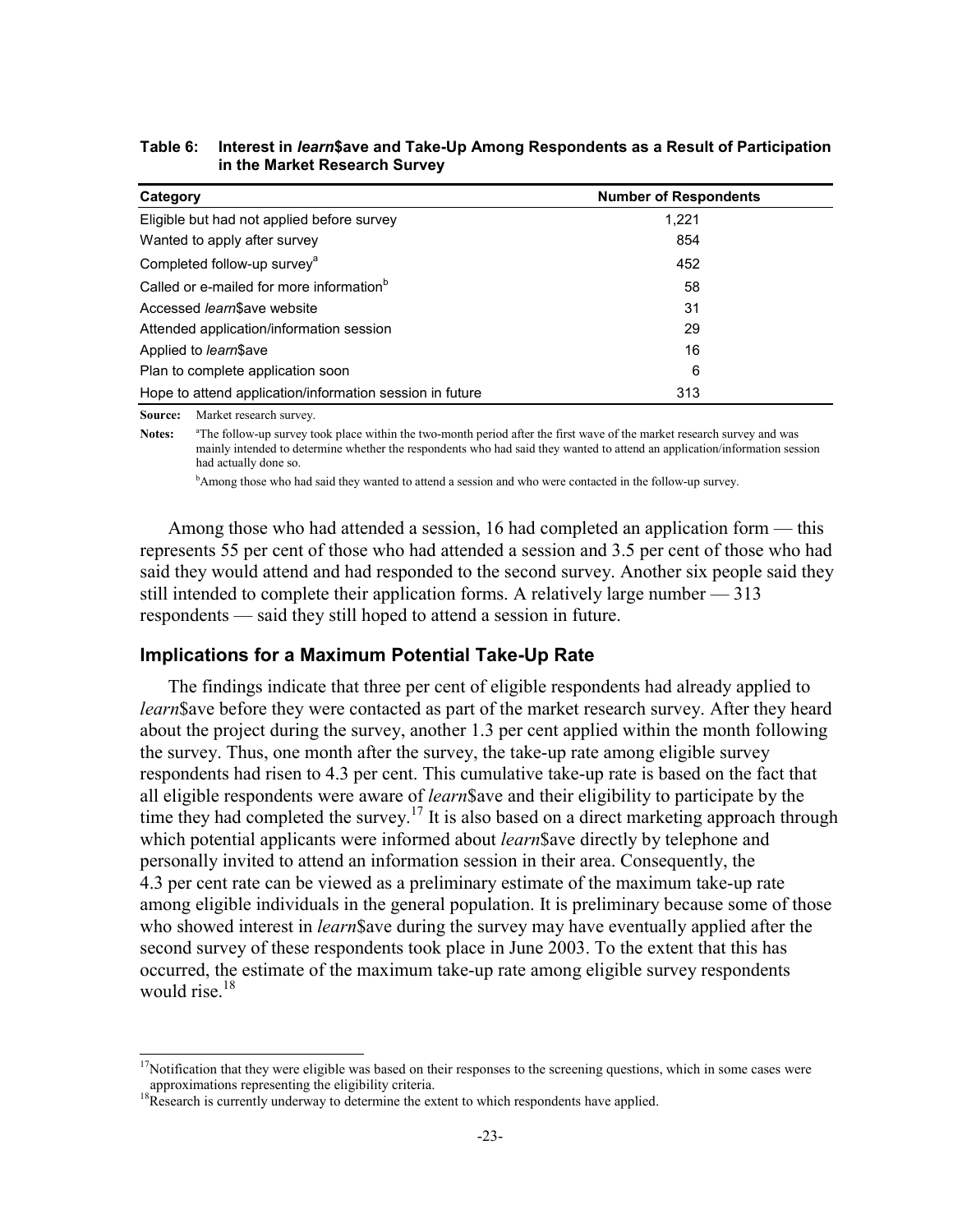An alternative approach can be used to estimate a maximum take-up rate for *learn*\$ave — this approach would increase the actual take-up rate by assuming full awareness of *learn*\$ave among the eligible population. In Table 3 actual take-up rates were presented they were calculated by comparing the actual number of enrollees recruited up to the end of May 2003 with the eligible population as represented by an appropriate reference group drawn from the 2001 Census. Based on actual recruitment, the average combined take-up rate in Vancouver and Toronto up to the end of May was 0.49 per cent.

According to information collected in the market research survey, 17.7 per cent of the eligible population in low-income areas of Vancouver and Toronto were aware of *learn*\$ave in April and May 2003 — this is approximately the same time frame that applies to the actual take-up rates presented in Table 3. Using a simple extrapolation, an increase in the awareness level from 17.7 per cent to 100 per cent would raise the take-up rate for Vancouver and Toronto from 0.49 per cent to 2.8 per cent.<sup>19</sup> Thus if everyone in the target population in those areas had been aware of *learn*\$ave at that time, about 2.8 per cent of the eligible population might have applied.

The observations contained in this report therefore lead to two different estimates of maximum take-up rates that could potentially occur if everyone among the eligible population knew about *learn*\$ave. In one case the eligible population is represented by a reference group drawn from the 2001 Census, and in the other, by a group of respondents to the market research survey of low-income areas. These two estimates of a maximum take-up rate cannot be expected to converge precisely. For example, the maximum rate of 2.8 per cent calculated from Census data should be lower than the corresponding rate of 4.3 per cent calculated from the market research survey because the Census does not include any information pertaining to individuals' asset levels, personal goals, or priorities for the future. These considerations would reduce the size of the reference group and thus raise the estimate of the maximum take-up rate.

Neither of these estimates allows for possible opposing influences that could affect the take-up rate. For example, it is highly unlikely that everyone in the eligible population would become aware of *learn*\$ave, although awareness could approach a very high level if *learn*\$ave were introduced across Canada as a federal program. On the other hand, it is also possible to envision — although impossible to measure at this point — the likelihood of a "snowball effect" generated by greater personal knowledge of *learn*\$ave's benefits among the eligible population through the experiences of friends and acquaintances.

Although an exact maximum take-up rate cannot be determined, preliminary information obtained to date suggests a range of values up to five per cent of the eligible population.

 $\overline{a}$ 

<sup>&</sup>lt;sup>19</sup>The extrapolated rate of 2.8 per cent is obtained by dividing the average rate for Vancouver and Toronto as of May 31, 2003 (0.49 per cent) by the proportion of the eligible population in those cities as estimated by the Census reference who were aware of *learn*\$ave at that time as estimated by the market research survey (17.7 per cent). This extrapolation is based on the assumption that those who had not known about *learn*\$ave would eventually apply in the same proportion as those who had already been aware.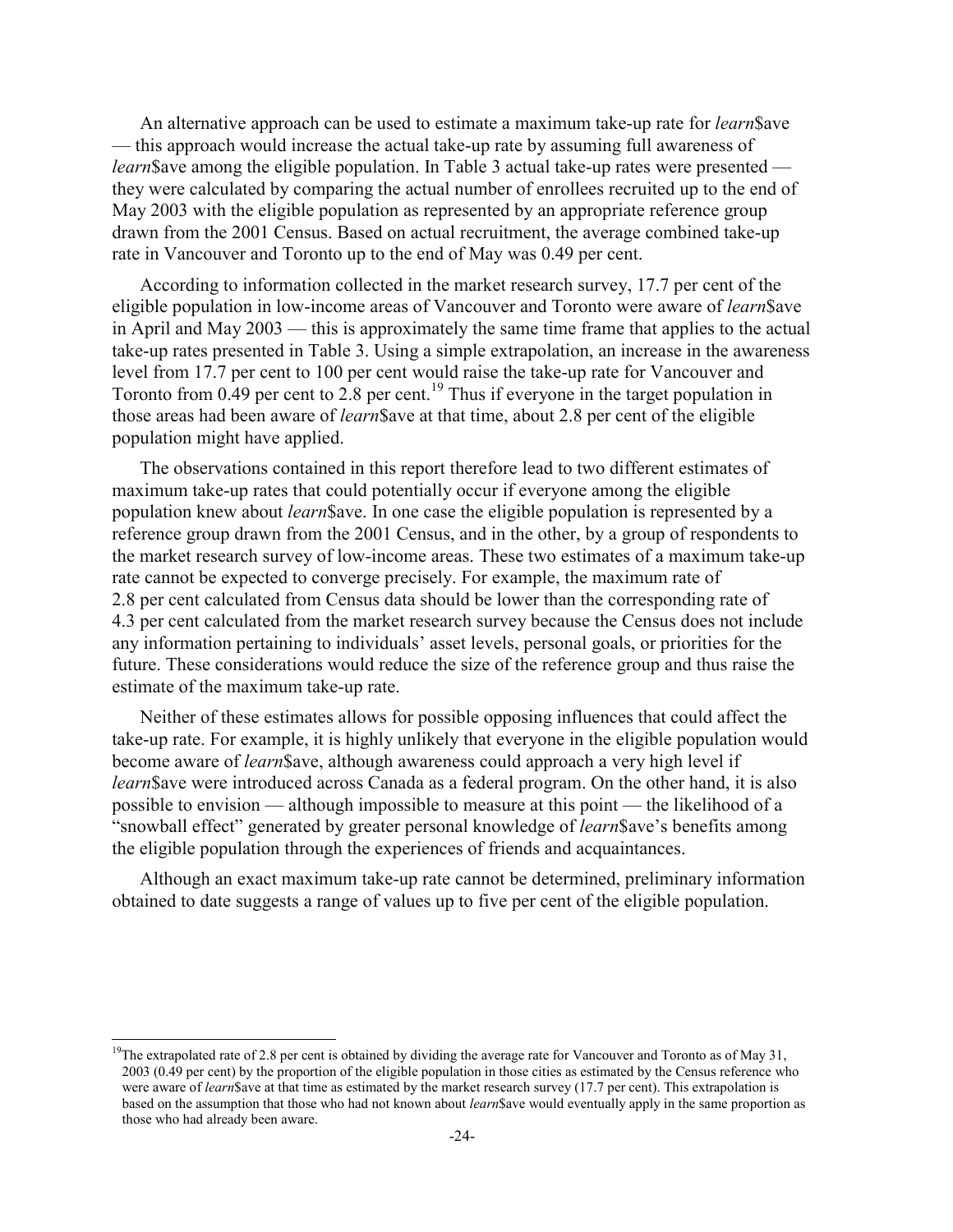# **Key Activities of Participants in** *learn***\$ave**

Participants in *learn*\$ave are encouraged to open a *learn*\$ave bank account and build their savings in order to earn matched contributions, which can then be used to help them achieve their goals. Consistent with other IDA programs, most participants are also given some assistance to help them improve their skills in financial management. The key activities in *learn*\$ave therefore include opening a *learn*\$ave account, saving for matched credits, attending financial management training sessions, and claiming or "cashing-out" matched credits. In addition, most participants have access to case management services.

This section presents preliminary observations on the extent to which participants open accounts, savings amounts and patterns, attendance at financial training sessions, and the amounts and frequency of cash-outs. Separate results are presented for each of the three studies described in this report. The experimental study includes participants in Toronto, Halifax or Vancouver who were randomly assigned to the *learn*\$ave-only or *learn*\$ave-plus group — control group members are not discussed in this section since they are not eligible to open a *learn*\$ave account or enjoy any of the other benefits offered to those in the other treatment groups. The non-experimental study includes all participants from the other seven sites, up to 25 per cent of whom are income assistance recipients. Finally, the income assistance (IA) study refers to income assistance recipients in Vancouver, Halifax, and Toronto who are excluded from the experimental study.

# **OPENING A** *LEARN***\$AVE ACCOUNT**

The initial steps involved in opening a *learn*\$ave account begin soon after applicants are accepted as participants who have access to *learn*\$ave's benefits. As the first step, *learn*\$ave participants must attend an orientation session.<sup>20</sup> At the orientation session, participants are given the information that they need to open an account and a letter introducing them to the bank as a *learn*\$ave participant. After receiving this letter, participants can go to any branch of RBC Royal Bank in their community to open their account.<sup>21</sup> The first key measure of program participation is therefore the extent to which participants open a *learn*\$ave account.

Overall, a very high percentage of participants in all groups have opened a bank account. Approximately 86 per cent of participants who had enrolled before the end of June 2003 opened an account by the end of July 2003. As shown in Table 7, 89 per cent of participants in the experimental study and 85 per cent of participants at the secondary sites have opened their accounts. The account-opening rate among IA participants at the primary sites is noticeably lower at 72 per cent. $^{22}$ 

l

 $20$ At certain secondary sites orientation occurred during the application session.

<sup>&</sup>lt;sup>21</sup>In Winnipeg, participants open their accounts at the Assiniboine Credit Union. In Montreal participants can open their accounts at either RBC Royal Bank or the Caisse d'économie Desiardins.

<sup>&</sup>lt;sup>22</sup>The data pertaining to savings and account opening is based on the Project Management Information System (PMIS). When this report was written, the PMIS dataset contained a relatively small number of errors affecting about three per cent of participants at the primary sites. Because of these errors, the total number of open accounts and the value (*continued*)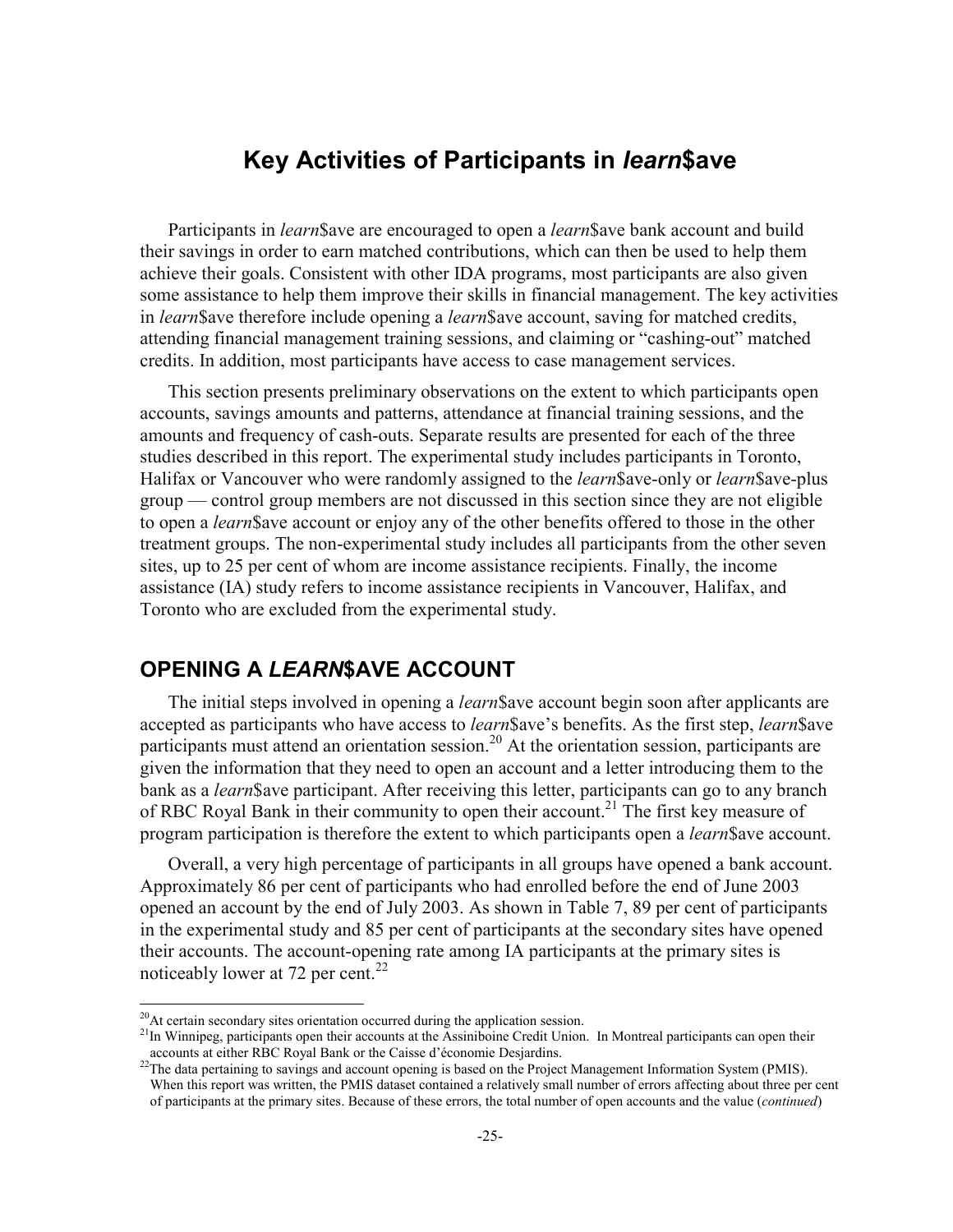#### **Table 7: Savings Activities of Participants — Proportion Opening a** *learn***\$ave Account and Elapsed Time to Open an Account**

|                                      | <b>Experimental Study</b> | <b>Non-Experimental Study</b> | <b>IA Study</b> |
|--------------------------------------|---------------------------|-------------------------------|-----------------|
| Total participants                   | 1.683                     | 970                           | 224             |
| Opened account (%)                   | 89                        | 85                            | 72              |
| Time to open account (calendar days) | 32                        | つつ                            | 34              |

**Source:** Project Management Information System (PMIS).

**Notes:** Includes participants who started on or before June 30, 2003 and opened an account by July 31, 2003.

 Time taken to open an account is the average time between the date of the acceptance letter and the date that the account was opened.

Although participants at most sites have up to two years to open their bank accounts and begin to save, they chose to open their accounts relatively quickly. On average, participants take about one month to open their account from the date of the letter notifying them of their acceptance. Generally, there are two main causes for delays in opening a *learn*\$ave account. Some participants have not attempted to open their accounts either because their personal circumstances have changed since applying for *learn*\$ave or because they have not yet made the effort to open the account. Secondly, RBC Royal Bank has rejected the requests of a small number of participants to open a *learn* \$ave account.<sup>23</sup> Future reports will examine this issue in greater depth.

# **SAVING FOR MATCHED CREDITS**

Preliminary data indicate that participants are saving substantial amounts to take advantage of the matched credits. Overall, participants with accounts save an average of \$54 per month. As Table 8 shows, however, there is considerable variation between the average monthly savings of participants in the experimental and non-experimental studies.

| Table 8: Savings Activities of Participants With Accounts — Active Savings Months and |
|---------------------------------------------------------------------------------------|
| <b>Monthly Savings</b>                                                                |

|                                   | <b>Experimental Study</b> | <b>Non-Experimental Study</b> | <b>IA Study</b> |
|-----------------------------------|---------------------------|-------------------------------|-----------------|
| Participants with accounts        | 1.500                     | 825                           | 162             |
| Average active savings months (%) | 69                        | 59                            | 53              |
| Average net monthly savings (\$)  | 66                        | 38                            | 31              |

**Source:** Project Management Information System (PMIS).

 $\overline{a}$ 

**Notes:** The table based on account activity up to July 31, 2003 and includes participants who started on or before June 30, 2003.

 An active savings month is one where the month-end balance is at least \$10 more than the month-opening balance. Average active savings months is the quotient of the number of active savings months divided by the number of months in *learn*\$ave. Average net monthly savings is calculated as follows: 1) total gross savings for those participants with accounts is calculated by summing the total amount of deposits made in their *learn*\$ave accounts since they enrolled, 2) total net savings is calculated by subtracting the total amount of unmatched withdrawals they made since enrolment from the gross savings (withdrawals of savings with matched credits are not deducted from total savings in this calculation), 3) average net monthly savings is calculated by dividing total net savings by the number of months since enrolment.

of deposits may be slightly underestimated in this report. Bank representatives are working with project staff to fix these

problems in time for the next research report.<br><sup>23</sup>RBC Royal Bank applied its standard account opening checks to *learn*\$ave accounts. Overdue debts or debts that were "written off" in the past explain most of the bank's refusals to open an account. Changes to the account opening process as a result of new legislation enacted in the fall of 2003 should eliminate many of these barriers for participants.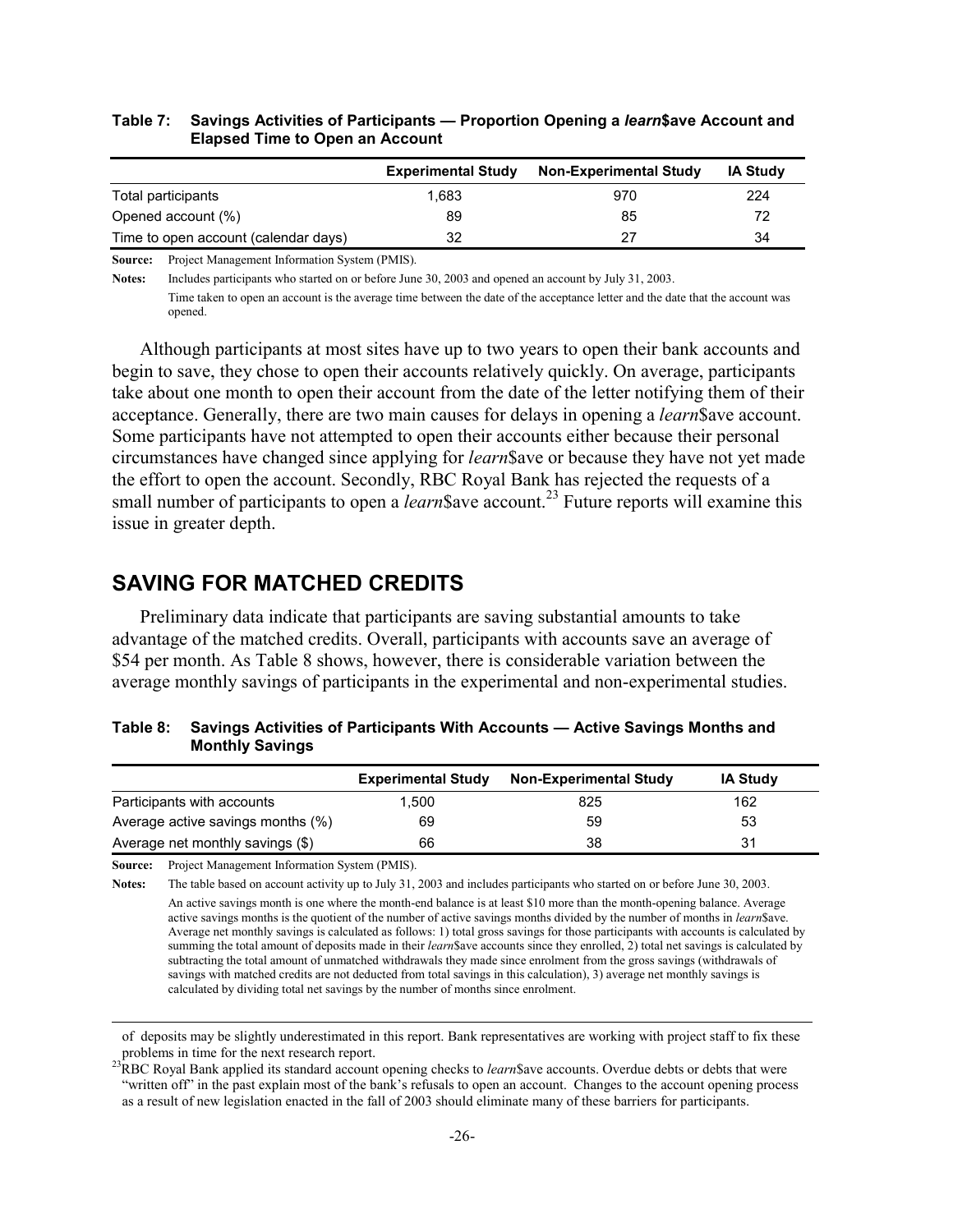Table 8 shows that on average, experimental study participants save \$66 per month while participants at secondary sites save \$38. The disparate demographics of participants across the sites may explain some of these differences. In addition, the different design parameters at some of the secondary sites may lead to some of the variation in average savings. For example, Montreal participants can save a smaller amount than participants at the primary sites to receive the same amount of matched credits because they receive five dollars for every dollar they save.

As part of its focus on increased savings, *learn*\$ave is designed to encourage participants to save on a regular basis. It attempts to facilitate this goal by requiring a minimum of 12 active savings months before participants can gain access to their matched credits.<sup>24</sup> Table 8 shows that the average participant in the experimental study who has opened an account has accumulated an active savings month in 69 per cent of the total months available since enrolment. The average is slightly lower in the non-experimental study where participants have accumulated an active savings month in 59 per cent of available months.

Figure 2 shows average monthly savings amounts as a function of the number of months that have elapsed since participants with accounts have enrolled. It indicates that participants save an average of between \$50 and \$70 per month during the period between their second month and their thirteenth month after enrolment. Average monthly savings drop considerably for participants who have been in the project more than 13 months.

**Figure 2: Average Net Monthly Savings of** *learn***\$ave Participants With Accounts, by Number of Months in** *learn***\$ave** 



**Source:** Project Management Information System (PMIS).

1

**Notes:** Includes participants who started the project by June 30, 2003 and who opened an account on or before July 31, 2003. Number of months in *learn*\$ave is the number of months from participant's start date to July 31, 2003. In this figure, participants are divided into cohorts based on the number of months they have been enrolled in *learn*\$ave. Average net monthly savings is calculated separately for each group. See notes in Table 8 for description of average net monthly savings.

 $^{24}$ An "active savings month" is defined as a month in which a net amount of at least \$10 has been deposited into the *learn*\$ave account.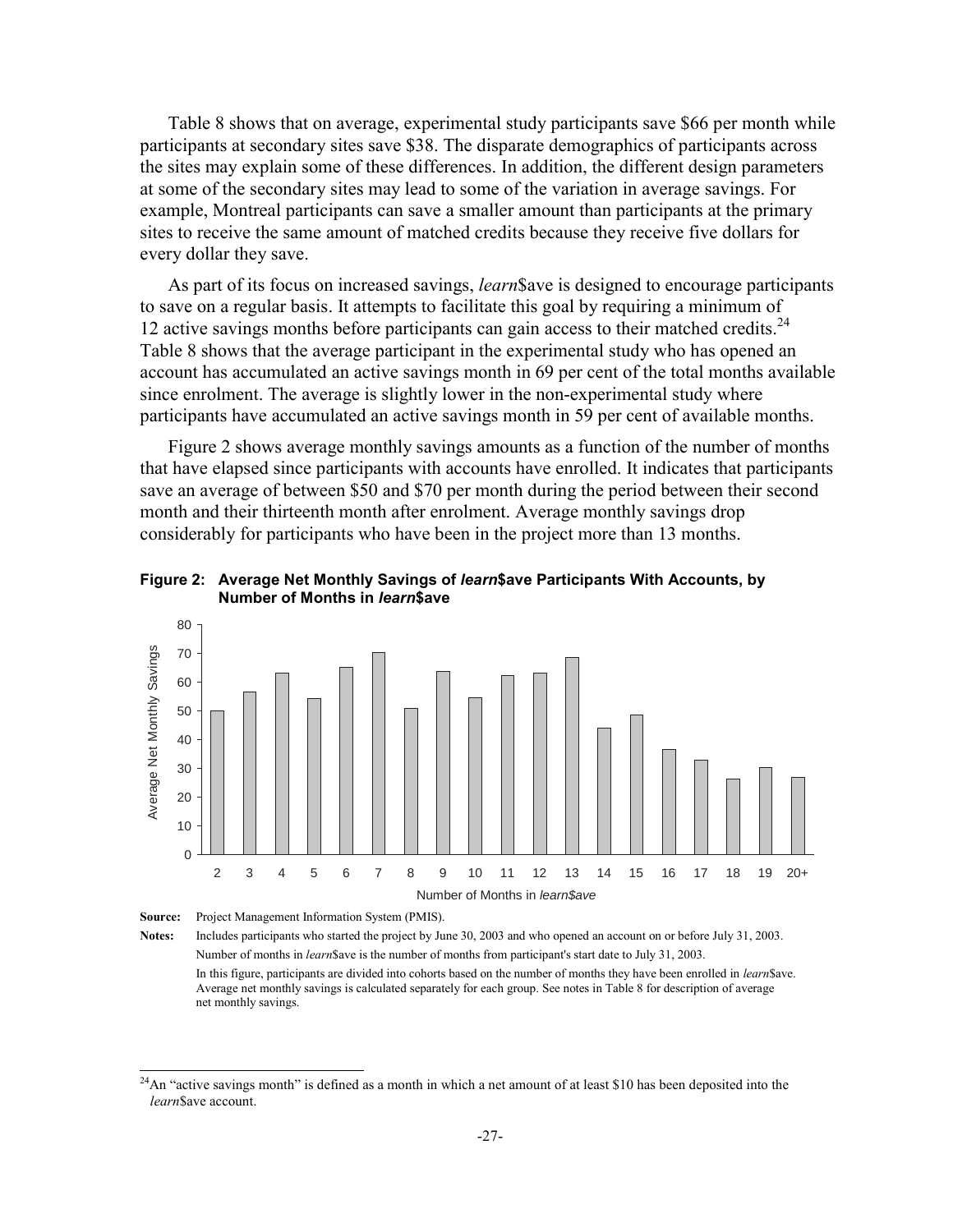The average monthly net savings recorded after the 13th month can be expected to decline because some participants save relatively quickly. For example, some of those who have been in the project for 20 months may have reached their savings goal after the first 12 months and would not have added much to their savings after the first year.

Overall, participants have been able to earn a substantial amount of matching credits from their savings. As of February 2004, participants had saved a total \$2.3 million of their own money. In turn, they had earned a total of \$7 million in matched credits, for a grand total of \$9.3 million in savings and credits.

#### **ATTENDING FINANCIAL MANAGEMENT TRAINING SESSIONS**

Individual Development Account (IDA) programs generally require participants to attend financial management training (FMT) sessions. Consistent with other IDA programs, most *learn*\$ave participants are expected to attend FMT sessions. All participants in the *learn*\$ave-plus group at the primary sites and all participants in the non-experimental and IA studies are expected to attend FMT sessions.

The three primary sites and Kitchener–Waterloo, Digby and Montreal use a common training curriculum called the *learn*\$ave training curriculum. The *learn*\$ave training curriculum was designed specifically for the *learn*\$ave project by the Prior Learning Assessment Centre in consultation with SEDI (Social and Enterprise Development Innovations) and local delivery agencies. It relies heavily on many of the principles of Prior Learning Assessment and Recognition (PLAR), which encourage participants to identify and document their pre-existing skills, their attributes, and the barriers that are preventing them from achieving their savings and educational goals.

The local delivery agents in Calgary, Winnipeg, Grey–Bruce, and Fredericton each use curricula that they have designed. Although variations exist, there are several subjects that are common to curricula across all sites. These common elements include information and advice on budgeting, savings techniques, credit use, and goal setting. The *learn*\$ave training curriculum takes 15 hours to complete, while the locally designed curricula vary in length from about 15 to 30 hours. For ease of reference, all training sessions, including the *learn*\$ave training curriculum, are termed FMT sessions in this report.

The research design for the experimental study specified that *learn*\$ave-plus participants would attend FMT sessions — the research design requires a reasonably high rate of attendance in order to estimate the magnitude of any differential impact due to FMT. By the end of July 2003, attendance of *learn*\$ave-plus participants at the primary sites had not yet met expectations. As shown in Table 9, only 50 per cent of *learn*\$ave-plus participants at the primary sites who had enrolled before May 2003 had attended at least one FMT session. By contrast, 80 per cent of participants at the other sites had attended at least one session.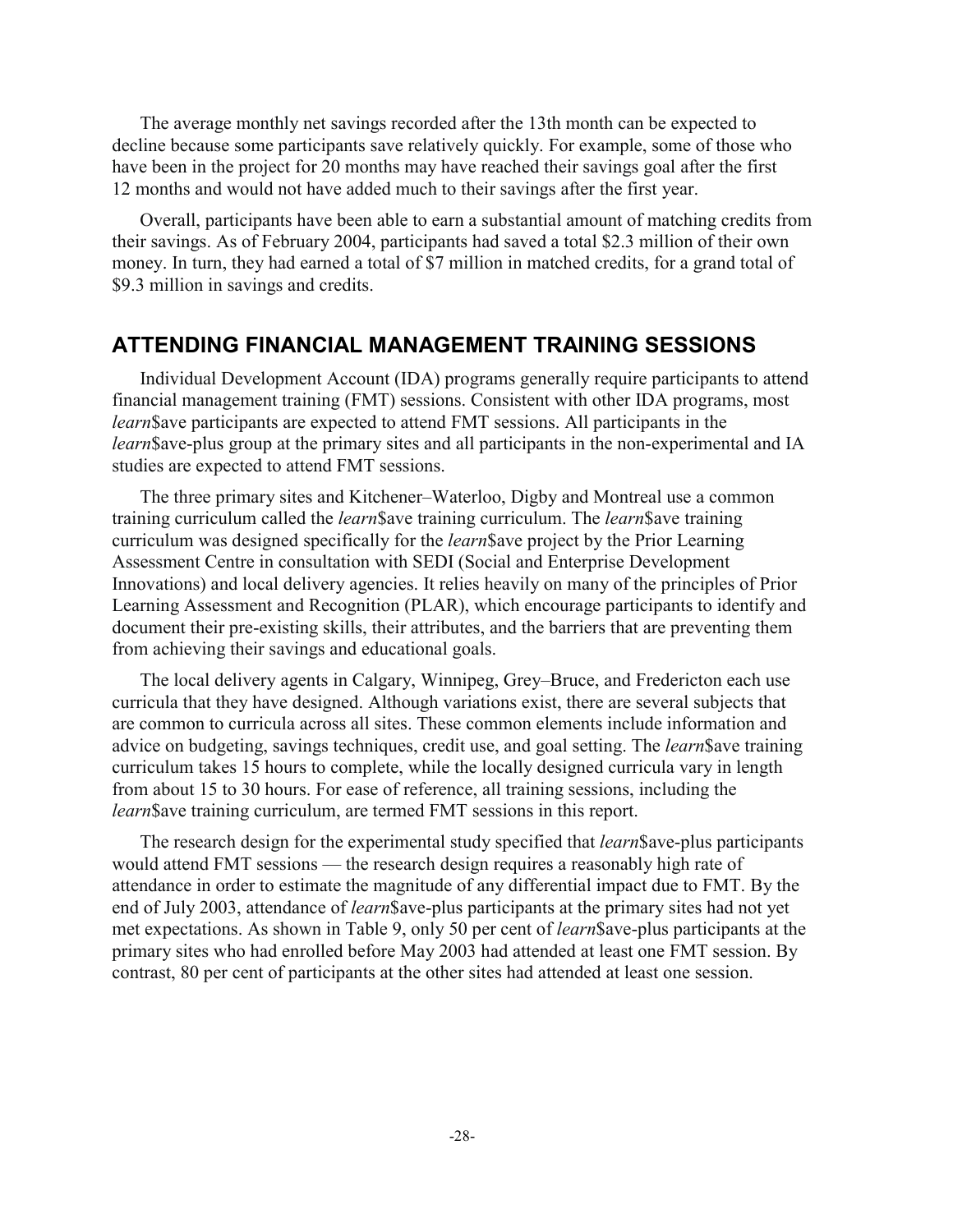|                                                     | <b>Experimental</b><br><b>Study<sup>a</sup></b> | <b>Non-Experimental</b><br><b>Study</b> | ΙA<br>Study |
|-----------------------------------------------------|-------------------------------------------------|-----------------------------------------|-------------|
| Total participants who started before May 2003      | 731                                             | 867                                     | 223         |
| Attended at least some FMT (%)                      | 50                                              | 80                                      | 69          |
| Attended more than 9 hours of FMT (%)               | 39                                              | 70                                      | 49          |
| Average hours attended <sup>b</sup>                 | 13                                              | 15                                      | 12          |
| Total participants who started before February 2003 | 566                                             | 767                                     | 211         |
| Attended at least some FMT (%)                      | 54                                              | 84                                      | 71          |
| Attended more than 9 hours of FMT (%)               | 43                                              | 74                                      | 51          |
| Average hours attended <sup>b</sup>                 | 13                                              | 15                                      | 12          |

#### **Table 9: Attendance at Financial Management Training Sessions**

**Source:** Project Management Information System (PMIS).

**Notes:** Includes FMT taken on or before July 31, 2003.

 a This column only includes *learn*\$ave-plus participants as they are the only experimental group that attends FMT. <sup>b</sup>Average hours attended is the average among participants with at least some FMT training.

Until mid-2003, there were delays in scheduling *learn*\$ave-plus participants at the primary sites for their first FMT session — on average, it took about four months to schedule their first session. The results shown in Table 9 reflect these delays — among participants who enrolled before February 2003, attendance rates increase only marginally to 54 per cent for *learn*\$ave-plus participants at the primary sites. Attendance is better for participants in the non-experimental and IA studies.

Once participants had started their training, however, they usually persisted towards its completion. As shown in Table 9, *learn*\$ave-plus participants at primary sites who had attended at least one session had recorded an average of 13 hours of training by the end of July  $2003.^{25}$ 

The attendance rate has fallen below expectations in part because recruitment was a main preoccupation until at least mid-2003, with the result that arranging and delivering FMT sessions was treated as a lower priority. With the completion of the recruitment phase, local delivery agencies are devoting more time to facilitating these sessions. The forthcoming report on the implementation of *learn*\$ave will cover financial management training in greater depth and will provide updated attendance rates.

# **CASE MANAGEMENT**

 $\overline{a}$ 

All participants in the *learn*\$ave project receive at least a minimum amount of assistance — or case management — from the local delivery agencies. These case management services include an initial orientation to the rules and requirements of the project, a monthly statement showing deposits and withdrawals in the *learn*\$ave bank account, assistance with the procedures associated with claiming accumulated matched credits, and answers to participants' inquiries on a range of issues related to *learn*\$ave.

<sup>&</sup>lt;sup>25</sup>The higher average in the non-experimental study — 15 hours — is likely due to the longer course length at some secondary sites.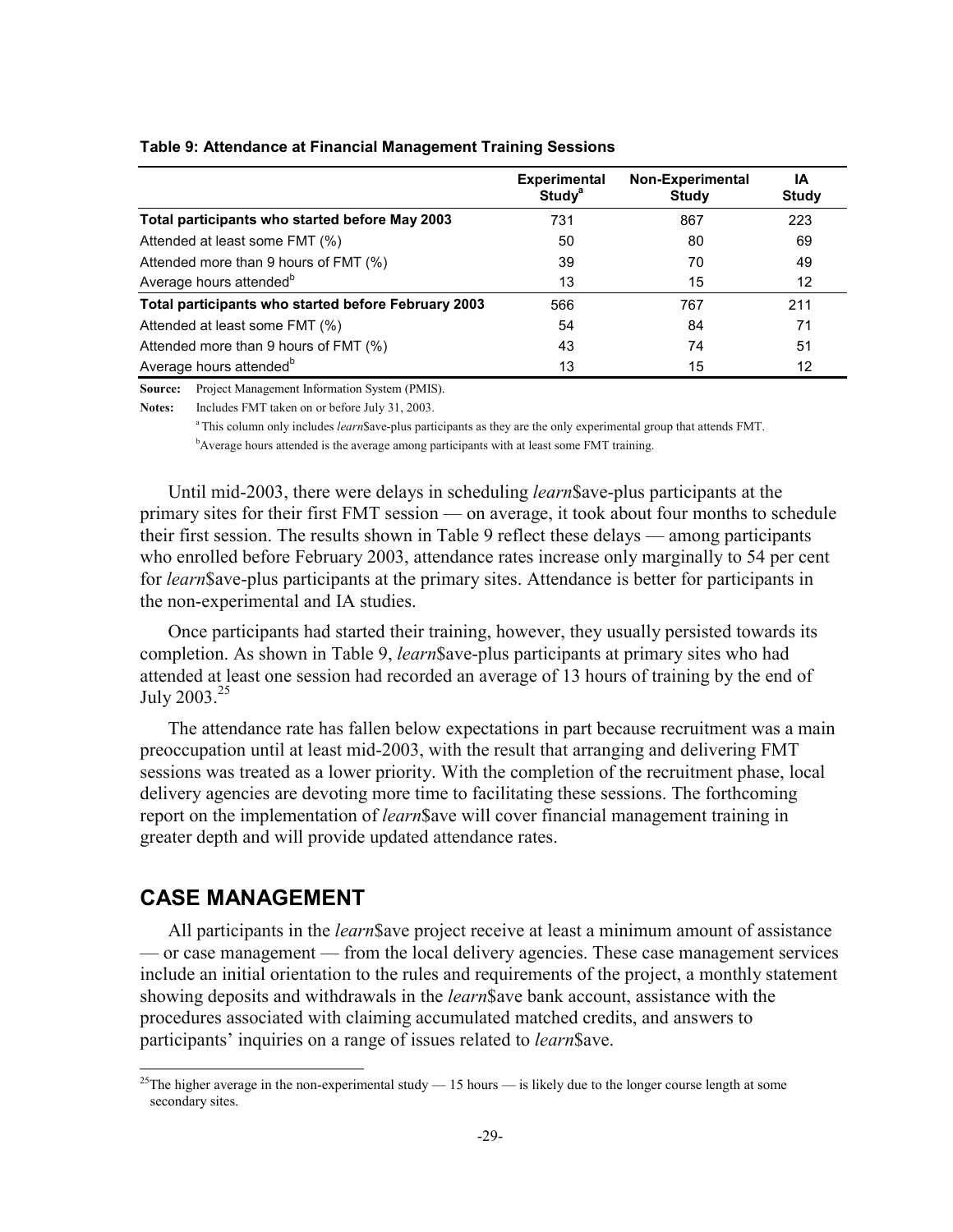In addition to FMT, all participants who are part of the *learn*\$ave-plus group at the primary sites as well as all participants in the non-experimental and IA studies are entitled to receive an enhanced level of case management services. According to research and implementation plans, local delivery agencies are expected to provide case management services in a proactive manner, rather than waiting for participants to approach them. As part of this process, local agencies are supposed to stay in contact with participants to encourage them to open their accounts. They are also supposed to monitor participants' savings patterns and contact participants when they believe further encouragement is needed.

To date, local delivery agencies have not consistently initiated substantial case management activities related to missed deposits. The intensive effort directed towards recruitment often left little time for active case management services.

### **CASHING OUT**

As participants' savings accumulate, matched credits are held in trust, rather than deposited directly into their accounts. When they are ready to spend their matched funds for education, training or to start a small business, participants must submit a cash-out request to the local delivery agency. Once this request is approved, SEDI issues a cheque to the supplier of the approved good or service that the participant intends to purchase.

By the end of July 2003, 124 participants had cashed out on at least one occasion. Two hundred and ninety-two cheques were issued on behalf of those participants, which corresponds to an average of 2.4 cheques for each person who had cashed out. The average amount of their combined credits and individual savings was \$2,716, which is well below the maximum amount available to those who save the full amount. As Table 10 shows, participants in the experimental study at the primary sites made an average of 1.8 cash-outs, while those at the other sites made an average of 2.7 cash-outs. Some of this difference is likely due to the length of time participants from each type of site have been in *learn*\$ave participants at the secondary sites have been in the project an average of three months longer.

|                                                                       | <b>Experimental Study</b> | <b>Non-Experimental Study</b> | <b>IA Study</b> |
|-----------------------------------------------------------------------|---------------------------|-------------------------------|-----------------|
| Number of participants enrolled for<br>12 months or more <sup>a</sup> | 383.0                     | 492.0                         | 153.0           |
| Number with a cash-out                                                | 43.0                      | 66.0                          | 15.0            |
| Average number of cash-outs <sup>b</sup>                              | 1.8                       | 2.7                           | 2.5             |
| Average amount cashed out $(\text{$\$})^c$                            | 2,573                     | 2.819                         | 2,676           |

**Table 10: Cash-Out Activities of Participants — Number of Participants with a Cash-Out, Average Number of Cash-Outs and Average Amount Cashed Out** 

**Source:** Project Management Information System (PMIS).

**Notes:** Table includes cash-outs approved on or before July 31, 2003.

 $a$ As of July 31, 2003.

b<sub>Per participant</sub> who has cashed out.

<sup>c</sup>Per participant who has cashed out (includes personal savings plus matched credits).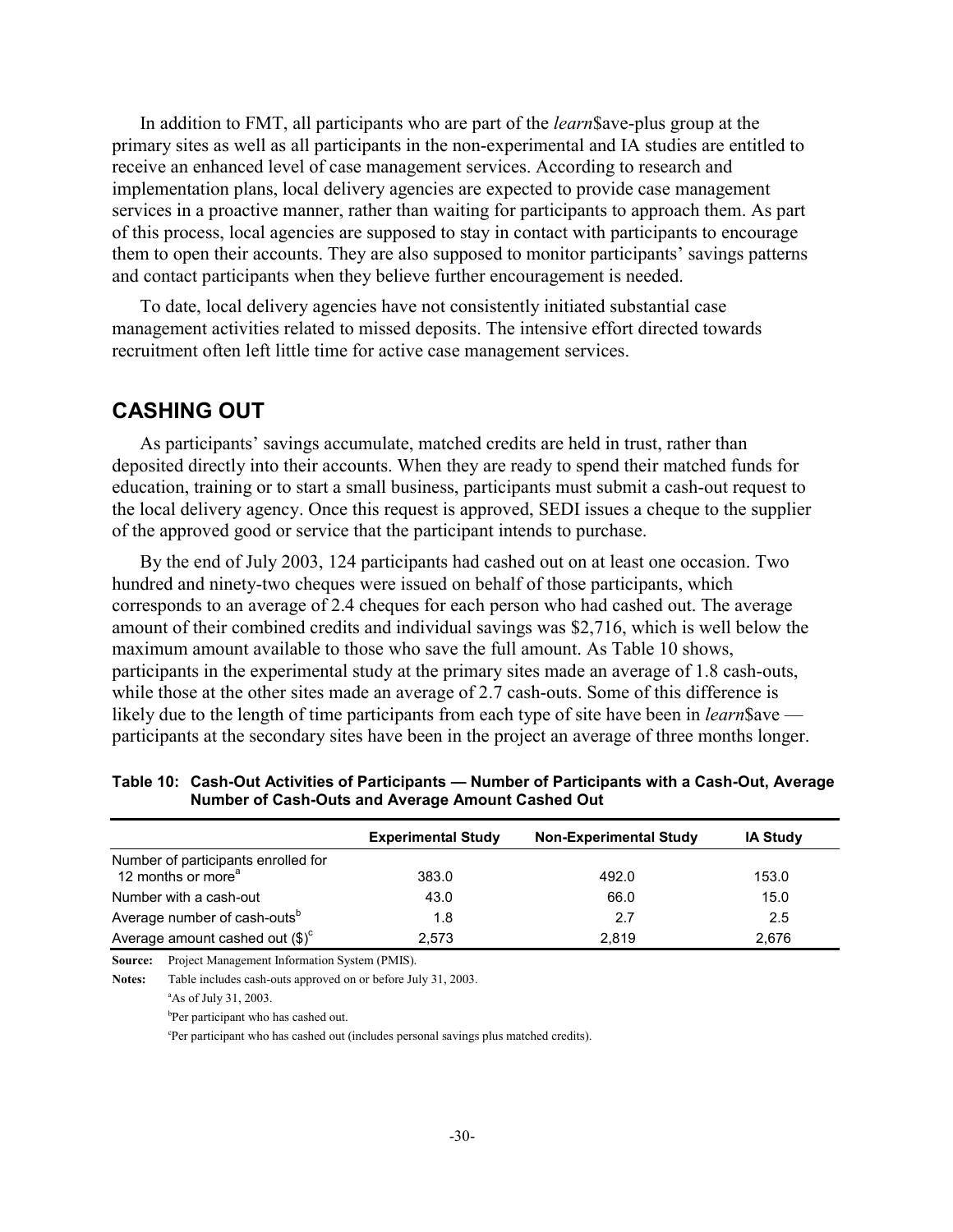The fact that more than two cheques were issued on behalf of each person who had cashed out is likely related to the manner in which the cash-out process is administered and possibly to a preference of participants to spend their savings and credits gradually as they strive to achieve their goals. A separate written cash-out request is required each time that a participant needs a cheque for one of the eligible goals. Participants may need more than one cheque for a particular purpose — for example, one cheque is needed to pay a community college for tuition and a separate cheque is needed to pay the college's bookstore for supplies. Participants can use up to 50 per cent of their savings and matched credits to a maximum of \$1,500 on supports to learning, which includes items such as books, computers, and required course supplies. By the end of July 2003, supports to learning had accounted for almost 30 per cent of the 292 cash-outs.

Participants may also need multiple cheques to make two or more payments to the same supplier over a period of time — for example, colleges require a series of cheques to pay for several semesters of classes. From an operational perspective, the relatively high average number of cash-outs has created an increased administrative burden for both participants and project staff.

The cash-out totals presented in this report are preliminary — participants have three years to save and one more to claim their matched credits. By the end of July 2003, a total of \$337,952 including personal savings plus matched credits had been put towards eligible uses. As time progresses, the total amount of matched credits available for cash-out is expected to grow more rapidly. The average number of cash-outs per participant will likely increase as many participants still have funds left in their accounts that they will claim in future.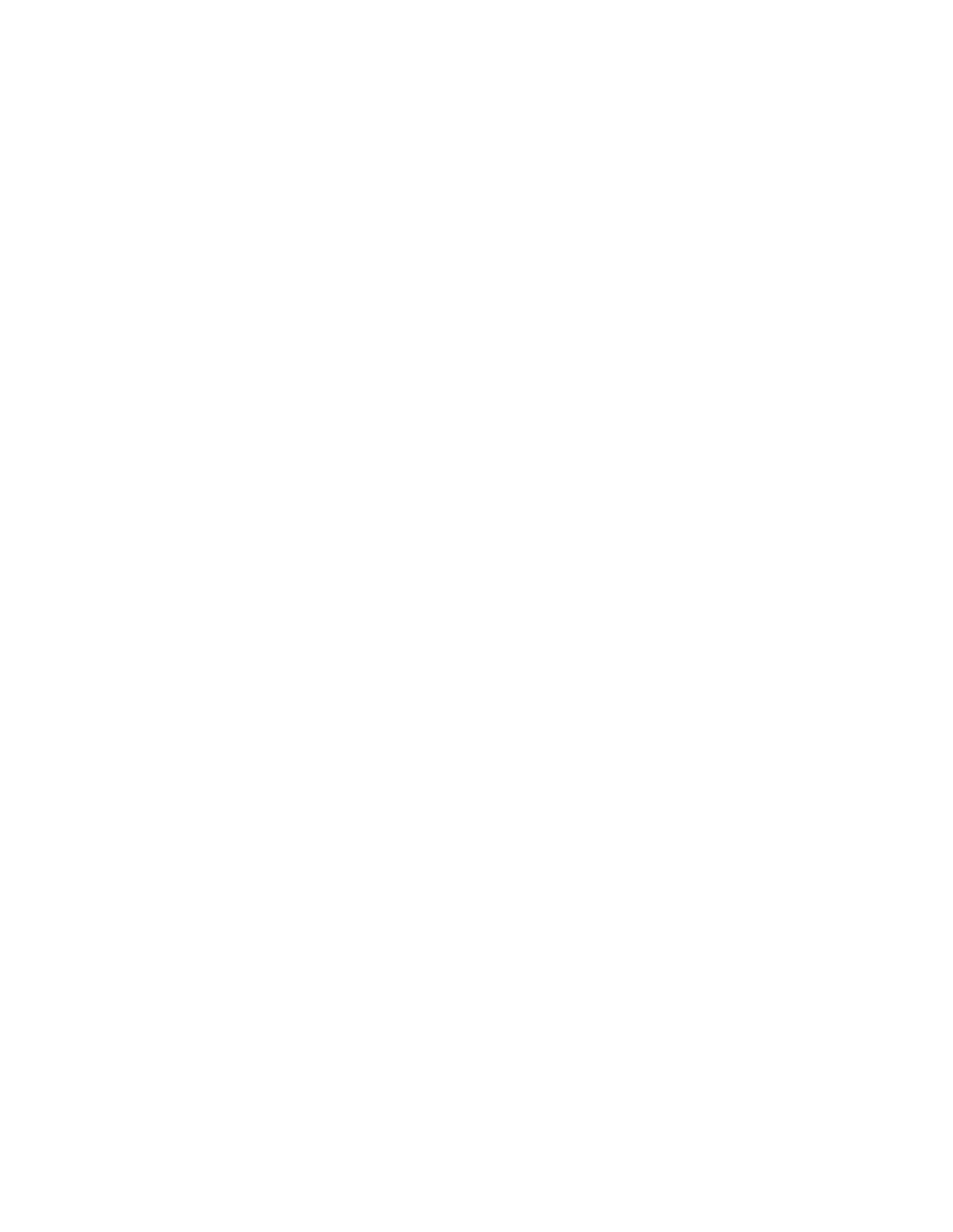# *learn***\$ave From the Perspective of Participants**

In the midst of the recruitment period in the fall of 2002, a number of participants were invited to focus group sessions to give their views on important aspects of *learn*\$ave. Questions surrounding recruitment were central to the discussions — in particular, there was a need to better understand the motivation behind the decision to apply to *learn*\$ave, and there was perhaps an even greater need to explore the reasons for the decision not to apply. In response to this, some of those who had initially shown interest in *learn*\$ave but had decided not to apply were also invited to join these focus groups.<sup>26</sup>

In addition to the recruitment issue, participants who had been assigned to the *learn* \$aveplus group were also asked to reflect on various aspects of their experience with *learn*\$ave, including the financial management training sessions they had attended and case management services to which they were entitled. Other important issues, such as matters related to saving and claiming matched credits, were not covered by these focus group sessions because they were held at an early stage of implementation.

Virtually all *learn*\$ave participants were excited about this opportunity to improve their lives. Many low-income individuals, however, face considerable obstacles as they try to improve their prevailing circumstances. Participants found ways to overcome these obstacles in order to apply for admittance.

On the other hand, there are many individuals for whom the attractions of *learn*\$ave were insufficient to motivate them to take action to improve their future prospects by participating in *learn*\$ave. Unlike most *learn*\$ave participants, who have clearer personal goals, nonapplicants were less likely to identify clear personal goals at the focus group sessions. For them the advantages offered by *learn*\$ave are overshadowed by the difficulties and barriers they perceive in their lives. In addition, some non-participants regarded the application process as an irritant that eventually led to their decision not to apply.

During the focus group discussions, many participants indicated that the training sessions provided them with the opportunity to share their experiences with other participants and helped them in their efforts to achieve their savings goals. Participants are grateful for the assistance that the local delivery agencies have provided and for the dedication their staff have demonstrated in providing these services. Direct quotes from those who participated in these focus group sessions are provided in the following sub-sections.

 $\overline{a}$ 

 $26$ One hundred and two participants and potential applicants attended 12 focus group sessions in Vancouver, Calgary, Toronto, Halifax, and Digby.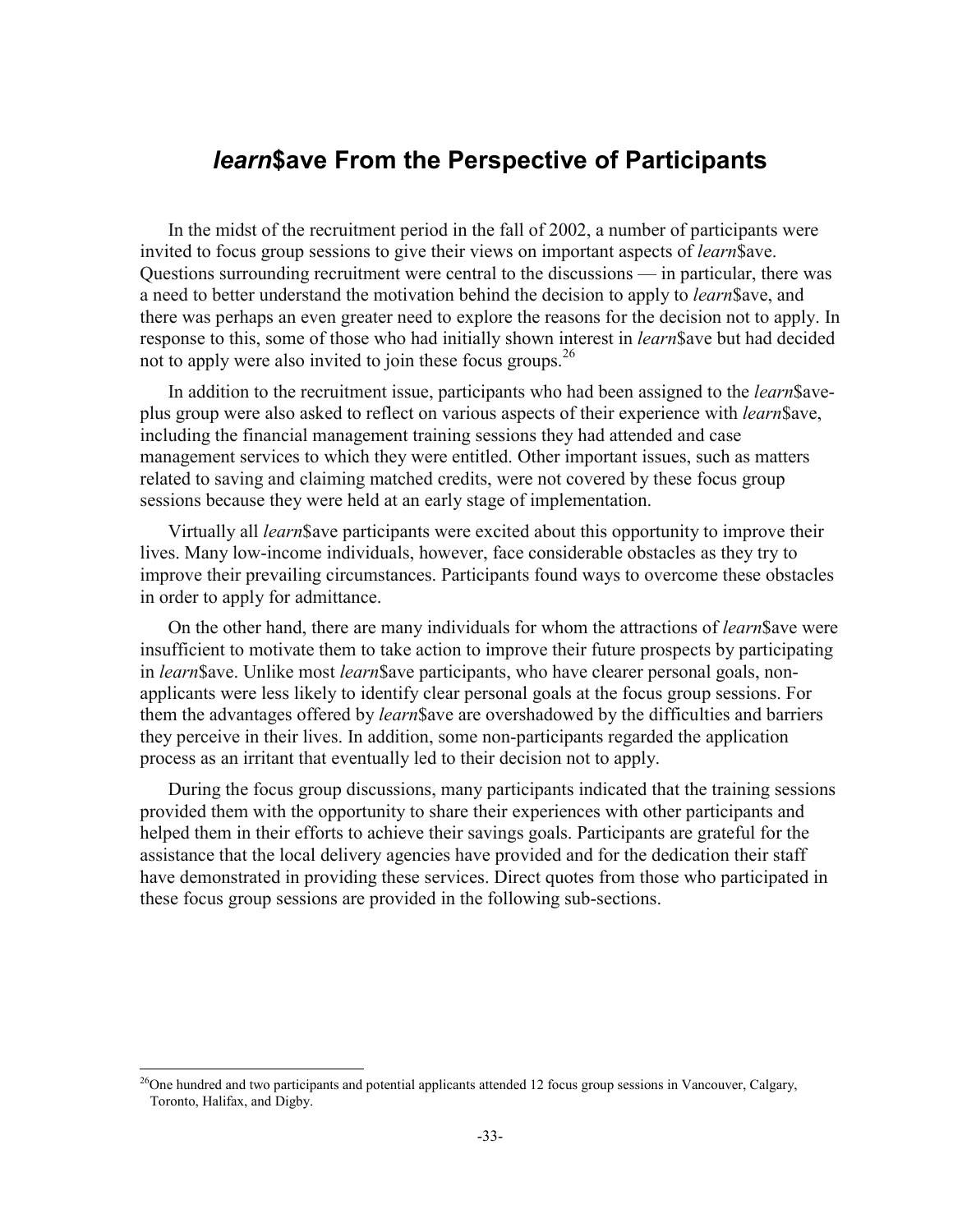#### *learn***\$ave: An Opportunity**

Among those individuals who are most interested in improving their future prospects by acquiring additional skills and knowledge or by starting their own business, *learn*\$ave is seen as a rare opportunity.

*"It just sounded like a really good deal. Who wouldn't say yes to saving one dollar and getting three dollars for it?"* 

*"I saw that there could be a profitable investment in it. I saw that it could be a good opportunity for me in starting my own business."* 

*"When I first came to Canada friends told me you have to go to school to have your life established here, because here in Canada if you have a degree back home, they don't accept it here, you have to study here. When I saw this learn\$ave program giving me a chance to study, me paying a quarter and they giving me \$4,500, it's a good opportunity and chance for me."* 

*"The motivation for me was like I said, I took the plunge to go back to school three and half years ago and I am working in the social work field. I can actually carry on with my education because with both of us (husband) going to school it's a real challenge to be able to afford. This brightens the light at the end of the tunnel, I am pretty positive that I am going to get my graduate degree and be as marketable as I want to be in the field, and this just gets me a couple of steps ahead."* 

#### **Perceived Obstacles: Uncertain Goals**

Non-participants identified the lack of a firm savings goal as a reason for not applying for *learn*\$ave. When asked why they had not applied, some said they had little interest in any of *learn* \$ave's savings goals and others were uncertain about their own goals. For those reasons, they did not see the merit in the project and did not consider it worthwhile to complete the application process.

*"I wasn't quite sure when I wanted to go back to school so I guess that was the main reason I didn't enroll."* 

*"I had been interested in going back to school but I didn't think that would change my life right away. I wasn't sure if I was going to go back to school in two or three years, I couldn't foresee it. As a newcomer to Canada I thought it's better to get experience first, maybe like doing volunteer work in the field I would like to work in and get practical experience rather than going to school. That I wasn't clear on, so that it stopped me thinking of going to school because I thought that would delay my practical experience. But I am still not sure which is good, both are important."* 

*"I have been checking out all the options for someone my age. I am 55, so I am not so employable even in the city. I had some confused idea of trying to upgrade my skills, but I had no plan."*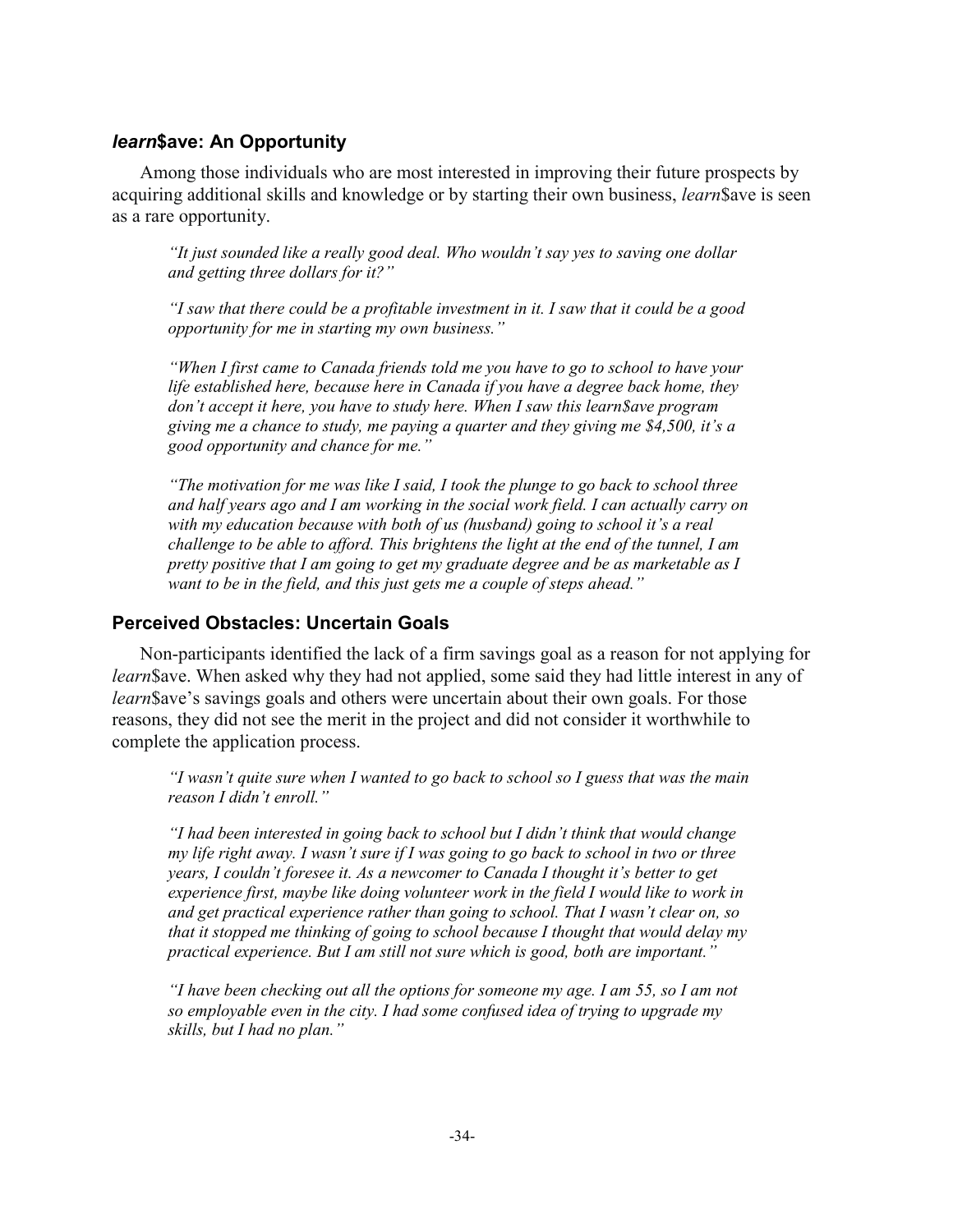#### **Perceived Obstacles: Personal Problems**

For many non-participants, the *learn*\$ave offer came at a time when they were experiencing stress caused by the demands of their hectic daily lives, financial instability, health concerns, and family responsibilities, which depleted their mental, physical and emotional energy. For these applicants, the effort of enrolling in *learn*\$ave was one task too many. Several individuals said that while they considered *learn*\$ave to be an opportunity, they felt it was one that they could not pursue at this point in their lives.

*"There was a sense of hopelessness that comes with being unemployed and aged. It discourages you from making too much effort in any direction unless you are absolutely sure that there is going to be a benefit at the end of it. So much energy is already expended on just surviving."* 

*"Some incidences happened in my family that was a crisis and it took six months to get over that, and we are still catching up a year later to get our life back on track. That put everything else on the back burner. You try to continue a normal life, it was hard, and it still is hard. I have two 4-year-olds, which makes life very hectic for both of us. That is basically what happened. We are slowly getting everything back on track. If I had the opportunity to get back in learn\$ave I sure would give it a try because I think it's a great idea, but as I said it doesn't seem possible."* 

*"In the meantime I was in a situation in my life where my mother had just died and I was very grief stricken. I was fighting a court battle to remain in the house that my mother owned. There were many things going on in my life where I couldn't deal with something like learn\$ave."*

#### **Perceived Obstacles: Project Requirements**

Non-participants expressed irritation with the amount and the type of information requested on the *learn*\$ave application form. For some there was a philosophical disagreement with the need to provide income tax returns. Others seemed to take issue with the length of the form itself. Several individuals reported that they found these requirements discouraging and this resulted in their decision not to proceed with the enrolment process.

Other focus group attendees said that they were not eligible primarily due to their asset levels. They expressed a high level of disappointment that they could not join a project which they felt would help them to save to meet their future goals. Many non-participants either lacked information about *learn*\$ave, or had misunderstood the requirements. While it is understandable that those who choose not to participate may have little motivation to fully understand the project, it is possible that their misconceptions may have contributed to their decision not to apply.

*"I remember the application was fiendishly complicated, very restrictive, and it had lots of sub-clauses. Certainly on the surface, it was beyond my capacity to deal with at that stage."*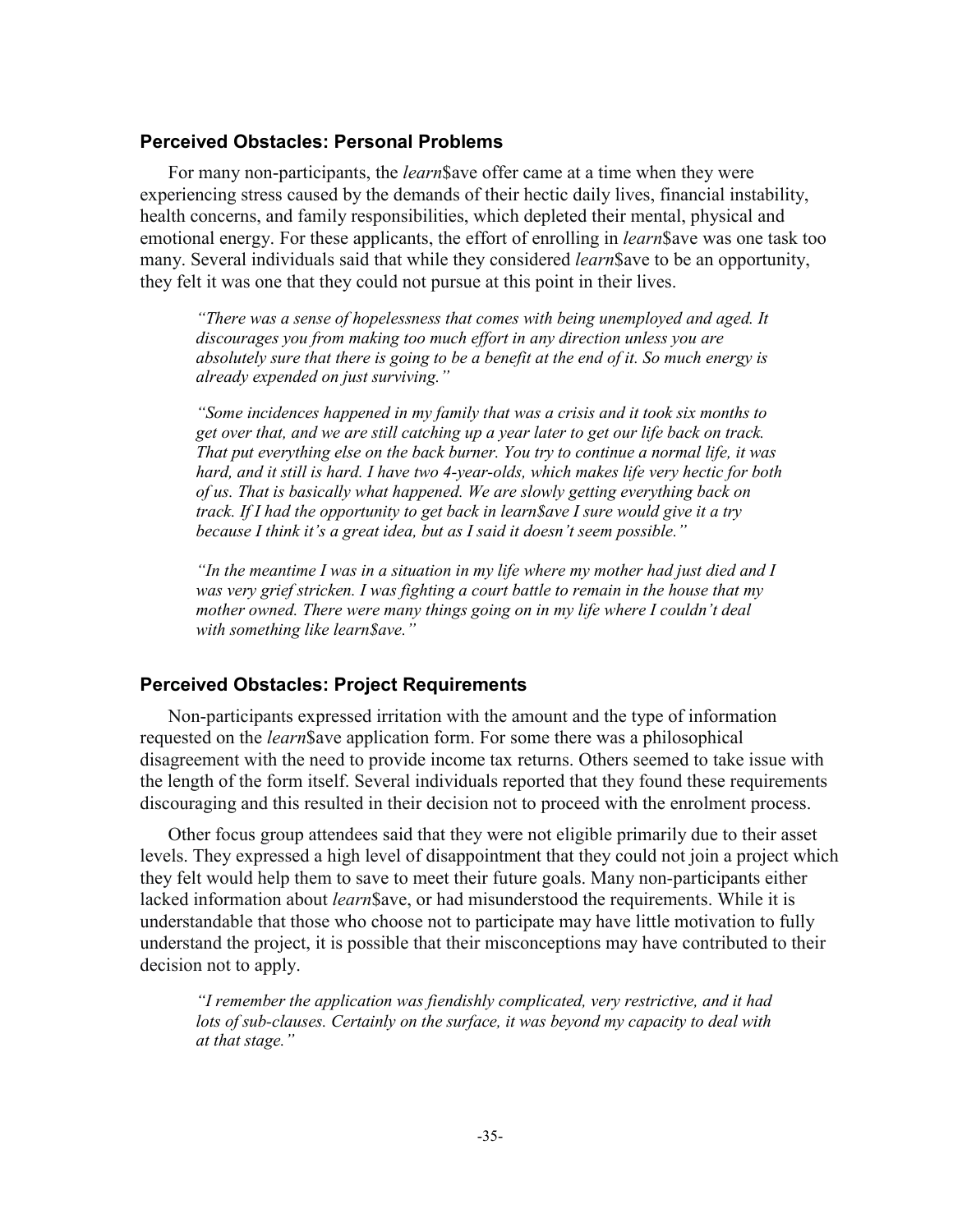*"It's not a matter of intelligence or reading forms, I mean we all fill out endless numbers of forms. I felt it was too intrusive. I felt cynical as I mentioned before because I thought oh well, you have to basically give away the farm before you can get help from this project."* 

*"I think this project should have an income limit not a savings limit because, yes we are all low income but we have some savings because we are low income. If we have no savings then we need to apply for welfare, but we don't want to, so we need our savings. This project has strict asset limits for savings. We are only allowed to have \$3,000, so it's difficult for us. We have a low income and this I think they should focus on, this should be important."* 

*"I thought you got the money and could do with it whatever you like. Then I realized that they were in control of the way you spent it. And actually they are spending it for you. I would have no control over the way the money was being spent."*

#### **Financial Management Training and Case Management**

Most *learn*\$ave-plus participants spoke positively about financial management training. Sharing experiences with other people in similar situations, reflecting on their saving and spending behavior, developing a portfolio, and improving their personal budgeting processes were all regarded as helpful. Several participants also appreciated the peer support that had enabled them to share their savings experiences, exchange information related to their lives, and in general, support each other as they tried to meet their savings targets.

*"I just started the first day of financial management training. It was about your attitude towards savings and financial gain and the social and psychological part and it was very analytical with lots of brainstorming and sharing so I enjoyed it."* 

"I know about budgeting  $-$  it's just that I always procrastinate doing it. She<sup>27</sup> gave us some forms we could use to start our budget and it was really helpful for me. *Being young you live from paycheck to paycheck and in the end you don't know where your money went."*

*"The other people in the group were more important than the program. For me the money became secondary to the group and to the self-realization of a lot of things in my life. The amount of money involved wasn't necessarily going to change my life so I had to change my life. So it helped me get in touch with myself, who I'd been and who I'd become. It made a big difference."*

*"She has been so incredible. If I don't have a ride she will come and pick me up at home and take me to the meeting or to the class. During the session when we were doing the actual training, my baby was two months old and she would take her out for a walk in the hallway so I could be a part of the group and take my lessons. She always calls me if there is an opportunity that she thinks I could be involved in. She just wrote me a letter and got me involved in a women's business conference that is happening and contacted some people so that I could go without any cost. She has been incredibly helpful. She has been just amazing. Her support made me feel like I could do it."* 

l

<sup>&</sup>lt;sup>27</sup>A staff member from a local delivery agency.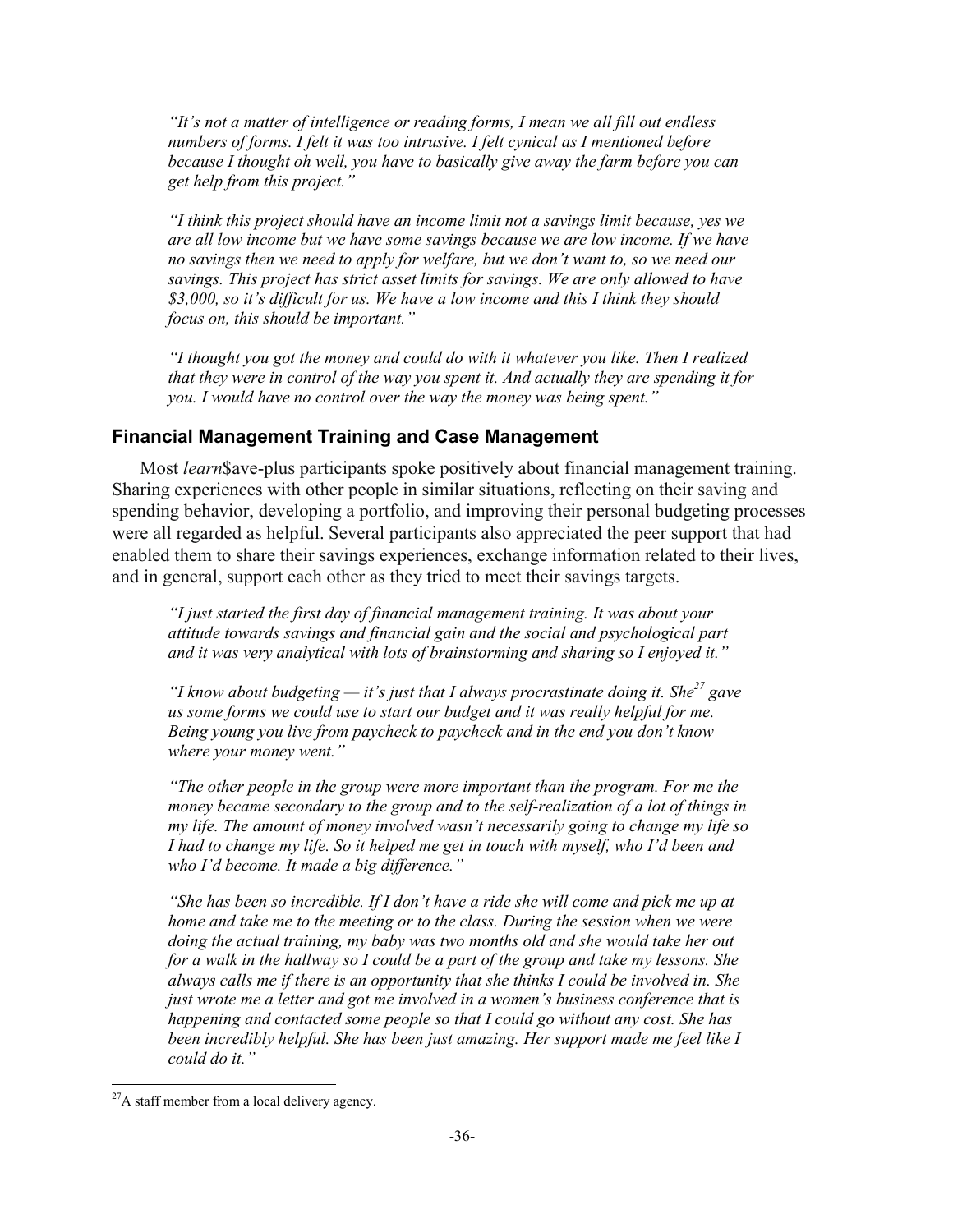*"The incentive too is you know you have that support behind you; it gives you that little push. They always say if you are having problems call. I need a big push sometimes so in a way it's really good."*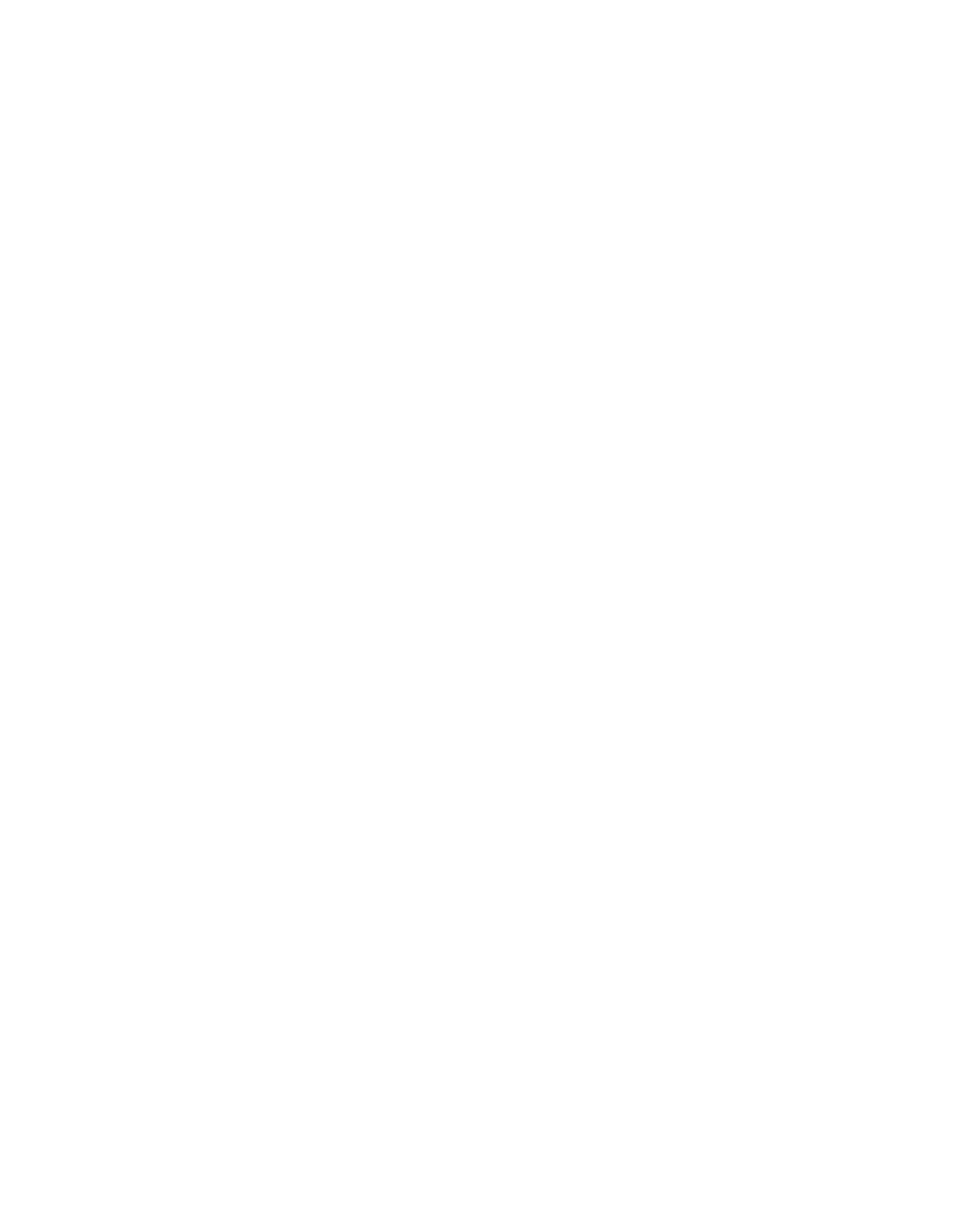# **Conclusion**

By the end of 2003 the *learn*\$ave demonstration project had succeeded in coming very close to meeting its overall recruitment target after a seven-month extension in the recruitment period at two of the primary sites. In spite of the generous incentives, a small proportion of the eligible population has applied after approximately two years of intensive effort by the local agencies that are delivering *learn*\$ave at the 10 sites. According to estimates provided in this report, up to 5 per cent of this population might have applied if awareness of *learn*\$ave had been widespread.

*learn*\$ave has much greater appeal for certain groups within the low-income population. Those who are ready for the changes in their lives that can be facilitated by participating in *learn*\$ave and who are in a position to take advantage of these benefits are more likely to apply. Recent immigrants to Canada appear foremost in this category, although others with a good formal education, employment, and higher incomes are more likely to apply.

It is still much too early in the evolution of the *learn*\$ave demonstration to arrive at any conclusions about expected results from individuals' savings patterns, their investment in activities related to sanctioned goals, or long-term impacts on their eventual employment and earnings. Early indications, however, suggest that low-income people with very few financial assets can and will accumulate savings that are substantial given their personal circumstances.

*learn*\$ave has just crossed its first major threshold with the end of recruitment. From this point forward, it is the actions of participants and control group members that will demonstrate whether *learn*\$ave can make a difference. The observations presented in this report are based on preliminary information that has been collected as participants enrolled and began pursuing their goals through the activities designed to facilitate their quest. As they progress, the research effort will concentrate on monitoring their activities, refining the preliminary observations of this report and addressing the fundamental hypotheses upon which the *learn* \$ ave demonstration project was designed.

This report is the first in a series of research reports that will be published until the end of the demonstration in 2009. An implementation report, the next in the series, will provide an in-depth review of the activities that took place as *learn*\$ave was designed and implemented. The implementation report is scheduled for release within a year of the publication of this report. Future reports will focus on longer-term results and impacts as they develop over time.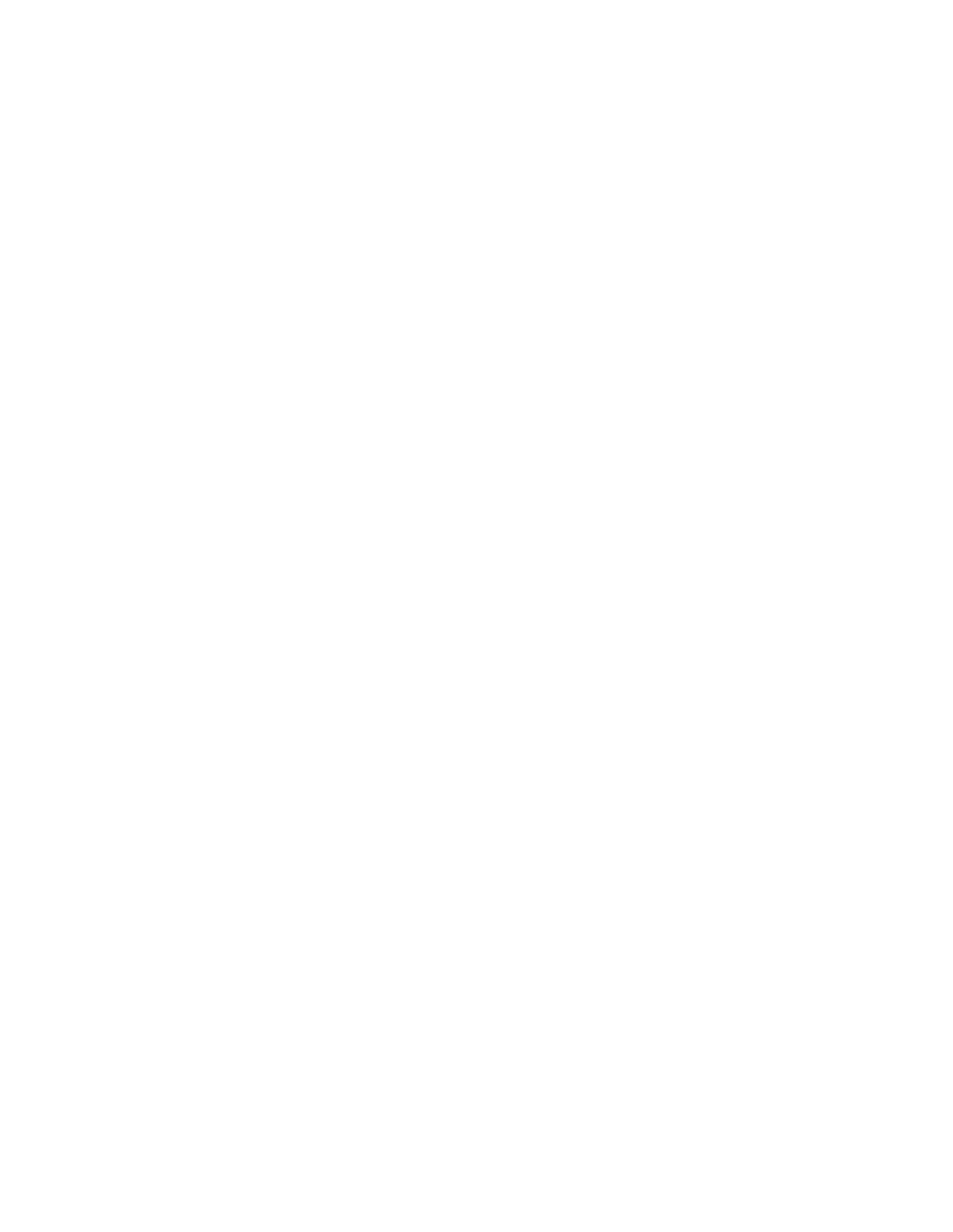# **Publications on SRDC Projects**

SRDC reports are published in both official languages. SRDC working papers are published in the language of the author(s) only.

#### **Self-Sufficiency Project (SSP)**

- *New Evidence From the Self-Sufficiency Project on the Potential of Earnings Supplements to Increase Labour Force Attachment Among Welfare Recipients* (published in English only), by Kelly Foley (February 2004).
- *Employment, Earnings Supplements, and Mental Health: A Controlled Experiment* (published in English only), by Pierre Cremieux, Paul Greenberg, Ronald Kessler, Philip Merrigan, and Marc Van Audenrode (February 2004).
- *Assessing the Impact of Non-response on the Treatment Effect in the Canadian Self-Sufficiency Project* (published in English only), by Thierry Kamionka and Guy Lacroix (October 2003).
- *Equilibrium Policy Experiments and the Evaluation of Social Programs* (published in English only), by Jeremy Lise, Shannon Seitz and Jeffrey Smith (October 2003).
- *Can Work Incentives Pay for Themselves? Final Report on the Self-Sufficiency Project for Welfare Applicants*, by Reuben Ford, David Gyarmati, Kelly Foley, and Doug Tattrie with Liza Jimenez (October 2003).
- *How Random Must Random Assignment Be in Random Assignment Experiments?* (published in English only), by Paul Gustafson (February 2003).
- *Do Earnings Subsidies Affect Job Choice? The Impact of SSP Supplement Payments on Wage Growth* (published in English only), by Helen Connolly and Peter Gottschalk (January 2003).
- *Leaving Welfare for a Job: How Did SSP Affect the Kinds of Jobs Welfare Recipients Were Willing to Accept?* (published in English only), by Kelly Foley and Saul Schwartz (August 2002).
- *Making Work Pay: Final Report on the Self-Sufficiency Project for Long-Term Welfare Recipients*, by Charles Michalopoulos, Doug Tattrie, Cynthia Miller, Philip K. Robins, Pamela Morris, David Gyarmati, Cindy Redcross, Kelly Foley, and Reuben Ford (July 2002).
- *When Financial Incentives Pay For Themselves: Interim Findings From the Self-Sufficiency Project's Applicant Study*, by Charles Michalopoulos and Tracey Hoy (November 2001).
- *SSP Plus at 36 Months: Effects of Adding Employment Services to Financial Work Incentives*, by Ying Lei and Charles Michalopoulos (July 2001).
- *Measuring Wage Growth Among Former Welfare Recipients* (published in English only), by David Card, Charles Michalopoulos and Philip K. Robins (July 2001).
- *How an Earnings Supplement Can Affect the Marital Behaviour of Welfare Recipients: Evidence from the Self-Sufficiency Project* (published in English only), by Kristen Harknett and Lisa A. Gennetian (May 2001).
- *The Self-Sufficiency Project at 36 Months: Effects of a Financial Work Incentive on Employment and Income*, by Charles Michalopoulos, David Card, Lisa A. Gennetian, Kristen Harknett, and Philip K. Robins (June 2000).
- *The Self-Sufficiency Project at 36 Months: Effects on Children of a Program that Increased Parental Employment and Income*, by Pamela Morris and Charles Michalopoulos (June 2000).
- *Does SSP Plus Increase Employment? The Effect of Adding Services to the Self-Sufficiency Project's Financial Incentives*, by Gail Quets, Philip K. Robins, Elsie C. Pan, Charles Michalopoulos, and David Card (May 1999).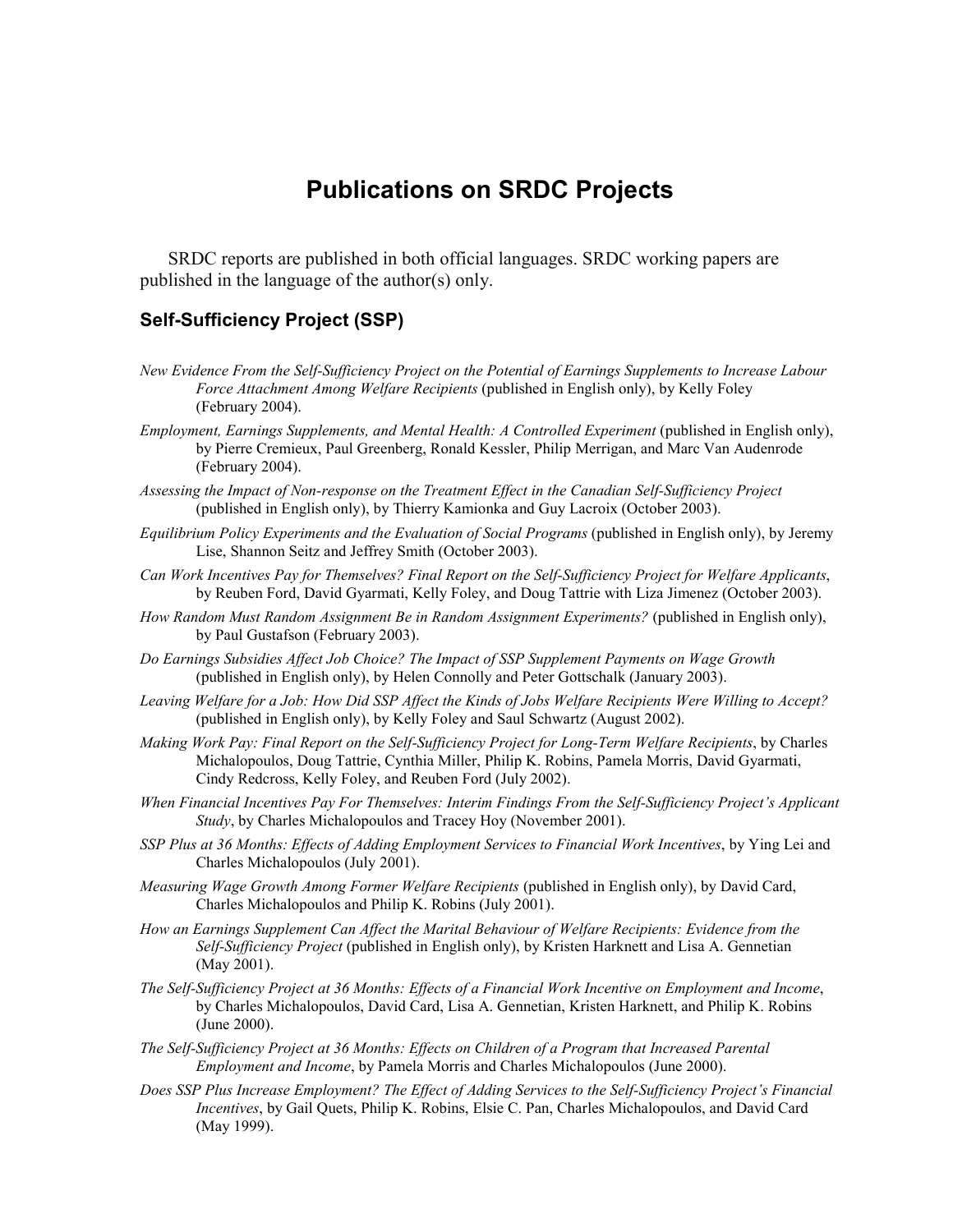- *When Financial Work Incentives Pay for Themselves: Early Findings from the Self-Sufficiency Project's Applicant Study*, by Charles Michalopoulos, Philip K. Robins and David Card (May 1999).
- *When Financial Incentives Encourage Work: Complete 18-Month Findings from the Self-Sufficiency Project*, by Winston Lin, Philip K. Robins, David Card, Kristen Harknett, and Susanna Lui-Gurr, with Elsie C. Pan, Tod Mijanovich, Gail Quets, and Patrick Villeneuve (September 1998).
- *Do Work Incentives Have Unintended Consequences? Measuring "Entry Effects" in the Self-Sufficiency Project*, by Gordon Berlin, Wendy Bancroft, David Card, Winston Lin, and Philip K. Robins (March 1998).
- *How Important Are "Entry Effects" in Financial Incentive Programs for Welfare Recipients? Experimental Evidence from the Self-Sufficiency Project*, by David Card, Philip K. Robins and Winston Lin (August 1997).
- *When Work Pays Better Than Welfare: A Summary of the Self-Sufficiency Project's Implementation, Focus Group, and Initial 18-Month Impact Reports* (March 1996).
- *Do Financial Incentives Encourage Welfare Recipients to Work? Initial 18-Month Findings from the Self-Sufficiency Project*, by David Card and Philip K. Robins (February 1996).
- *Creating an Alternative to Welfare: First-Year Findings on the Implementation, Welfare Impacts, and Costs of the Self-Sufficiency Project*, by Tod Mijanovich and David Long (December 1995).
- *The Struggle for Self-Sufficiency: Participants in the Self-Sufficiency Project Talk About Work, Welfare, and Their Futures*, by Wendy Bancroft and Sheila Currie Vernon (December 1995).
- *Making Work Pay Better Than Welfare: An Early Look at the Self-Sufficiency Project*, by Susanna Lui-Gurr, Sheila Currie Vernon and Tod Mijanovich (October 1994).

#### **Earnings Supplement Project (ESP)**

- *Employment Insurance and Family Response to Unemployment: Canadian Evidence from the SLID* (published in English only), by Rick Audas and Ted McDonald (May 2004).
- *Understanding Employment Insurance Claim Patterns: Final Report of the Earnings Supplement Project*, by Shawn de Raaf, Anne Motte and Carole Vincent (March 2004).
- *The Dynamics of Reliance on EI Benefits: Evidence From the SLID* (published in English only), by Shawn de Raaf, Anne Motte and Carole Vincent (December 2003).
- *Who Benefits From Unemployment Insurance in Canada: Regions, Industries, or Individual Firms?* (published in English only), by Miles Corak and Wen-Hao Chen (November 2003).
- *Seasonal Employment and Reliance on Employment Insurance: Evidence From the SLID* (published in English only), by Shawn de Raaf, Costa Kapsalis and Carole Vincent (June 2003).
- *Employment Insurance and Geographic Mobility: Evidence From the SLID* (published in English only), by Rick Audas and James Ted McDonald (April 2003).
- *The Impact of the Allowable Earnings Provision on EI Dependency: The Earnings Supplement Project* (published in English only), by David Gray and Shawn de Raaf (November 2002).
- *Preparing for Tomorrow's Social Policy Agenda: New Priorities for Policy Research and Development That Emerge From an Examination of the Economic Well-Being of the Working-Age Population* (published in English only), by Peter Hicks (November 2002).
- *The Frequent Use of Unemployment Insurance in Canada: The Earnings Supplement Project*, by Saul Schwartz, Wendy Bancroft, David Gyarmati, and Claudia Nicholson (March 2001).
- *Essays on the Repeat Use of Unemployment Insurance: The Earnings Supplement Project*, edited by Saul Schwartz and Abdurrahman Aydemir (March 2001).
- *Testing a Re-employment Incentive for Displaced Workers: The Earnings Supplement Project*, by Howard Bloom, Saul Schwartz, Susanna Gurr, and Suk-Won Lee (May 1999).
- *A Financial Incentive to Encourage Employment among Repeat Users of Employment Insurance: The Earnings Supplement Project*, by Doug Tattrie (May 1999).